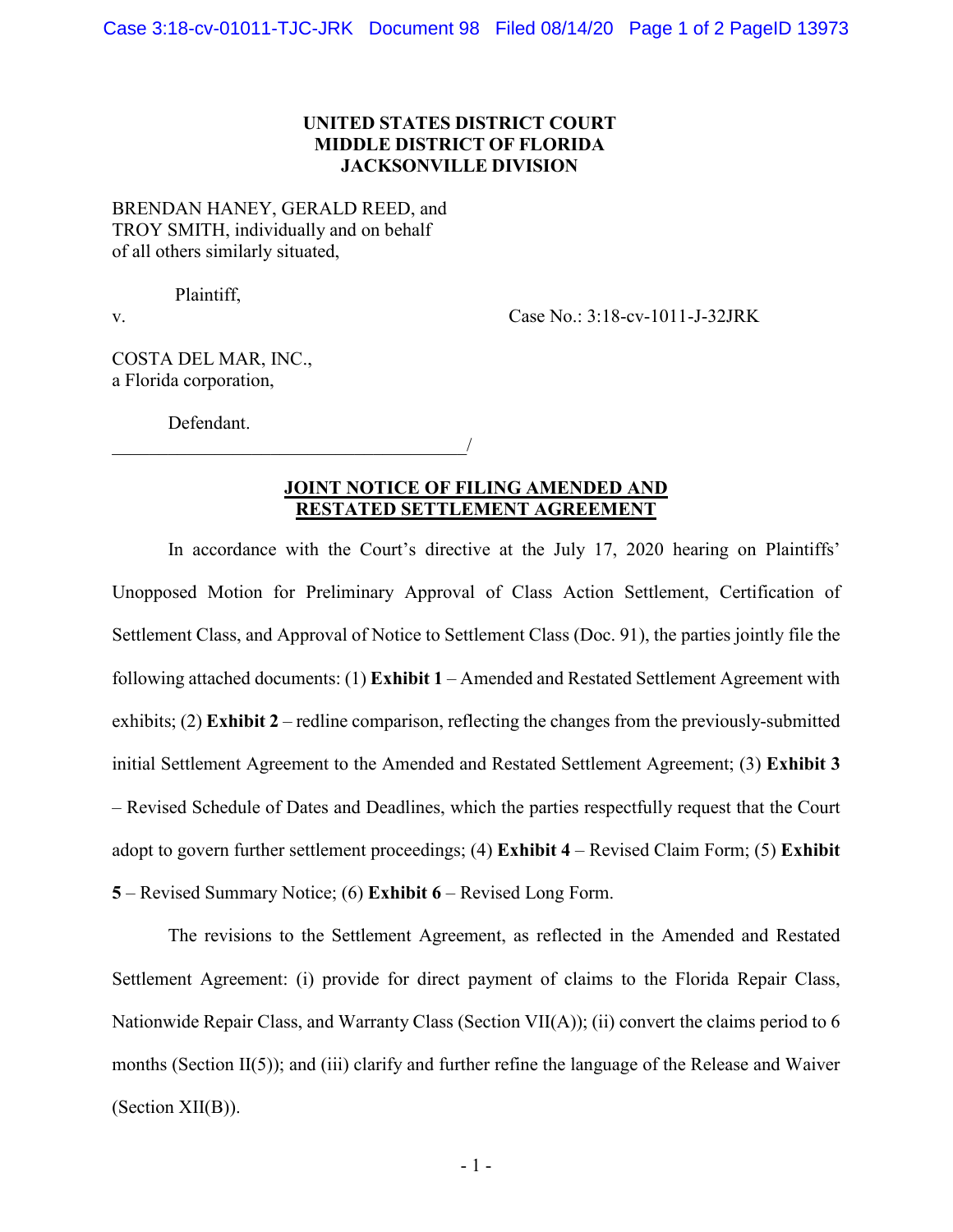Respectfully submitted this 14th day of August, 2020.

# **HOLLAND & KNIGHT LLP**

/s/ Peter P. Hargitai Peter P. Hargitai (FBN 85375) peter.hargitai@hklaw.com Joshua H. Roberts (FBN 042029) joshua.roberts@hklaw.com Laura B. Renstrom (FBN 108019) laura.renstrom@hklaw.com Michael M. Gropper (FBN 105959) michael.gropper@hklaw.com 50 North Laura Street, Suite 3900 Jacksonville, Florida 32202 Telephone: (904) 353-2000 Facsimile: (904) 358-1872

*Attorneys for Plaintiffs*

# **MCGUIREWOODS LLP**

/s/ Sara F. Holladay-Tobias Sara F. Holladay-Tobias Florida Bar No. 0026225 stobias@mcguirewoods.com Emily Y. Rottmann Florida Bar No. 0093154 erottmann@mcguirewoods.com 50 N. Laura Street, Suite 3300 Jacksonville, Florida 32202 (904) 798-3200 (904) 798-3207 (fax) Secondary Service Emails: flservice@mcguirewoods.com clambert@mcguirewoods.com csweeney@mcguirewoods.com

*– and –*

Justin R. Opitz (*admitted pro hac vice*) jopitz@mcguirewoods.com 2000 McKinney Avenue, Suite 1400 Dallas, Texas 75201 (214) 932-6471 (214) 273-7487 (fax)

*– and –*

Mark E. Anderson (*admitted pro hac vice*) manderson@mcguirewoods.com Jocelyn M. Mallette (*admitted pro hac vice*) jmallette@mcguirewoods.com 434 Fayetteville Street, Suite 2600 Raleigh, North Carolina 27601 (919) 755-6600 (919) 755-6699 (fax) *Attorneys and Trial Counsel for Defendant*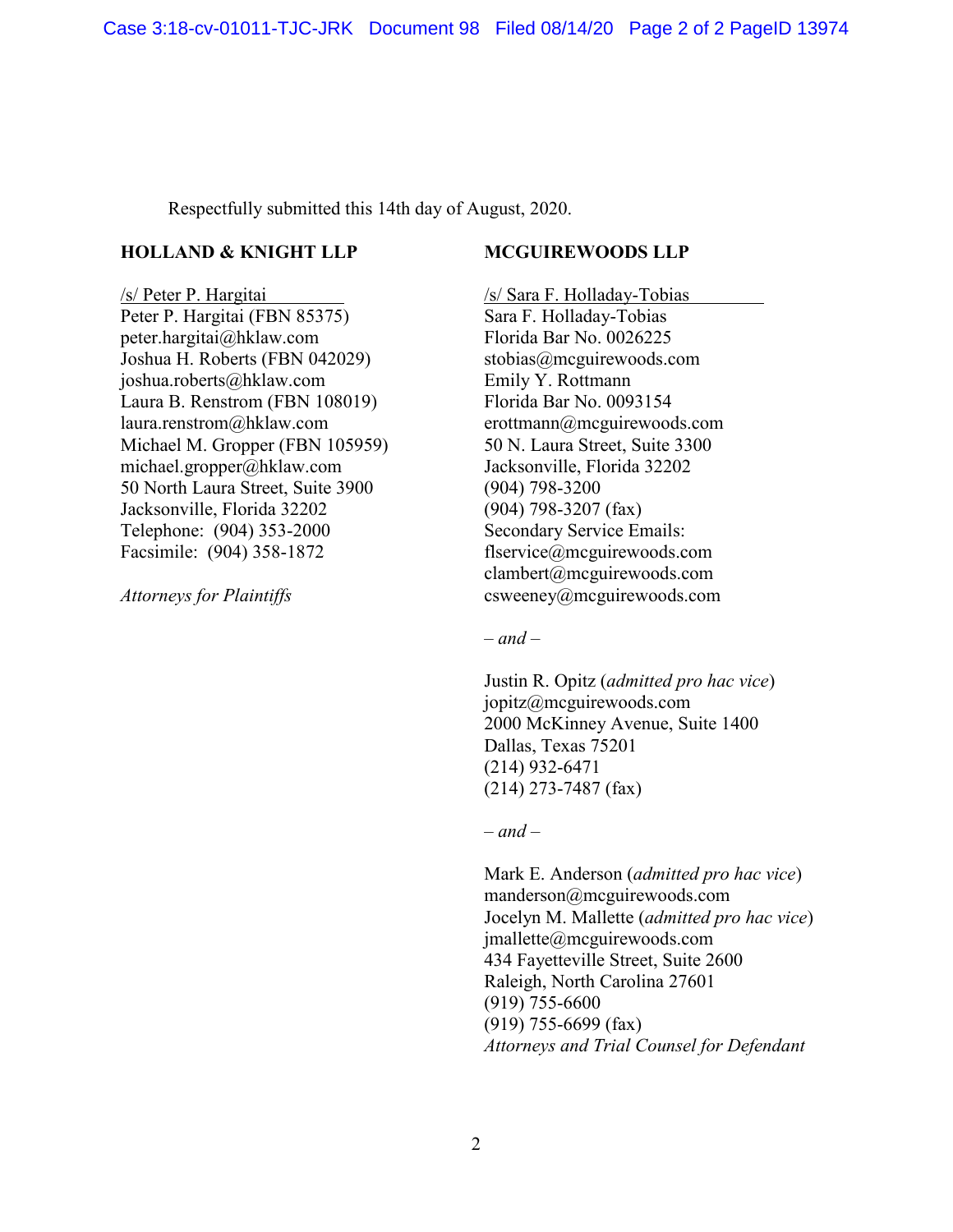# **(;+,%,7**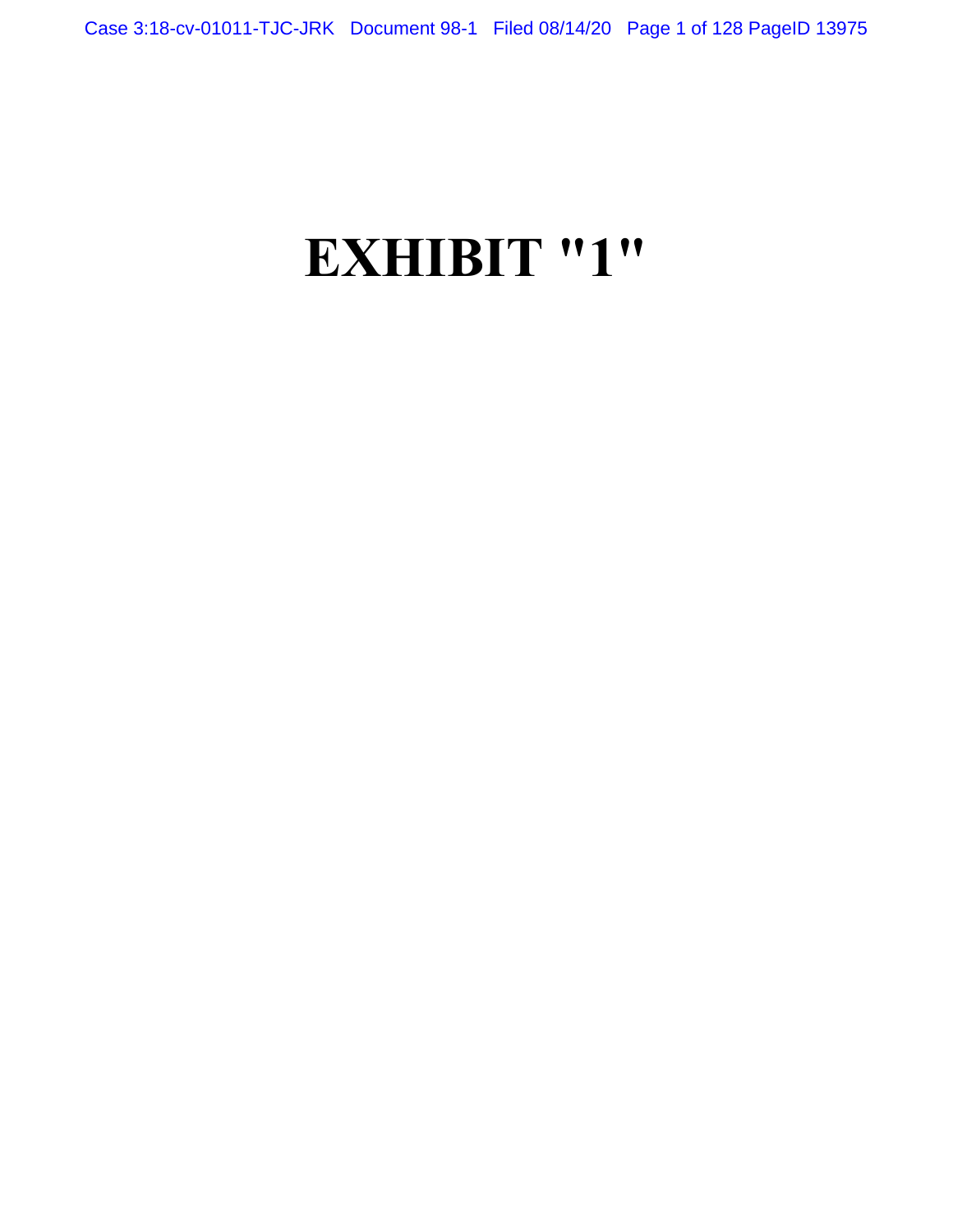# UNITED STATES DISTRICT COURT **MIDDLE DISTRICT OF FLORIDA JACKSONVILLE DIVISION**

BRENDAN HANEY, GERALD REED, and TROY SMITH, individually and on behalf of all others similarly situated,

Plaintiff,

 $V_{\star}$ 

Case No.: 3:18-cv-1011-J-32JRK

COSTA DEL MAR, INC., a Florida corporation,

Defendant.

# AMENDED AND RESTATED SETTLEMENT AGREEMENT

This Amended and Restated Settlement Agreement (all terms as defined below)<sup>1</sup> is made and entered into by and among Brendan Haney, Gerald Reed, and Troy Smith, individually and on behalf of themselves and each of the Class Members, and Costa Del Mar, Inc...

## L. **RECITALS**

WHEREAS, on July 28, 2017, former class plaintiff Nicholas Howland filed a A. class action complaint in the Circuit Court, Fourth Judicial Circuit, in and for Duval County. Through an amendment to the Complaint, Plaintiff Brendan C. Haney was substituted in as class plaintiff. That case is now captioned Brendan Haney v. Costa Del Mar Inc., Case No. 16-2017-CA-004794-XXXX-MA. The Complaint, filed on behalf of (i) Florida consumers who purchased Costa non-prescription, non-promotional, sunglasses ("plano sunglasses"), and (ii) Florida consumers who were charged a fee by Costa to repair their Costa plano sunglasses, alleges that Costa's statement that it replaces scratched lenses, frames and other parts damaged by accident, normal wear and tear, or misuse for a "nominal fee" is false, deceptive, and

<sup>&</sup>lt;sup>1</sup> All capitalized terms are either defined herein or within the Definition section as set forth in Section II., supra.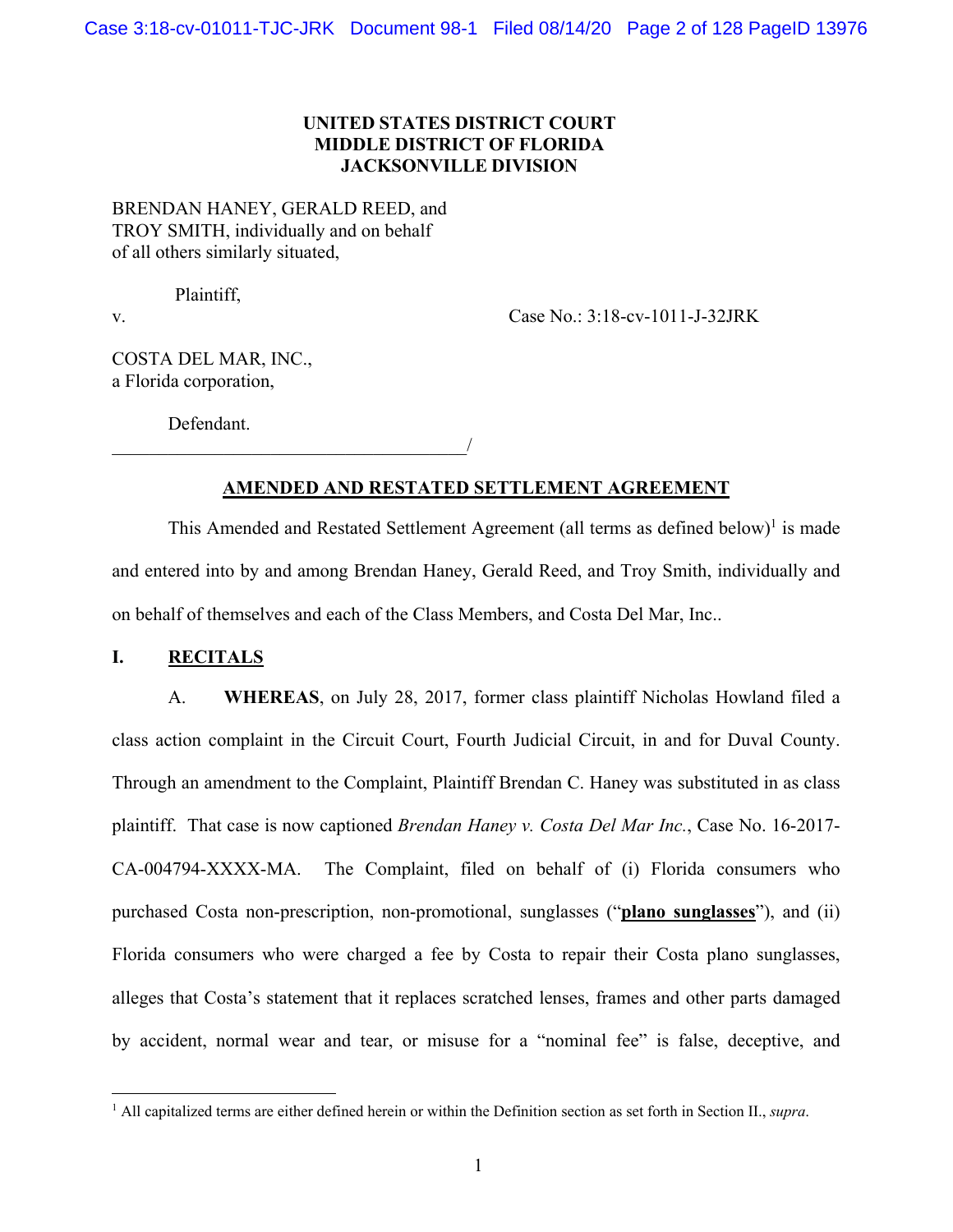misleading, in violation of the Florida Deceptive and Unfair Trade Practices Act ("FDUTPA"), Fla. Stat. §§ 501.201, et seq., and constitutes a breach of warranty under the Magnuson-Moss Warranty Act ("MMWA"), 15 U.S.C. §§ 2301, et seq. Costa denied and continues to deny liability in the *Haney* Action and further raised several defenses;

**B. WHEREAS**, on April 12, 2019, the court in the *Haney* Action granted class certification following briefing and a hearing ("*Haney Order*");

 $C_{\cdot}$ **WHEREAS, Costa appealed the Haney Order to Florida's First District Court of** Appeal, which appeal was fully briefed and oral argument heard on February 11, 2020;

D. **WHEREAS**, on August 20, 2018, class plaintiff Troy Smith filed a class action complaint in the United States District Court for the Middle District of Florida, Jacksonville Division captioned Troy Smith v. Costa Del Mar, Inc., Case No. 3:18-cv-1011-J-32JRK. The Complaint, filed on behalf of a nationwide class of consumers whose non-prescription sunglasses were repaired by Costa for a manufacturer's defect, alleges that Costa's purported "Lifetime" Warranty" against manufacturer's defects violates the substantive requirements of the MMWA, 15 U.S.C. §§ 2301, *et seq.*, because customers must pay a fee to take advantage of the Lifetime Warranty. Costa denied and continues to deny liability in the Smith Action and further raised several defenses;

E. WHEREAS, on April 3, 2019, former class plaintiff James Seaman filed a class action complaint in the United States District Court for the Middle District of Florida, Jacksonville Division. Through an amendment to the Complaint, Plaintiff Gerald E. Reed IV was substituted in as class plaintiff. That case was transferred sua sponte to the Orlando Division in September 2019, and is now captioned Gerald E. Reed IV v. Costa Del Mar, Inc., Case No. 6:19-cv-1751-Orl-37LRH. The Complaint, filed on behalf of a nationwide class of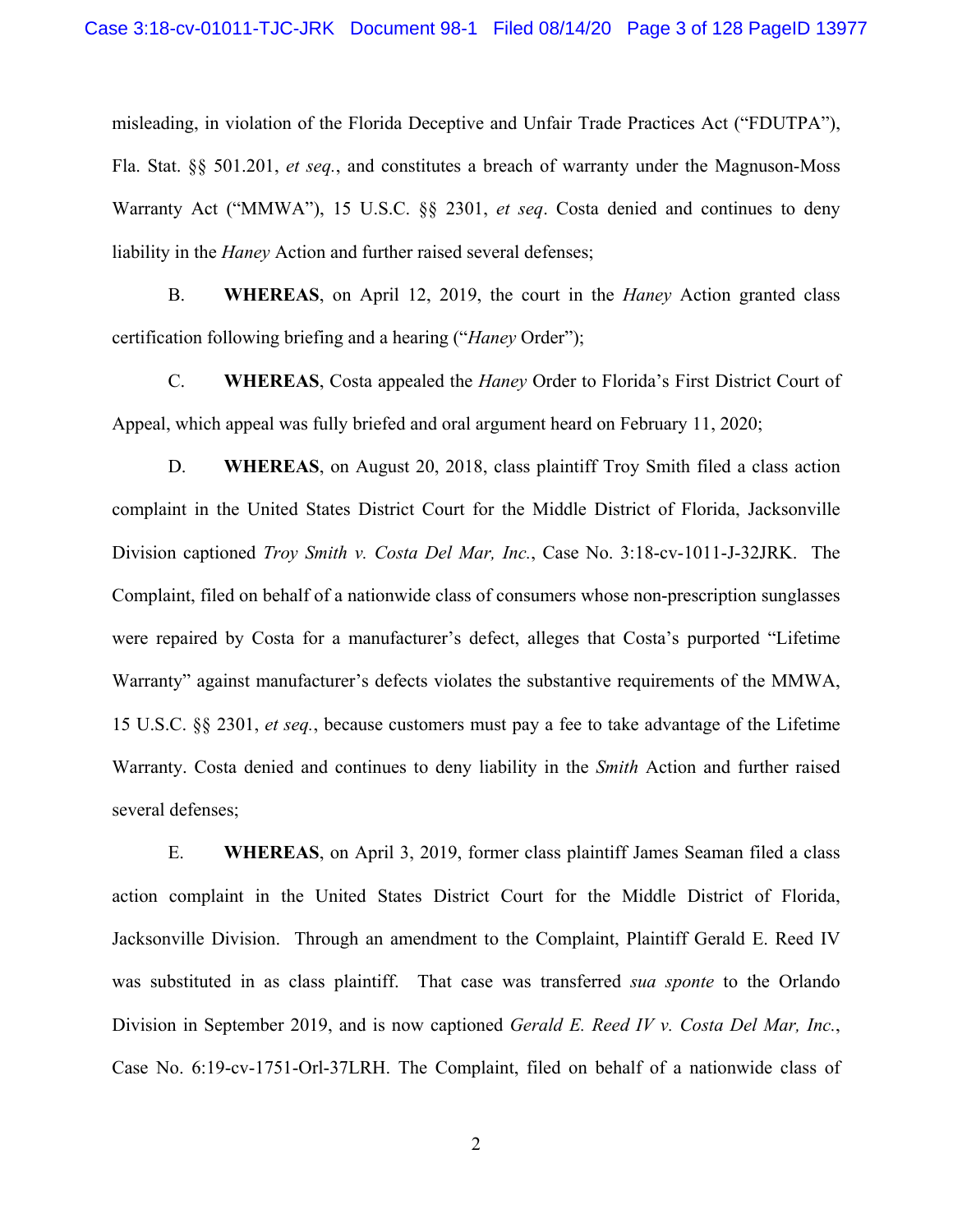consumers (excluding Florida consumers – the subject of the *Haney* Action) who were charged a fee by Costa to repair their Costa plano sunglasses, alleges that Costa's statement that it replaces scratched lenses, frames, and other parts damaged by accident, normal wear and tear, or misuse for a "nominal fee" is false, deceptive, and misleading, and violates FDUTPA, Fla. Stat. §§ 501.201, et seq. Costa denied and continues to deny liability in the Reed Action and further raised several defenses;

**WHEREAS**, in the *Haney*, *Smith*, and *Reed* Actions, the Parties engaged in F. comprehensive discovery, including the exchange of written discovery, voluminous document productions, the taking of numerous depositions (including the deposition of each of the Plaintiffs, Costa employees, third parties, and expert witnesses), and extensive motion practice including class certification briefing in the *Haney* and *Smith* Actions, and summary judgment and *Daubert* briefing in the *Smith* Action;

G. **WHEREAS**, as a result of the Litigation, but without any admission of liability, Costa has changed certain consumer-facing marketing materials and product packaging, including: (i) covering the "nominal fee" language printed on shipping boxes for plano sunglasses with a sticker; (ii) discontinuing the distribution of plano sunglasses in shipping boxes containing the "nominal fee" language; (iii) disposing of shipping boxes in inventory containing the "nominal fee" language; (iv) discontinuing the description on Costa's website of its warranty on plano sunglasses as a "Lifetime Warranty"; (v) creating new sunglass shipping boxes that removes any reference to a "nominal fee" language related to repairs of sunglasses; and (vi) modifying the repair section of Costa's website to disclose repair pricing to the consumer and describe such prices;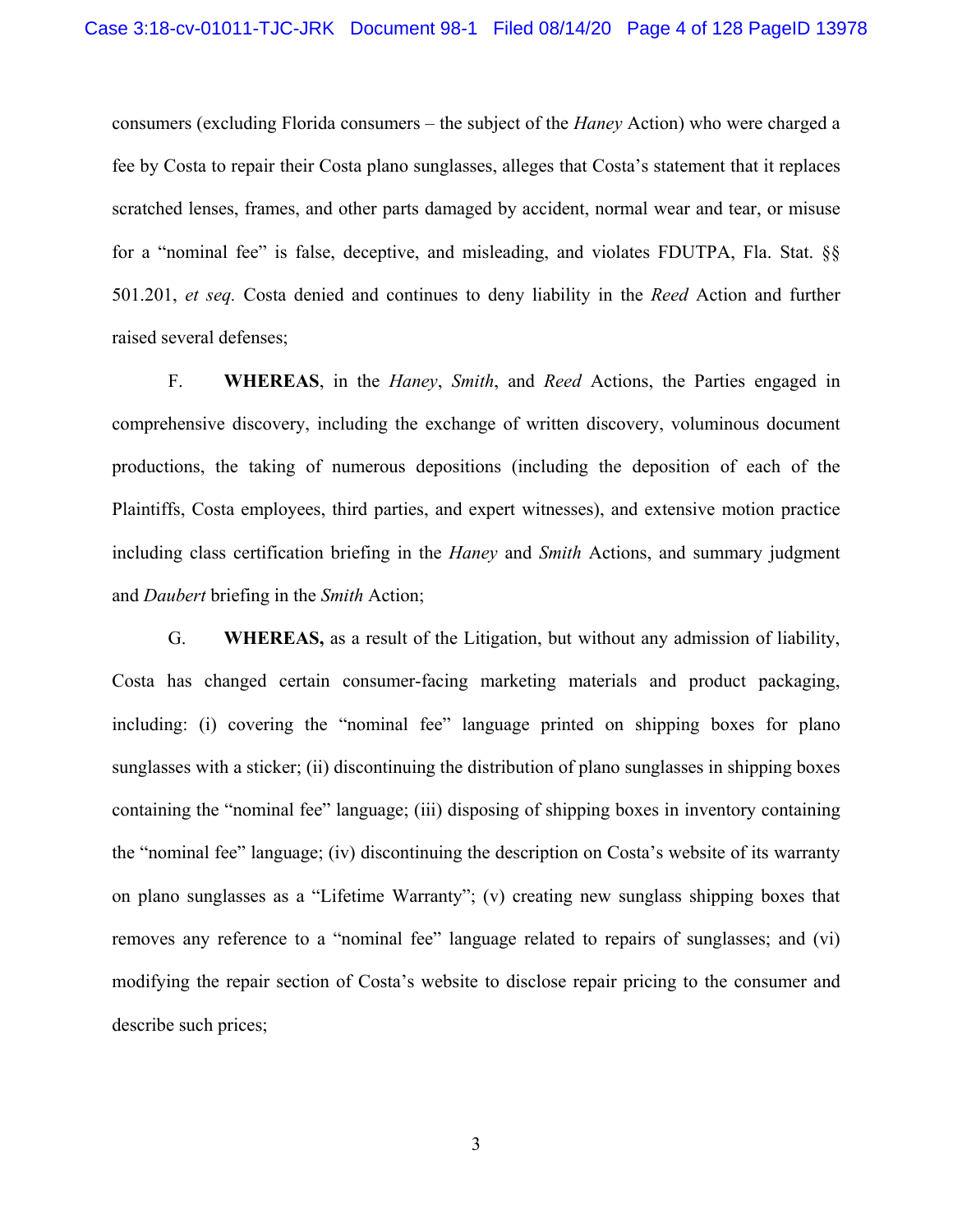H. **WHEREAS**, the negotiations leading up to this Settlement began in the early phases of the *Haney* Action, and continued on July 9, 2019, at the office of Terry White (courtappointed mediator) in Ormond Beach, Florida. After the in-person mediation, the Parties continued to discuss the possibility of settlement;

I. **WHEREAS,** on February 11, 2020, the Parties reached an agreement in principle to globally resolve the Litigation. Thereafter, the parties worked on documenting the settlement;

J. WHEREAS, to effectuate the terms of this Settlement, on March 2, 2020, an Amended Complaint was filed in the Smith Action, adding the claims, Plaintiffs, and classes from the *Haney* and *Reed* Actions. The Global Action consolidated, for settlement purposes only, all of the Plaintiffs, classes, and claims in the Litigation.

K. **WHEREAS**, Plaintiffs seek certification of the Classes, as defined and discussed further below;

L. **WHEREAS**, Plaintiffs are represented by Plaintiffs' Class Counsel Holland  $\&$ Knight LLP;

M. **WHEREAS**, as a result of arm's-length negotiations, Plaintiffs, Plaintiffs' Class Counsel, and Defendant have entered into this Agreement;

N. **WHEREAS, Plaintiffs' Class Counsel have investigated the facts and underlying** events relating to the subject matter of the Litigation, have carefully analyzed the applicable legal principles, and have concluded, based upon their investigation, and taking into account the risks, uncertainties, burdens and costs of further prosecution of the Litigation, as well as having evaluated the strengths and weaknesses of Plaintiffs' claims and Costa's defenses, and taking into account the substantial benefits to be received pursuant to this Agreement as set forth below, which, in the view of Plaintiffs and Plaintiffs' Class Counsel, is designed for the purpose of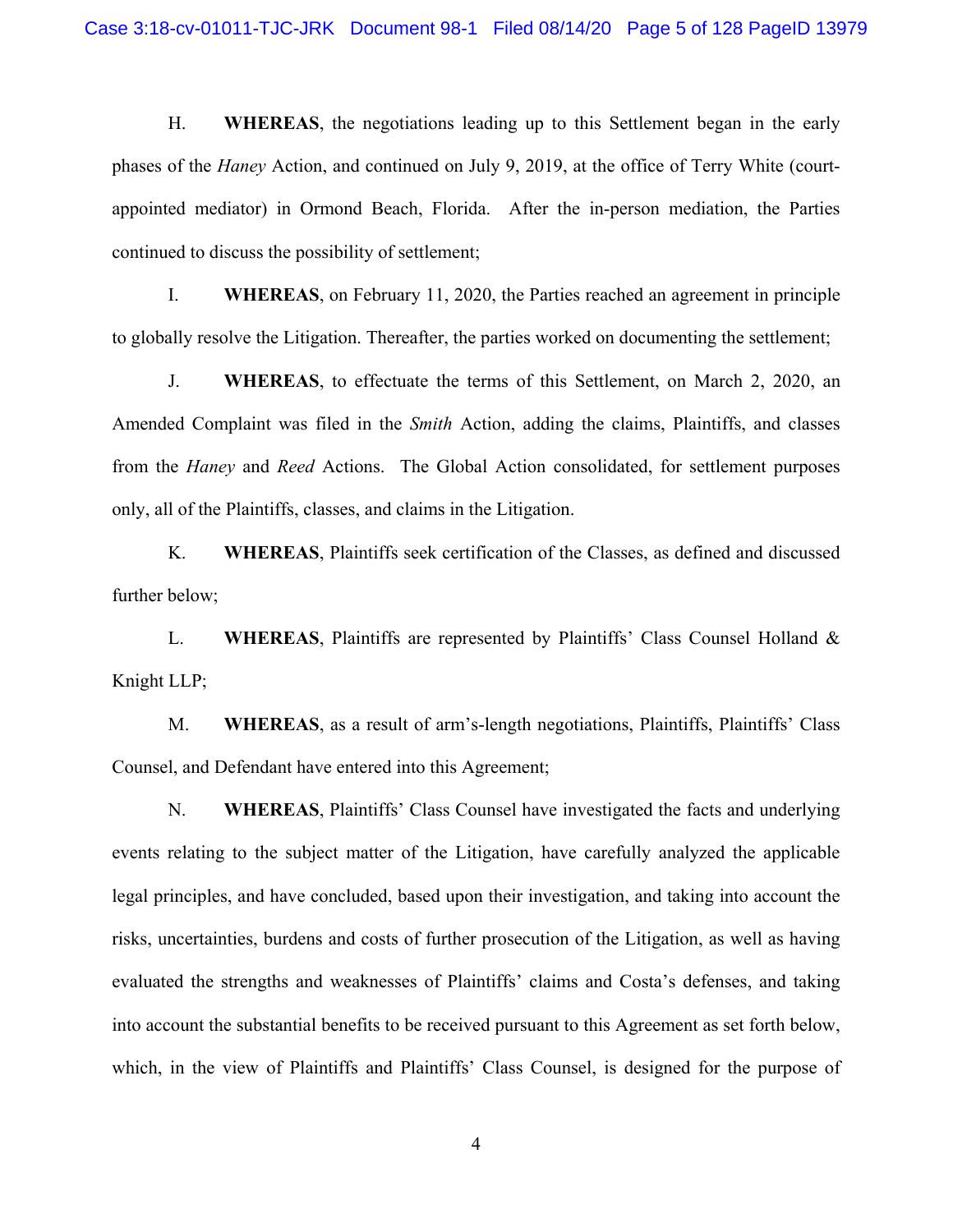putting to rest all controversies with Costa that were or could have been alleged relating to the Litigation and the Global Action, that a resolution and compromise on the terms set forth herein is fair, reasonable, adequate, and in the best interests of Plaintiffs and the Class;

O. WHEREAS, Costa, for the purpose of avoiding the burden, expense, risk, and uncertainty of continuing to litigate the Litigation, and for the purpose of putting to rest all controversies with Plaintiffs, the Class, the Litigation and/or the Global Action that were or could have been alleged relating to the Litigation or the Global Action, and without any admission of liability or wrongdoing, desires to enter into this Agreement;

P. **WHEREAS**, Plaintiffs' Class Counsel represent and warrant that they are fully authorized to enter into this Agreement on behalf of Plaintiffs and the Class, and that Plaintiffs' Class Counsel have consulted with and confirmed that Plaintiffs fully support this Agreement; and

Q. **WHEREAS**, it is agreed that this Agreement shall not be deemed or construed to be an admission, concession, or evidence of any violation of any federal, state, or local statute, regulation, rule, or other law, or principle of common law or equity, or of any liability or wrongdoing whatsoever, by Costa or any of the Released Parties (as defined below), or of the truth or validity of any of the claims that Plaintiffs have asserted;

R. NOW, THEREFORE, without any admission or concession by Plaintiffs or Plaintiffs' Class Counsel of any lack of merit to their allegations and claims, and without any admission or concession by Costa of any liability or wrongdoing or lack of merit in their defenses, in consideration of the mutual covenants and terms contained herein, and subject to the final approval of the Court, Plaintiffs, Plaintiffs' Class Counsel, and Costa agree as follows: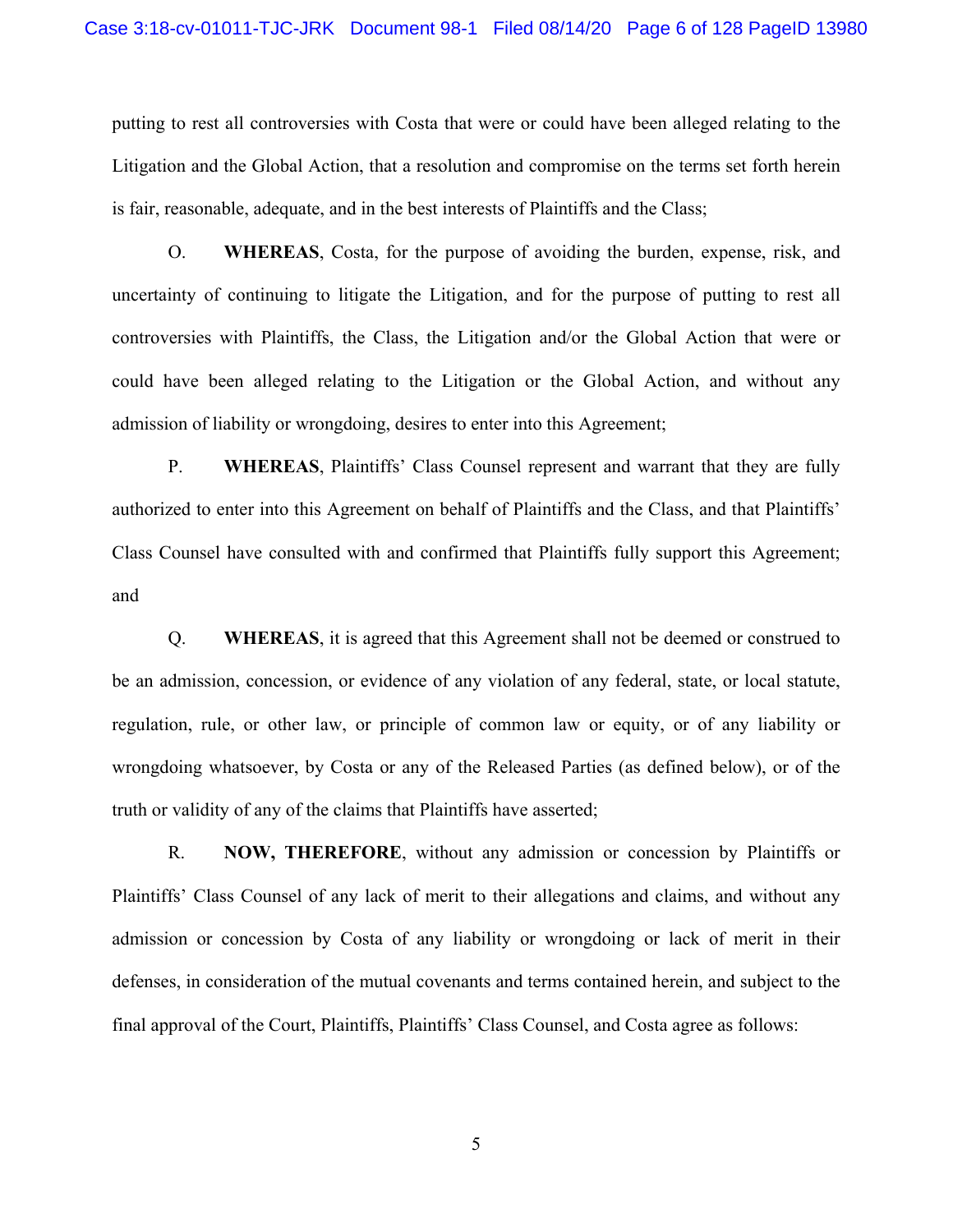### II. **DEFINITIONS**

A. As used in this Agreement and the attached exhibits (which are an integral part of this Agreement and are incorporated in their entirety by reference), the following terms have the following meanings, unless this Agreement specifically provides otherwise:

1. "Agreement" or "Settlement Agreement" means this Amended and Restated Settlement Agreement and the exhibits attached hereto and incorporated herein, including any amendments and any exhibits to such amendments, which constitute the settlement and resolution of the Litigation and the Global Action and all claims of the putative Class therein (the "Settlement").

"Attorneys' Fees, Costs, and Expenses" means such funds as may be 2. approved by the Court to compensate Plaintiffs' Class Counsel, who have assisted in conferring the benefits upon the Class under this Settlement, for their fees and expenses incurred and to be incurred by Plaintiffs' Class Counsel in connection with the Litigation and the Global Action and the Settlement, as described in Section X. of this Agreement. Attorneys' Fees, Costs and Expenses do not include and are separate from and in addition to the Incentive Awards to be paid to Plaintiffs. No other attorneys' fees or related costs and expenses of counsel are contemplated by this Settlement.

 $\overline{3}$ . "CAFA Notice" means the notice to the appropriate federal and state officials identified in 28 U.S.C.  $\S$  1715(a) required under the Class Action Fairness Act of 2005, in substantially the form as attached hereto as **Exhibit 4**.

 $\overline{4}$ "Claim" means (i) the entitlement to one or more Product Voucher(s) by a Class Member who has not timely excluded themselves from the Florida Repair Class, Nationwide Repair Class, and/or Warranty Class in accordance with the terms of this Agreement,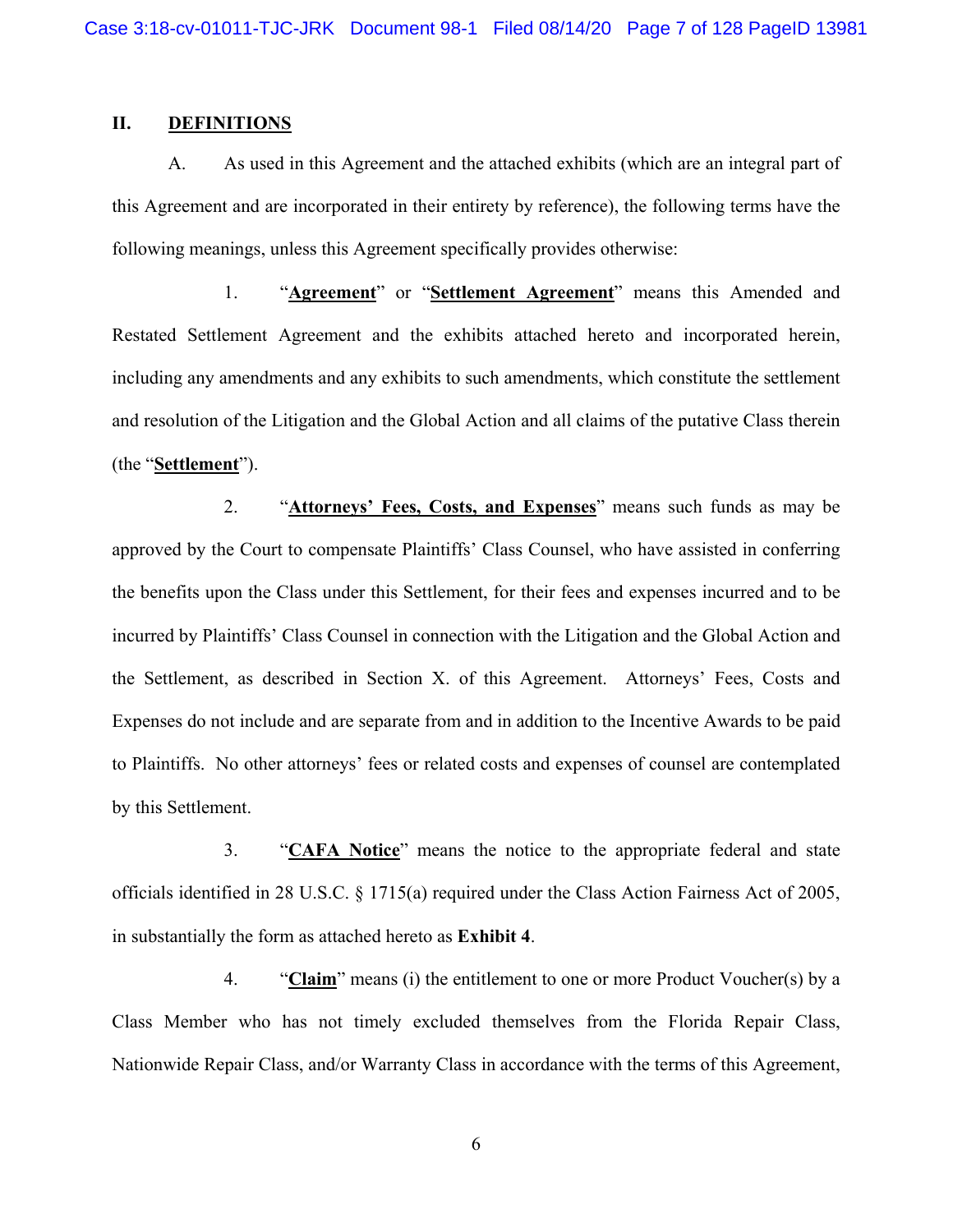and/or (ii) the claim of a Class Member or his or her representative submitted on a claim form for the Florida Purchase Class as provided in Section VII. of the Agreement.

 $5<sub>1</sub>$ "Claim Period" means the period of time running six (6) months from the date the Long Form Notice is first provided to any Class Member by the Settlement Administrator, during which a Class Member in the Florida Purchase Class may submit a Claim as defined in Section II.A.4.(ii), and after which Claims submitted for the Florida Purchase Class will be considered untimely and invalid.

6. "Claim Process" means the process for submitting and reviewing Claims for the Florida Purchase Class as described in the Agreement.

7. "Claimant" means (i) any Class Member of the Florida Repair Class, Nationwide Repair Class, or Warranty Class who has not timely excluded themselves from the Settlement, and/or (ii) a Class Member of the Florida Purchase Class who has submitted a valid, timely, and complete Claim.

"Class" means, for settlement purposes only, all of the below-listed 8. subclasses:

The "Florida Repair Class" means all citizens of the State of a. Florida who: (i) purchased Costa plano sunglasses before January 1, 2018; and (ii) were charged a fee by Costa, from July 28, 2012 through the date of entry of the Court's Final Order, to repair or replace their Costa plano sunglasses damaged by accident, normal wear and tear, or misuse.

 $\mathbf{b}$ . The "Nationwide Repair Class" means all citizens of the United States (excluding citizens of the State of Florida) who: (i) purchased Costa plano sunglasses before January 1, 2018, and (ii) were charged a repair fee by Costa, from April 3, 2015 through

 $\tau$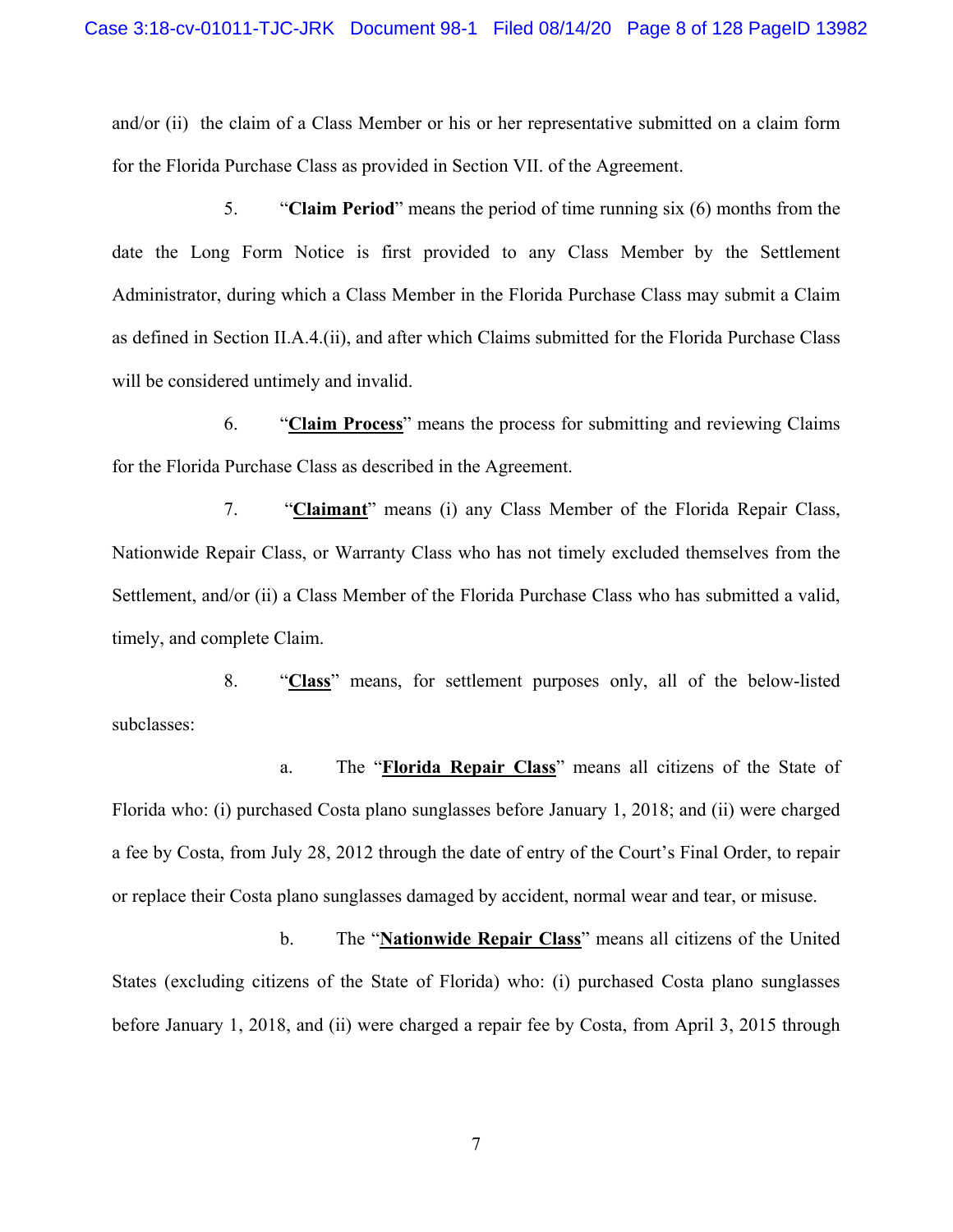the date of entry of the Court's Final Order, to repair or replace their Costa plano sunglasses damaged by accident, normal wear and tear, or misuse.

The "Florida Purchase Class" mean all citizens of the State of  $\mathbf{c}$ . Florida who purchased Costa plano sunglasses from July 28, 2013 to January 31, 2018.

The "Warranty Class" means all citizens of the United States d. who: (i) purchased non-prescription Costa sunglasses prior to January 1, 2016; and (ii) paid Costa a warranty fee to repair or replace non-prescription sunglasses damaged by a manufacturer's defect from August 20, 2013 through the date of entry of the Court's Final Order.

Excluded from the Class are: (1) Costa, any entity or division in e. which Costa has a controlling interest, and their legal representatives, officers, directors, assigns, and successors; (2) the judge(s) to whom Litigation is or has previously been assigned and each judge's respective staff; (3) counsel for each of the Parties in this case; and (4) persons who timely and properly exclude themselves from the Class.<sup>2</sup>

- 9. "Class Member" means a member of the Class.
- 10. "Costa" means Costa Del Mar, Inc., the named party to the Global Action.
- 11. "Costa's Counsel" means McGuire Woods LLP.

12. "Court" means the United States District Court for the Middle District of Florida, Jacksonville Division.

"Cy Pres Payment" means payment(s) to one or more charitable 13. organizations determined by Costa consisting of either (i) the remaining amount of the Settlement Fund after satisfaction of any approved and valid Claims, and the payment of

<sup>&</sup>lt;sup>2</sup> Promotional items excluded from the Florida Purchase Class, Florida Repair Class, and Nationwide Repair Class are as follows: USA Limited Edition, Kenny Chesney Limited Edition, Ocearch Special Collection. Additionally, none of the classes subject to this Agreement include sunglasses in the Del Mar and Untangled collections, as these collections were released after the applicable class periods.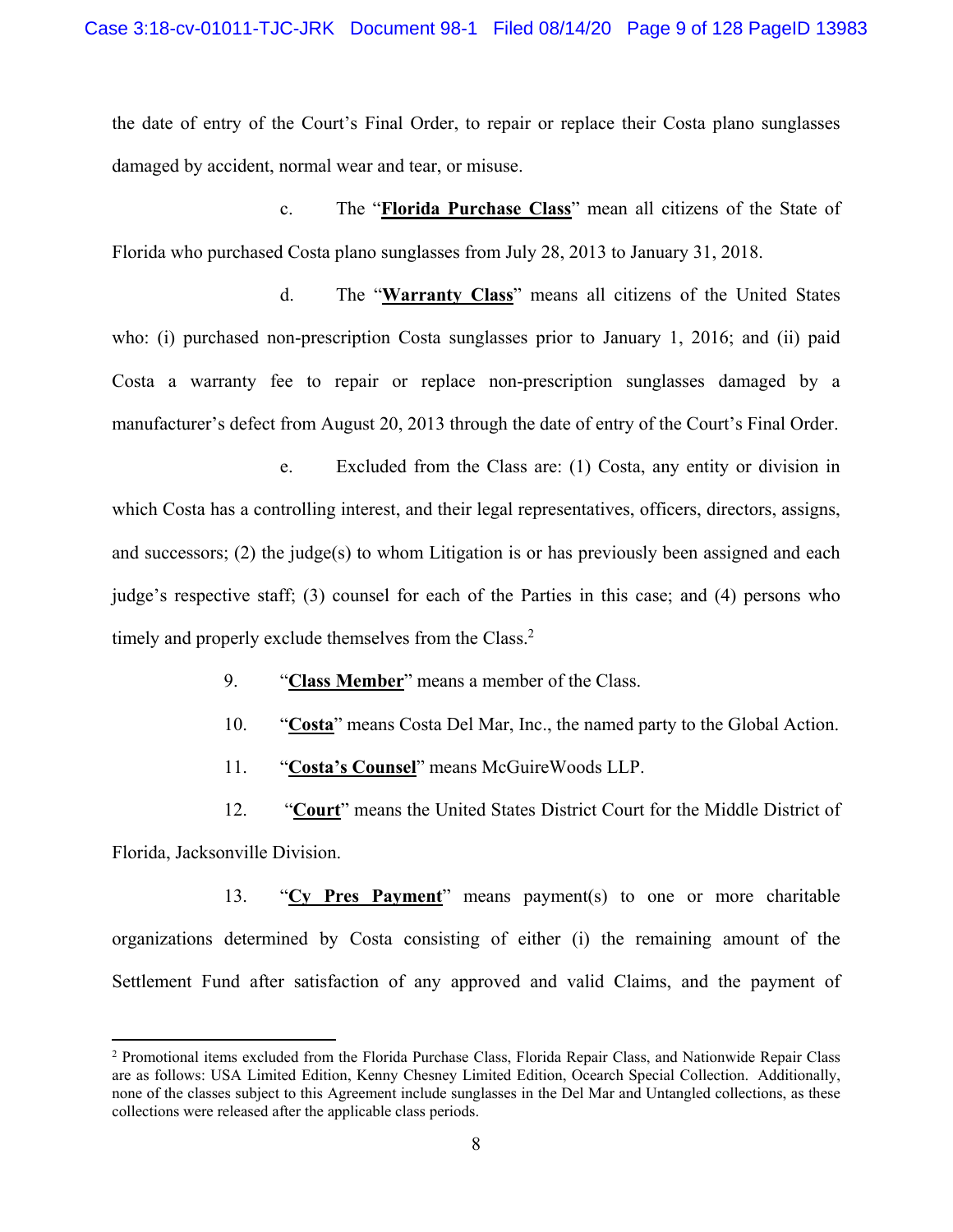approved Attorneys' Fees, Costs and Expenses, Incentive Awards, and costs of class administration and notice; or (ii) One Million and  $\pi$ o/100 Dollars (\$1,000,000), whichever amount is less.

 $14.$ "Cy Pres Recipient" means one or more charitable organizations to be determined by Costa.

> $15.$ "Defendant" has the same meaning as "Costa."

"Defendant's Counsel" means McGuireWoods LLP. 16.

17. "Fairness Hearing" means the final hearing for the purposes of the Court determining whether to approve this Agreement as fair, reasonable, and adequate.

18. "Final Effective Date" means the latest date on which the Final Order and/or Final Judgment approving this Agreement becomes final. For purposes of this Agreement:

if no appeal has been taken from the Final Order and/or Final a. Judgment, "Final Effective Date" means the date on which the time to appeal therefrom has expired; or

 $\mathbf{b}$ . if any appeal has been taken from the Final Order and/or Final Judgment, "Final Effective Date" means the date on which all appeals therefrom, including petitions for rehearing or re-argument, petitions for rehearing en banc and petitions for certiorari or any other form of review, have been finally disposed of in a manner that affirms the Final Order or Final Judgment; or

 $\mathbf{c}$ . subject to Court approval, if Plaintiffs' Class Counsel and Defendant agree in writing, the "Final Effective Date" can occur on any other agreed date.

19. "Final Judgment" means the Court's final judgment as described in Section XI. of this Agreement.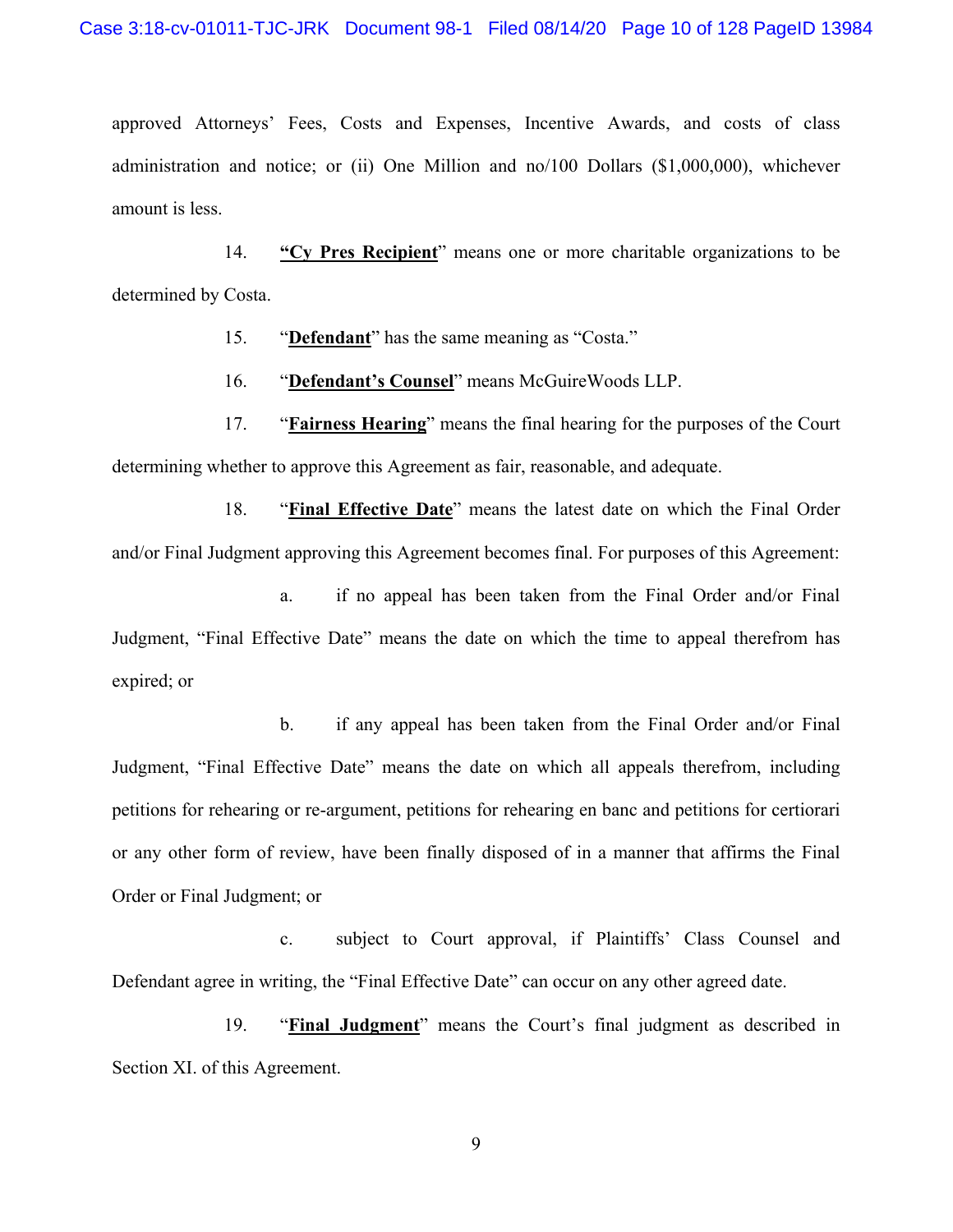20. "Final Order" means the Court's order approving the Settlement and this Agreement, as described in Section XI. of this Agreement.

 $21.$ "Global Action" means the class action lawsuit pending in the United States District Court for the Middle District of Florida, Jacksonville Division, captioned Brendan Haney, Gerald Reed, & Troy Smith v. Costa Del Mar, Inc., Case No. 3:18-cv-1011-J-32JRK.

"Haney Action" means the class action lawsuit pending in the Circuit 22. Court, Fourth Judicial Circuit, in and for Duval County, captioned Brendan Haney v. Costa Del Mar, Inc., Case No. 16-2017-CA-004794-XXXX-MA.

23. "Incentive Awards" means the amounts to be paid to Plaintiffs for bringing the *Haney*, *Smith*, and *Reed* Actions and for their time and effort in connection with the Litigation.

"Litigation" refers collectively to the *Haney* Action, the *Smith* Action, 24. and the *Reed* Action;

25. "Long Form Notice" means the Long Form Notice substantially in the form attached hereto as Exhibit 2.

> 26. "Notice Program" means the notice program described in Section V.

27. "Parties" means Plaintiffs, the Class Members, and Defendant, collectively, as each of those terms is defined in this Agreement.

28. "Plaintiffs" mean Brendan Haney, Troy Smith, and Gerald E. Reed IV, as named parties to the Global Action, and each of their respective actions in the Litigation.

29. "Plaintiffs' Class Counsel" means Holland & Knight LLP, and excludes any and all counsel for any Class Member objectors to the Settlement.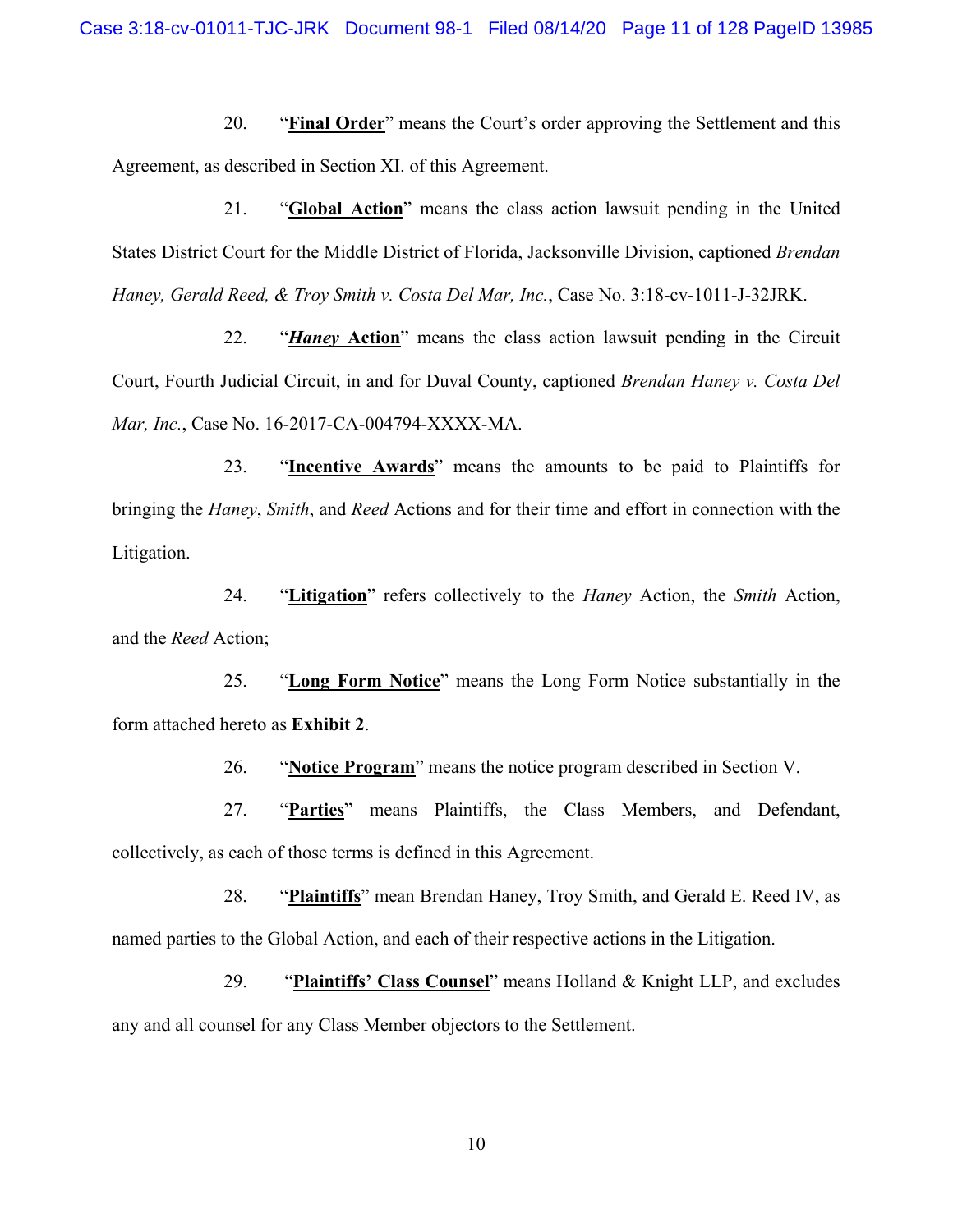$30.$ "Preliminary Approval Order" means the order to be entered by the Court preliminarily approving the Settlement as outlined in Section III. of this Agreement.

 $31.$ "Product Vouchers" means the non-personalized, stackable, transferrable vouchers for Costa merchandise, as set forth in Section IV. of this Agreement.

32. "Reed Action" means the class action lawsuit pending in the United States District Court for the Middle District of Florida, Orlando Division captioned Gerald E. Reed IV v. Costa Del Mar, Inc., Case No. 6:19-cv-1751-Orl-37LRH.

 $33<sub>1</sub>$ "Release" means the release and waiver set forth in Section XII. of this Agreement and in the Final Judgment and Final Order.

34. "Released Parties" or "Released Party" means Defendant in the Litigation and the Global Action, Costa, its past, present and future parents, predecessors, parent and affiliated companies, successors, assigns, spin-offs, subsidiaries, holding companies, jointventures and joint-venturers, partnerships and partners, including but not limited to EssilorLuxottica SA, and each of their respective past, present and future parents, predecessors, successors, affiliates, assigns, spin-offs, direct and indirect subsidiaries, holding companies, joint-ventures and joint-venturers, partnerships and partners, officers, directors, employees, and attorneys. The Parties expressly acknowledge that each of the foregoing is included as a Released Party even though not identified by name herein.

"Settlement Administrator" means the third-party agent or administrator 35. agreed to by the Parties and appointed by the Court to give notice to the Class and process the Claims and requirements of this Agreement, subject to the Court's approval. The Parties agree that Epiq shall serve as Settlement Administrator, subject to approval by the Court.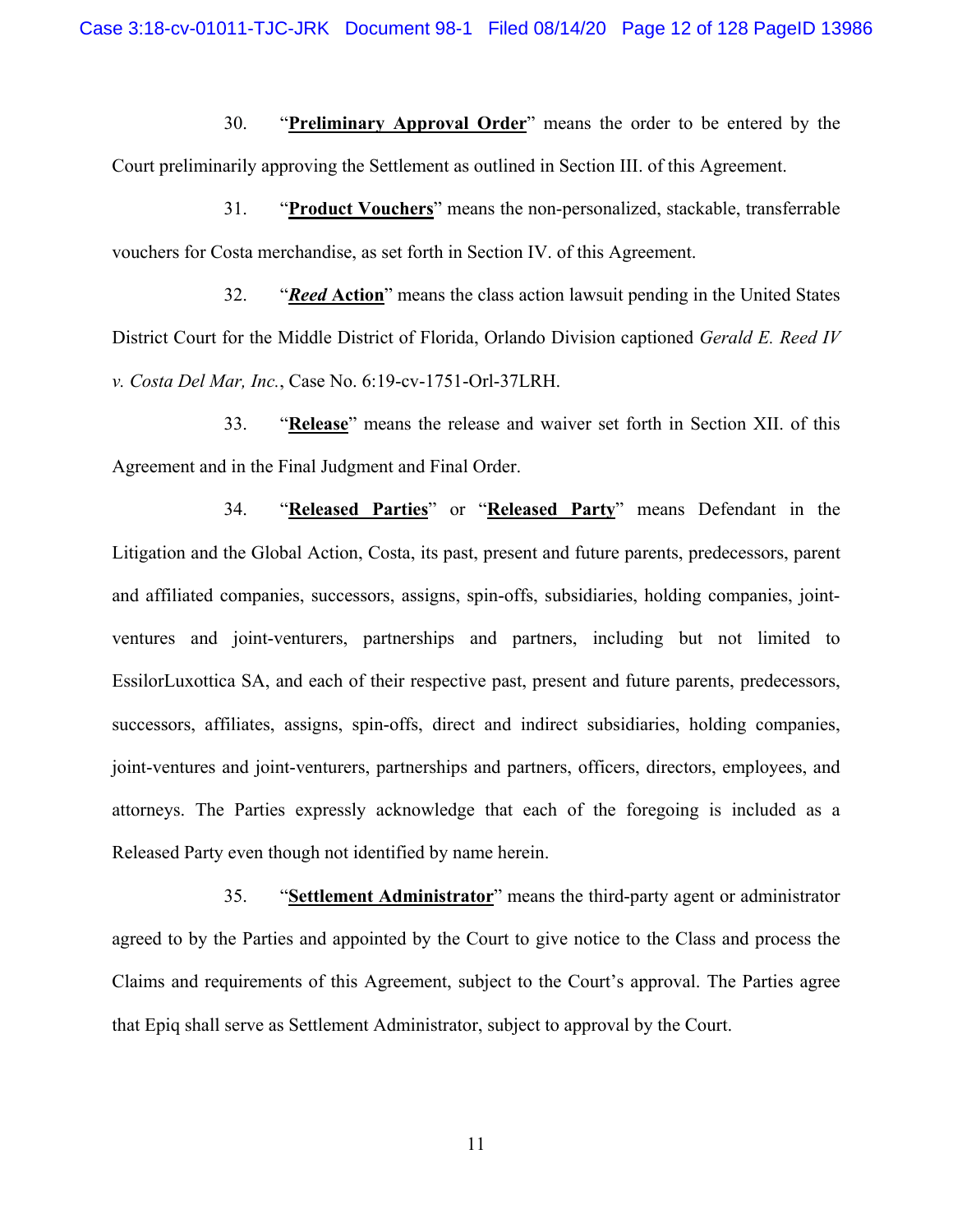36. "Settlement Fund" means the agreed upon total fund of Forty Million and No/100 Dollars (\$40,000,000) forming the basis of the settlement of the Litigation and the Global Action, from which approved and valid Claims will be paid, and approved Attorneys' Fees, Costs and Expenses, Incentive Awards, and costs of class administration and notice will be paid, and, if due to be paid in accordance with the terms of this Agreement, the Cy Pres Payment.

"Settlement Website" means an Internet website established and 37. maintained by the Settlement Administrator for the purpose of facilitating notice to, and communicating with, the Class.

"Smith Action" means the class action lawsuit pending in the United 38. States District Court for the Middle District of Florida, Jacksonville Division captioned Trov Smith v. Costa Del Mar, Inc., Case No. 3:18-cv-1011-J-32JRK.

39. "Summary Notice" means the short form notice substantially in the form as attached hereto as Exhibit 1.

**B.** Other capitalized terms used in this Agreement but not defined in this Section II. shall have the meanings ascribed to them elsewhere in this Agreement.

 $C_{\cdot}$ The terms "he or she" and "his or her" include "it" or "its" where applicable.

D. Where appropriate, the singular shall include the plural, and vice versa.

## Ш. **CERTIFICATION OF THE CLASS, PRELIMINARY APPROVAL**

A. The Parties agree that within 14 days after the execution of this Agreement by all Parties, and for purposes of this Agreement only (and without any finding of admission or wrongdoing or fault by Defendant), Plaintiffs shall seek from the Court, and Defendant will expressly consent to and not oppose, a Preliminary Approval Order that shall, among other things: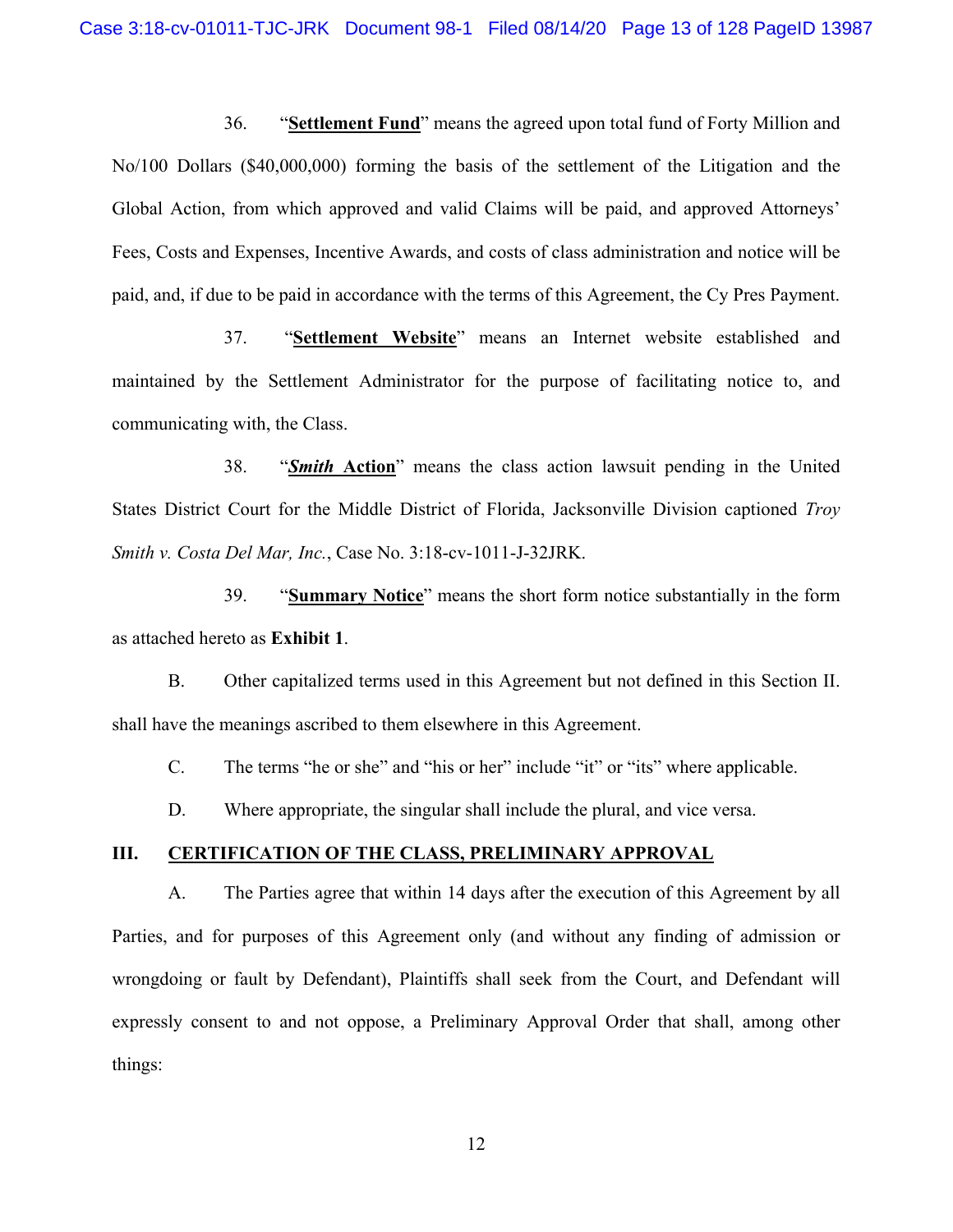$1<sub>1</sub>$ preliminarily certify the Florida Repair Class, Nationwide Repair Class, Florida Purchase Class, and Warranty Class, approve Plaintiffs as class representatives and appoint Plaintiffs' Class Counsel as counsel for the Class, pursuant to Federal Rule of Civil Procedure 23;

> $2.$ preliminarily approve the Settlement;

 $3.$ determine that the Notice Program complies with all legal requirements, including, but not limited to, the Due Process Clause of the United States Constitution;

 $\overline{4}$ schedule a date and time for a Fairness Hearing to determine whether the Settlement should be finally approved by the Court;

5. establish a schedule for the Parties to seek to obtain from the Court a Final Judgment and Final Order;

> 6. appoint the Settlement Administrator; and

 $7.$ issue other related orders to effectuate the preliminary approval of the Agreement.

**B.** Certification of the Class is conditional on the Court's preliminary and final approval of this Agreement. In the event the Court does not approve all terms of the Agreement, or if for any reason the Court does not grant final approval of the Settlement, or if final approval is not granted following appeal of any order or judgment by the Court, or if the Court construes the settlement as a "coupon" settlement such that the provisions of 28 U.S.C.  $\S 1712$  apply, then the certification shall be void and this Agreement and all orders entered in connection therewith, including but not limited to any order conditionally certifying the Class, shall become null and void and shall be of no further force and effect, and each Party shall retain all their respective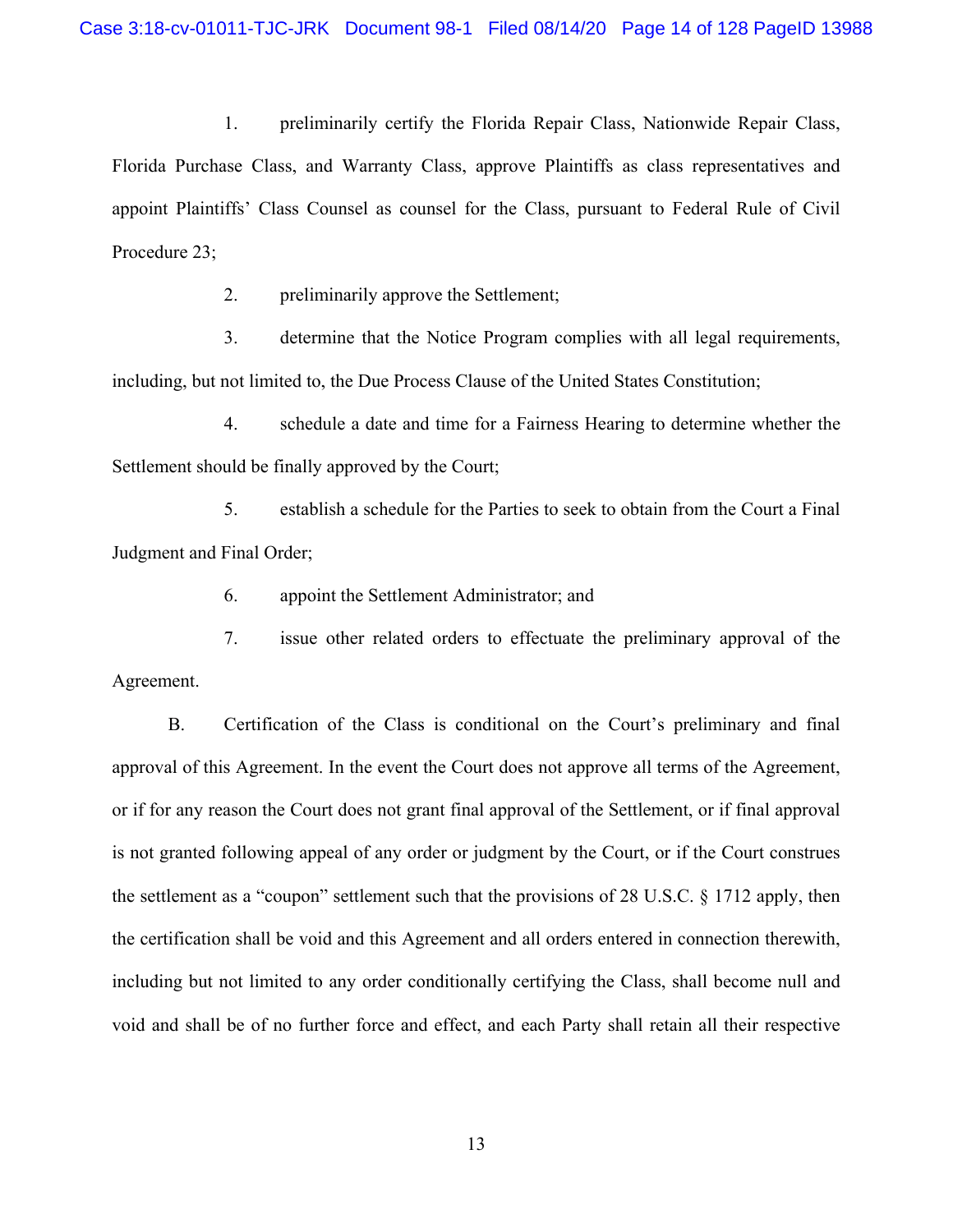rights as they existed prior to the execution of the Agreement as set forth in further detail in Section XIII. of this Agreement.

### IV. **SETTLEMENT RELIEF**

Establishment of Settlement Fund. In consideration for the dismissal of the A. Litigation and the Global Action with prejudice, and for the full and complete Release, Final Judgment and Final Order provided below, Defendant further agrees to dedicate a Settlement Fund in the amount of \$40,000,000 (Forty Million and No/100 Dollars), from which the following will be paid: (i) payments to the Class Members in the form of Product Vouchers, as discussed in Sections D. and E. below; (ii) Incentive Awards to Plaintiffs; (iii) payments to Plaintiffs' Class Counsel for approved Attorneys' Fees, Costs, and Expenses; (iv) any costs associated with disseminating the notice and otherwise implementing the notice program and claims administration specified in Section V.; and (v) if due to be paid in accordance with the terms of this Agreement, the Cy Pres Payment. The Parties agree and understand that this Agreement provides additional non-cash benefits to the Class in addition to the Settlement Fund, as set forth below. Except for the Initial Fund (discussed below), the payments specified above in subsections (ii), (iii), and (iv) will be funded within twenty (20) days after the Final Effective Date.

 $B<sub>r</sub>$ Initial Fund. Within 15 days of entry of the Preliminary Approval Order of this Agreement by the Court, Costa will fund the initial costs of class notice and administration in an amount to be set based on the anticipated amount of such initial costs and any deposits required following negotiations with the selected Settlement Administrator (the "Initial Fund"). This Initial Fund will be credited against the Settlement Fund.

 $C_{\cdot}$ Agreement Regarding the "Nominal Fee" and "Lifetime Warranty" Language on Shipping Boxes and in Marketing Materials. As a result of this Litigation,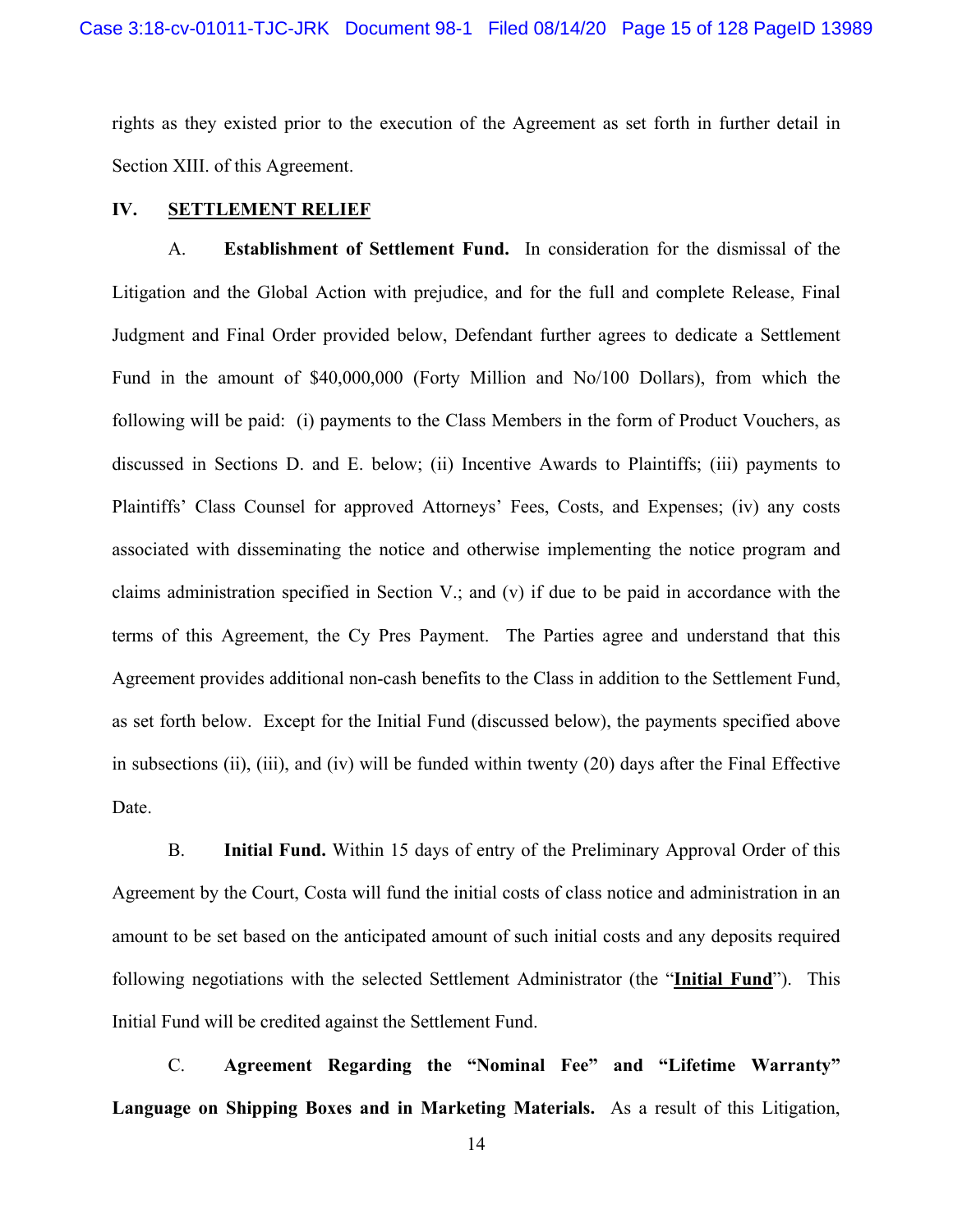Costa modified its product packaging and marketing materials as set forth in Whereas Clause G., above. In further consideration for the dismissal of the Litigation and the Global Action with prejudice, and for the full and complete Release, Final Judgment and Final Order provided below, Defendant agrees, on its shipping boxes and in marketing materials to: (i) not title its warranty for Costa's plano sunglasses as a "Lifetime Warranty" for so long as the terms and conditions of such warranty are substantially the same as currently offered by Costa; and (ii) refrain from describing fees for replacement of scratched lenses, frames and other parts caused by accidental damage, wear and tear, or misuse as "nominal" fees. Nothing in this Agreement shall prohibit Costa from offering different warranties on later manufactured products or defined collections.

D. Product Vouchers. Following the Final Effective Date, Claimants shall be entitled to receive from the Settlement Fund one or more Product Voucher(s) with a two-year expiration date from the date of issuance of the Product Voucher, which can be redeemed via Costa's online web store or via a toll-free number for Costa merchandise. The Parties intend for the Product Vouchers to be redeemable for certain Costa whole good merchandise (as opposed to a discount or coupon off the purchase price) without the necessity for Class Members to pay any amount to Costa, separate and apart from the Product Voucher, in order to receive Costa merchandise. Claimants will not be required to travel to any retail establishment to redeem the Product Vouchers. Product(s) claimed using the Product Vouchers will not be assessed sales tax and will be shipped free of charge. Product Vouchers may also be used to purchase any Costa products in excess of the Product Voucher amount, and the Claimant need only to pay the price difference, plus applicable sales tax. A non-exhaustive list of Costa merchandise that Class Members may be able to obtain based on the value or number of Product Vouchers received is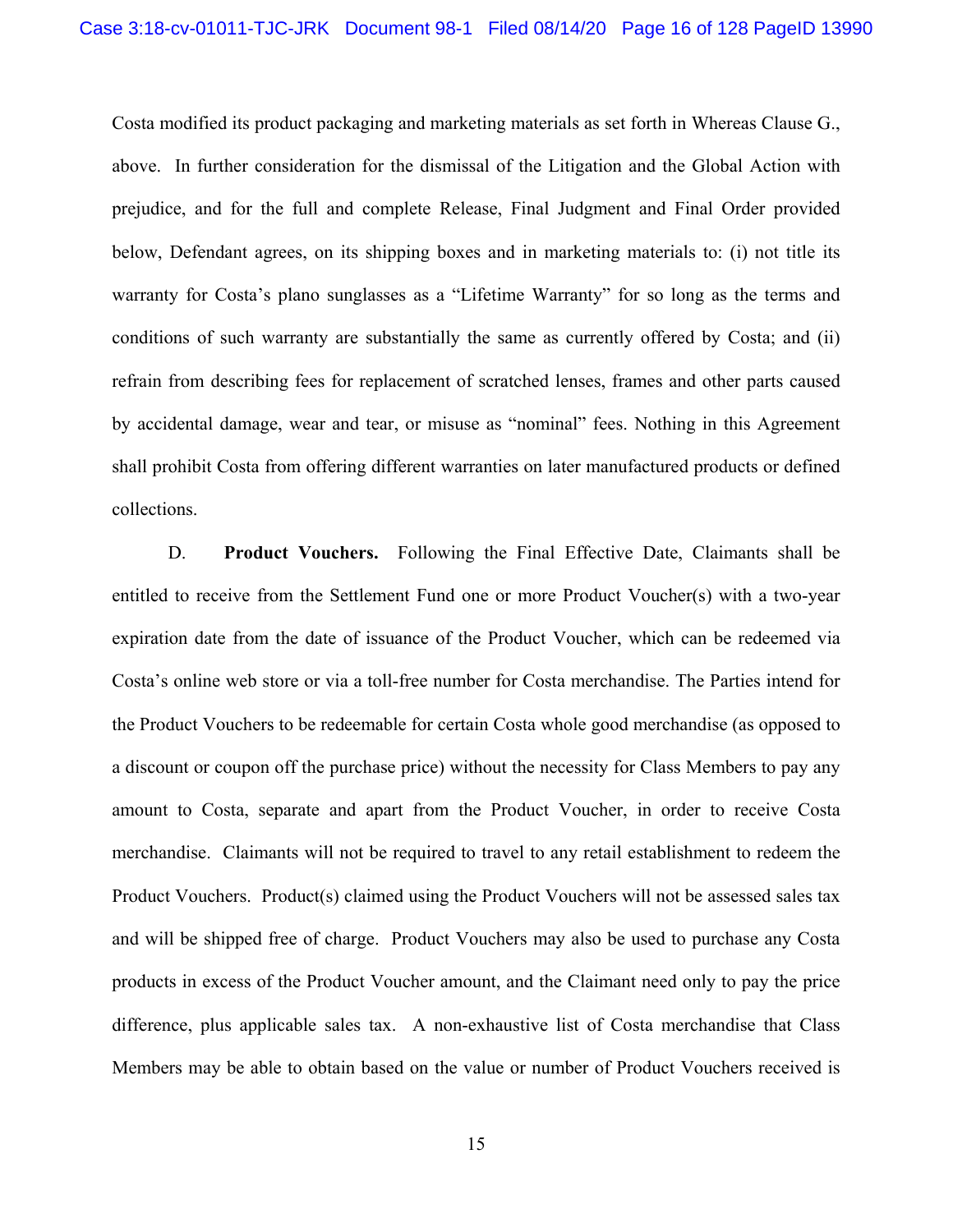delineated on **Exhibit 3**. It is acknowledged and understood that, given the expiration period of the Product Vouchers, merchandise availability may vary over time. The Parties agree that merchandise can be updated or modified by Costa provided the substituted merchandise is of a reasonably similar quality and manufacturer's suggested retail price ("MSRP") value and is available to Claimants through and until the Product Voucher's expiration date. The estimated minimum value of the Product Vouchers by Class are set forth on the below schedule:

| Class                          | <b>Estimated</b><br><b>Minimum Product</b><br><b>Voucher Value</b> |
|--------------------------------|--------------------------------------------------------------------|
| <b>Florida Repair Class</b>    | \$19.99                                                            |
| <b>Nationwide Repair Class</b> | \$19.99                                                            |
| <b>Florida Purchase Class</b>  | \$10.00                                                            |
| <b>Warranty Class</b>          | \$8.99                                                             |

E. **Multiple Vouchers.** A Claimant who, by definition, would fall into both the Florida Repair Class and Florida Purchase Class, shall only be entitled to Product Voucher(s) from the Florida Repair Class for those sunglasses which were repaired and a fee was paid to Costa. To the extent a Class Member may have additional purchases beyond the number of repair claims in the Florida Repair Class, that Class Member may submit a claim for those additional purchases not covered by a Florida Repair Class Product Voucher(s). A Claimant, if entitled, may receive Product Vouchers from the Florida Repair Class, the Nationwide Repair Class, and the Warranty Class. A Claimant may receive multiple Product Vouchers within each Class to which they are eligible to receive Product Vouchers according to the prior two sentences. However, any one Claimant in the Florida Purchase Class may not be entitled to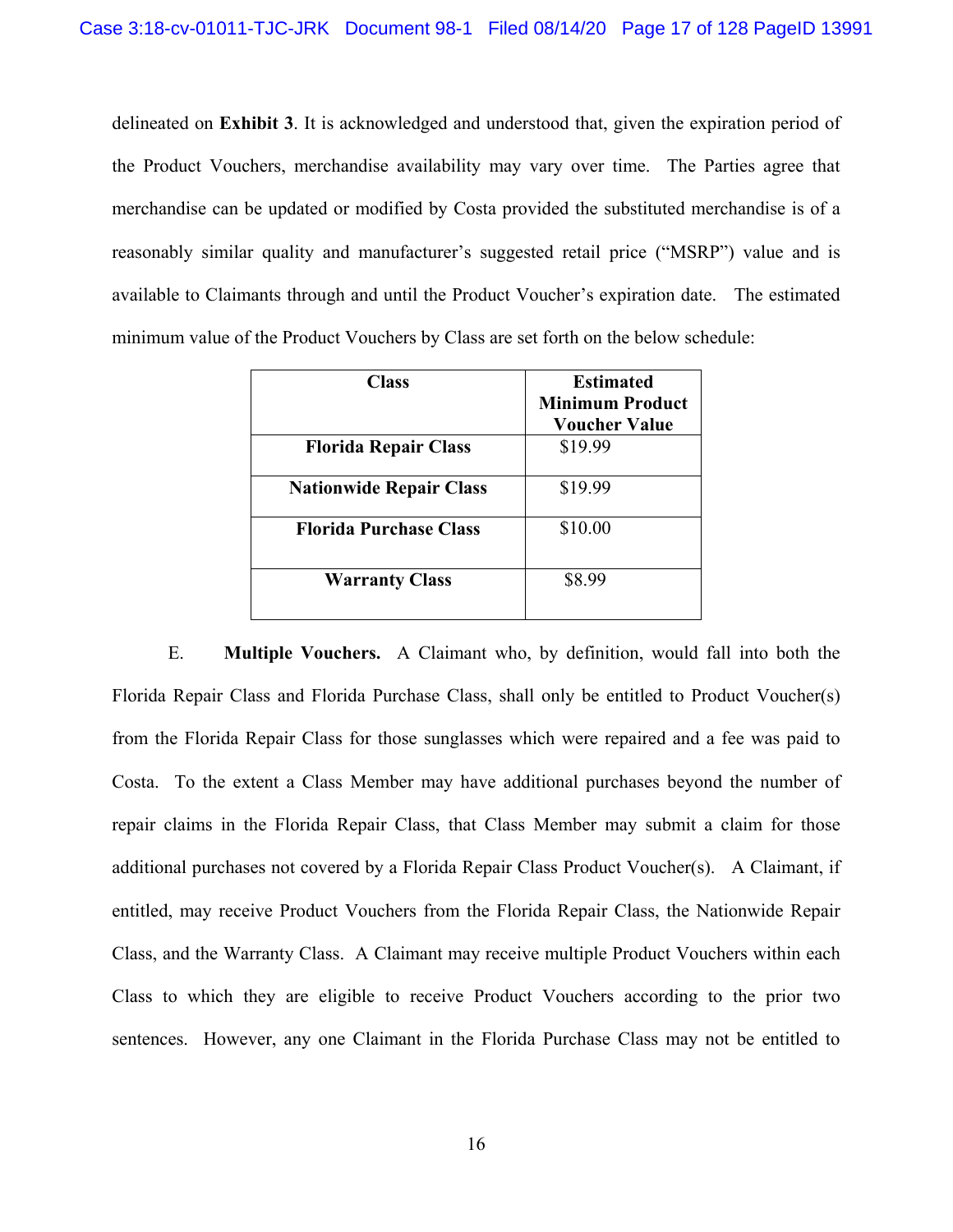greater than five (5) Product Vouchers, unless the Claimant submits verifiable proof of purchase for more than five (5) purchases, as acceptable to the Settlement Administrator.

F. Stackable, Transferable, Use as Credit. The Parties intend for this Agreement to provide each Claimant with flexibility in connection with the use of the Product Vouchers. In that regard, the Product Vouchers will be non-personalized, transferrable, and stackable. Claimants with multiple Product Vouchers may combine the value of the Product Vouchers received to obtain higher value merchandise, if desired by the Claimant. The Product Vouchers are also intended to operate, in the alternative, akin to a gift card, which can be used to offset the cost of merchandise of a higher value, if desired by the Claimant and solely within their discretion. Whereas each separate Product Voucher is subject to one-time use with no residual value, a Claimant may use multiple Product Vouchers at different times prior to their expiration, or stack some or all of the Product Vouchers to obtain higher valued products at no cost to the Claimant.

G. **Free Shipping.** In connection with the redemption of the Product Voucher(s), Costa shall bear the cost of standard shipping, handling and processing of merchandise ordered by and delivered to the Claimants under this Agreement in connection with the redemption of the Product Voucher(s). The costs of such standard shipping, handling, and processing shall not be deducted from the Settlement Fund.

H. **Issuance of Product Vouchers.** Product Vouchers will be issued to Claimants by the Settlement Administrator in batches no sooner than thirty (30) days after the Settlement Administrator has notified the Parties of the number of approved and denied Claims of the Florida Purchase Class (as set forth in Section VII.E. of the Agreement), and then proceeding on an ongoing basis until either (1) all Claimants have been provided the Product Voucher(s) to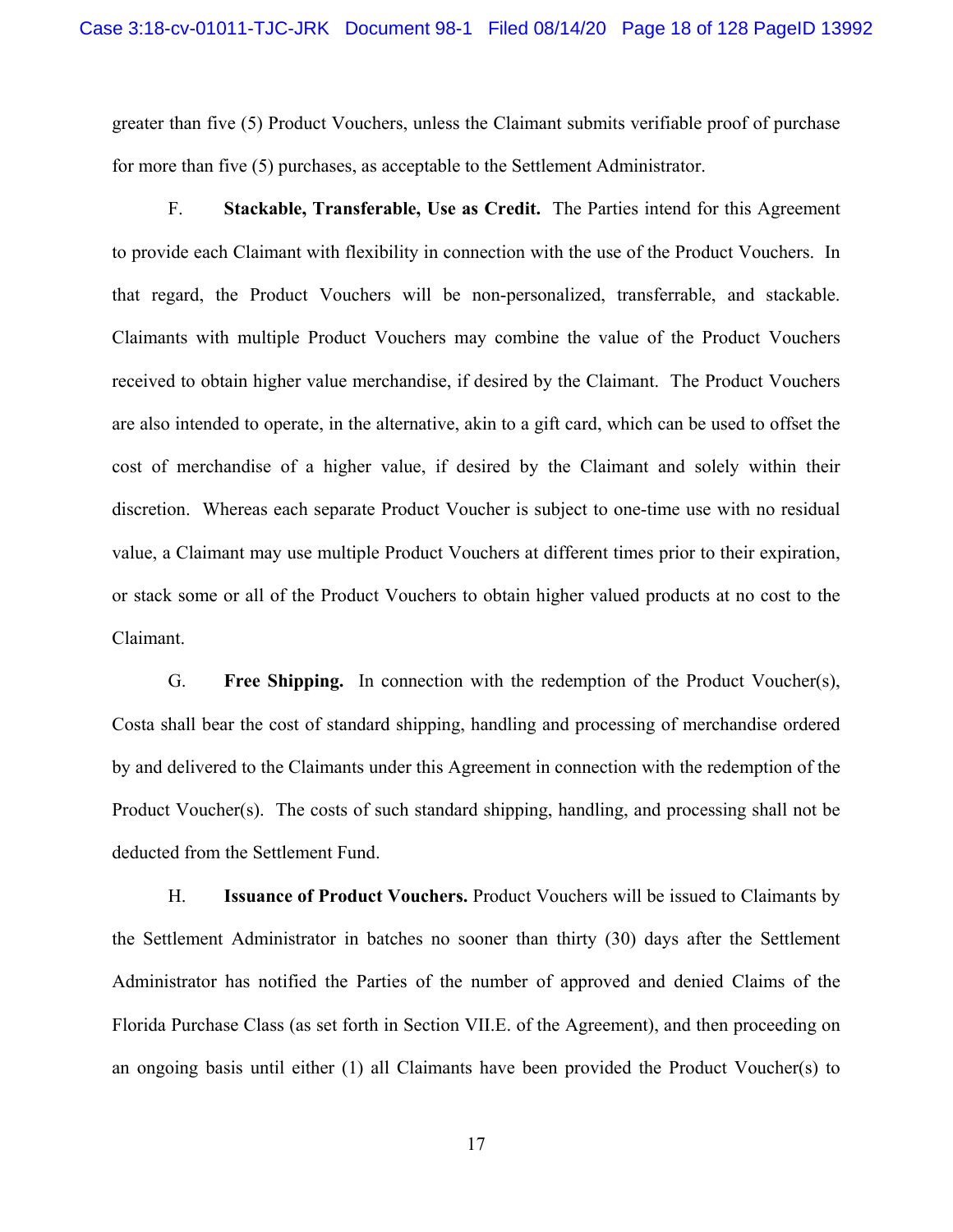which they are entitled, or (2) the date on which the Product Vouchers issued, if all redeemed, would exhaust the remaining balance of the Settlement Fund, whichever is earlier. The Settlement Administrator shall issue to each Claimant, by electronic mail or, if elected by the Claimant, first-class mail, the appropriate number of Product Vouchers claimed and approved in accordance with this Agreement. Any Product Vouchers returned to the Settlement Administrator with a forwarding address will be re-mailed to the new address provided. The Settlement Administrator shall not be obligated to conduct additional research to locate Claimants whose Product Voucher(s) is/are returned as undeliverable with no forwarding address or to provide any notification to Claimants whose Product Vouchers are returned.

I. Cy Pres Payment. If the Settlement Fund has not been exhausted after all Claimants have been provided the Product Voucher(s) to which they are entitled, Costa agrees to make a charitable contribution to the Cy Pres Recipients, equal to either the remaining amount of the Settlement Fund, or One Million and No/100 Dollars (\$1,000,000), whichever is less. The breakdown of the Cy Pres Payment between the Cy Pres Recipients is at the discretion of Costa.

### V. **NOTICE TO THE CLASS**

Following entry of the Preliminary Approval Order, and to comply with all  $A<sub>1</sub>$ applicable laws, including but not limited to, Federal Rule of Civil Procedure 23, the Due Process Clause of the United States Constitution, and any other applicable statute, law or rule, the Settlement Administrator shall take the following below actions in connection with disseminating notice to Class Members, unless otherwise specified or provided for as set forth in the Preliminary Approval Order. The costs of disseminating the notices and otherwise implementing the notices specified in this Section V. of this Agreement shall be paid by Costa from the Settlement Fund.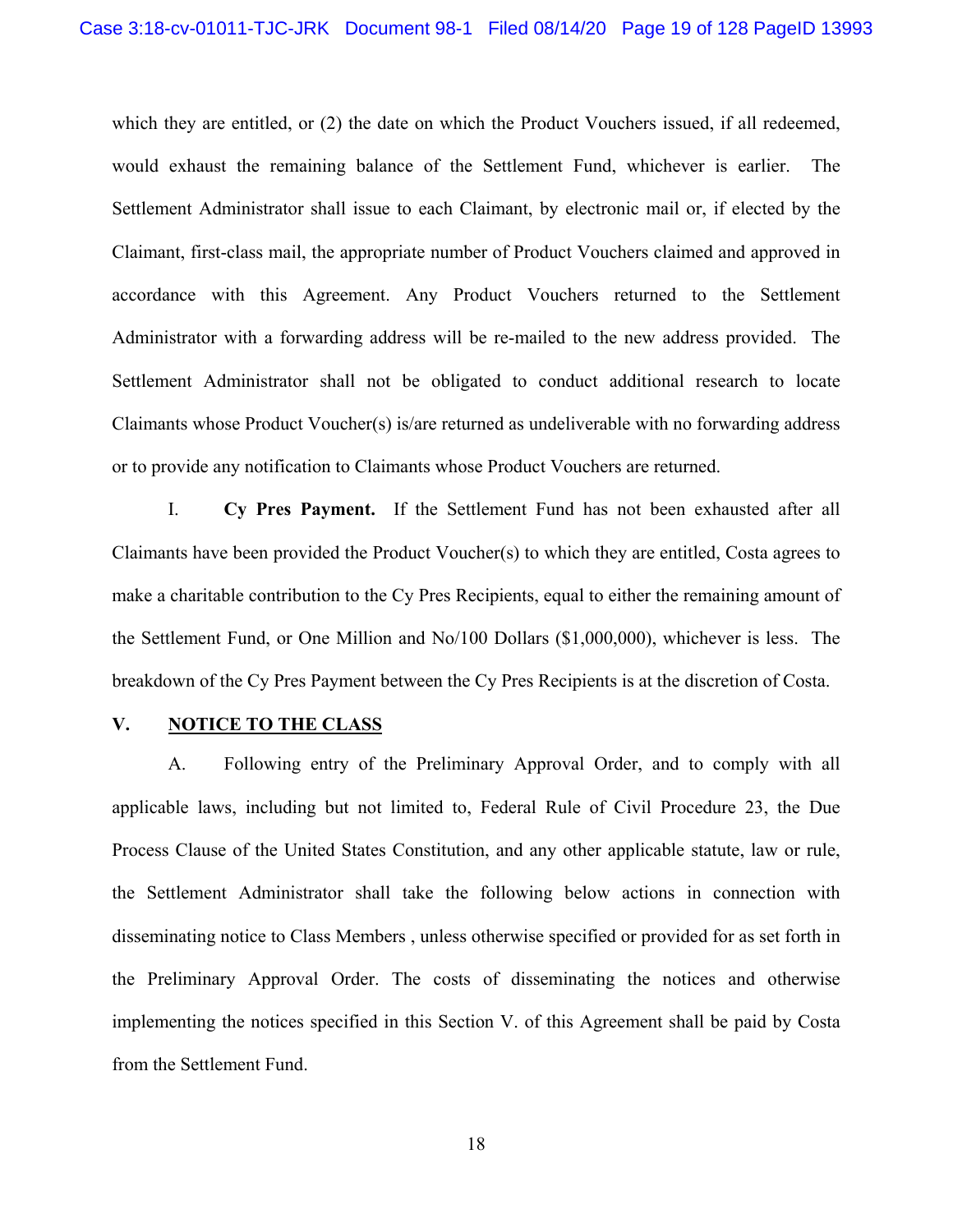# **6XBL 6C 6C 6C 6C 6C 6C 6C 6C 6C 6C 6C 6C 6C 6C 6C 6C 6C 6C 6C 6C 6C 6C 6C 6C 6C 6C 6C 6C 6C 6C 6C**

The Settlement Administrator shall cause the publication of the Summary Notice as described in the Declaration of the Settlement Administrator within thirty (30) days following entry of the Preliminary Approval Order, and in such additional newspapers, magazines and/or other media outlets as shall be agreed upon by the Parties. The form of Summary Notice agreed upon by the Parties is in the form substantially similar to the one attached to this Agreement as **Exhibit 1.** 

# 2. **Long Form Notice.**

Where addresses are reasonably and readily available to Costa through its own databases or other such lists as it may possess, the Settlement Administrator shall send the Long Form Notice within thirty (30) days following entry of the Preliminary Approval Order to potential Class Members thus identified by email or by first-class mail. The Long Form Notice shall be in a form substantially similar to the document attached to this Agreement as **Exhibit 2**, which contains a plain and concise description of the nature of the Global Action, the history of the litigation of the claims and the terms of the Settlement, including how the Settlement would provide relief to the Class and Class Members, the rights of Class Members to opt out of or object to the Settlement, and the deadlines and procedures for exercising those rights. The Settlement Administrator shall also send the Long Form Notice by first-class mail to any persons who request it in writing or through the toll-free telephone number. The Long Form Notice shall be available on the Settlement Website.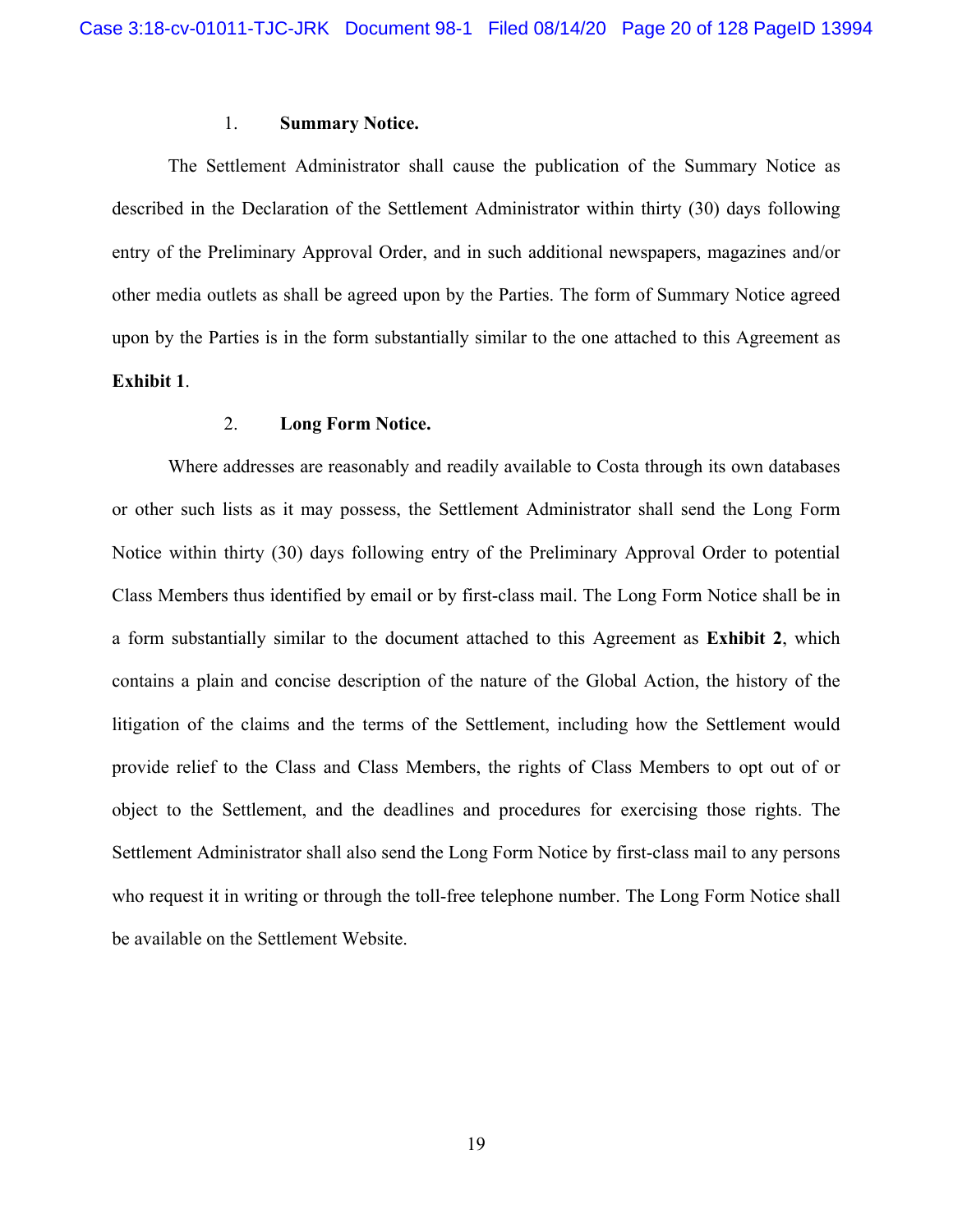### $3.$ **CAFA Notice.**

Defendant shall send CAFA Notice substantially in the form as attached hereto as **Exhibit 4** to the appropriate federal and state officials as identified in 28 U.S.C.  $\S$  1715(a) not later than ten (10) days after this Settlement Agreement is filed with the Court,.

### $\overline{4}$ . **Settlement Website.**

The Settlement Administrator shall establish the Settlement Website to inform Class Members of the terms of this Agreement, their rights and the deadlines by which those rights must be exercised, important dates, and related information. The Settlement Website shall include a copy of the operative Complaint in the Global Action, the Long Form Notice, the Settlement Agreement, Frequently Asked Questions and Answers, and other materials agreed upon by the Parties and/or required by the Court. The Settlement Website shall also provide an online claim portal through which a Class Member can submit a Claim. The Settlement Website shall be accessible at least five (5) days prior to mailing the Long Form Notice described above.

### 5. **Toll-Free Telephone Number.**

The Settlement Administrator shall establish a toll-free telephone number that will provide settlement-related information to Class Members using an automated response system.

### 6. **Internet Banner Notifications.**

The Settlement Administrator shall establish banner notifications on the internet that will provide settlement-related information to Class Members.

### $7.$ **Notice Procedures.**

Costa shall use commercially reasonable efforts to review its records and identify each individual meeting the Class definitions. The list produced at the end of this process shall be a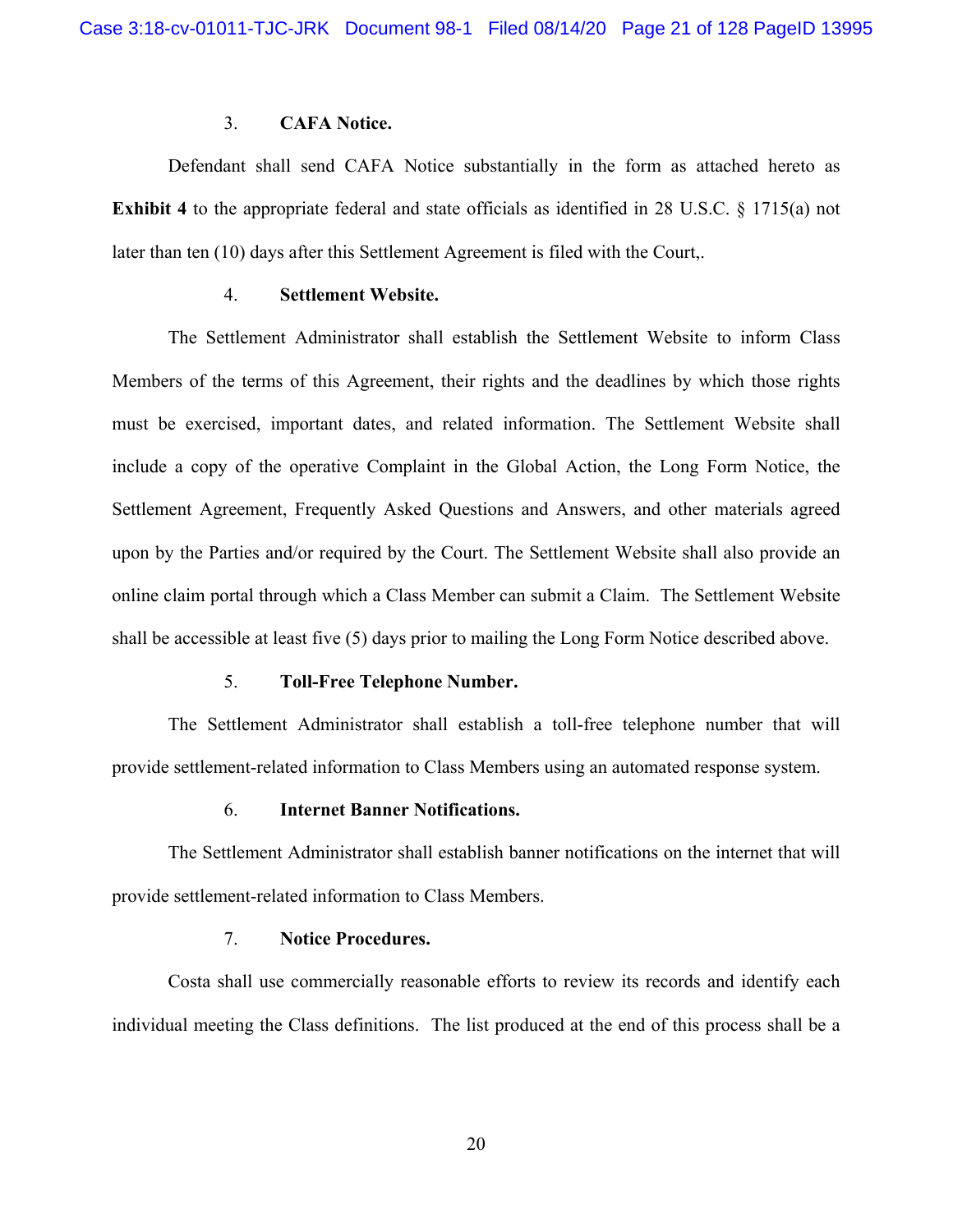complete list of the members of the Nationwide Repair Class, the Florida Repair Class, and the Warranty Class.

### VI. **ADMINISTRATION OF THE SETTLEMENT**

A. The Settlement Administrator shall be responsible for, without limitation:

1. arranging for the publication of the Summary Notice;

 $2.$ establishing a Post Office box for the receipt of any correspondence;

 $3.$ emailing, printing, mailing and/or arranging for the mailing of the Long Form Notice;

 $\overline{4}$ . handling returned mail not delivered to Class Members, including attempting to obtain updated address information for any Long Form Notices returned without a forwarding address;

> 5. responding to requests for the Long Form Notice;

6. making any additional emails or mailings required under the terms of this Agreement;

7. receiving and maintaining on behalf of the Court any Class Member correspondence regarding requests for exclusion and/or objections to the Settlement, and providing copies of any requests for exclusion, objections and/or related correspondence to the Parties promptly upon receipt;

8. establishing the Settlement Website and a toll-free interactive voice response unit with message capabilities to which Class Members may refer for information about the Global Action and the Settlement;

9. establishing Internet banner notifications and for consulting on the Notice Program;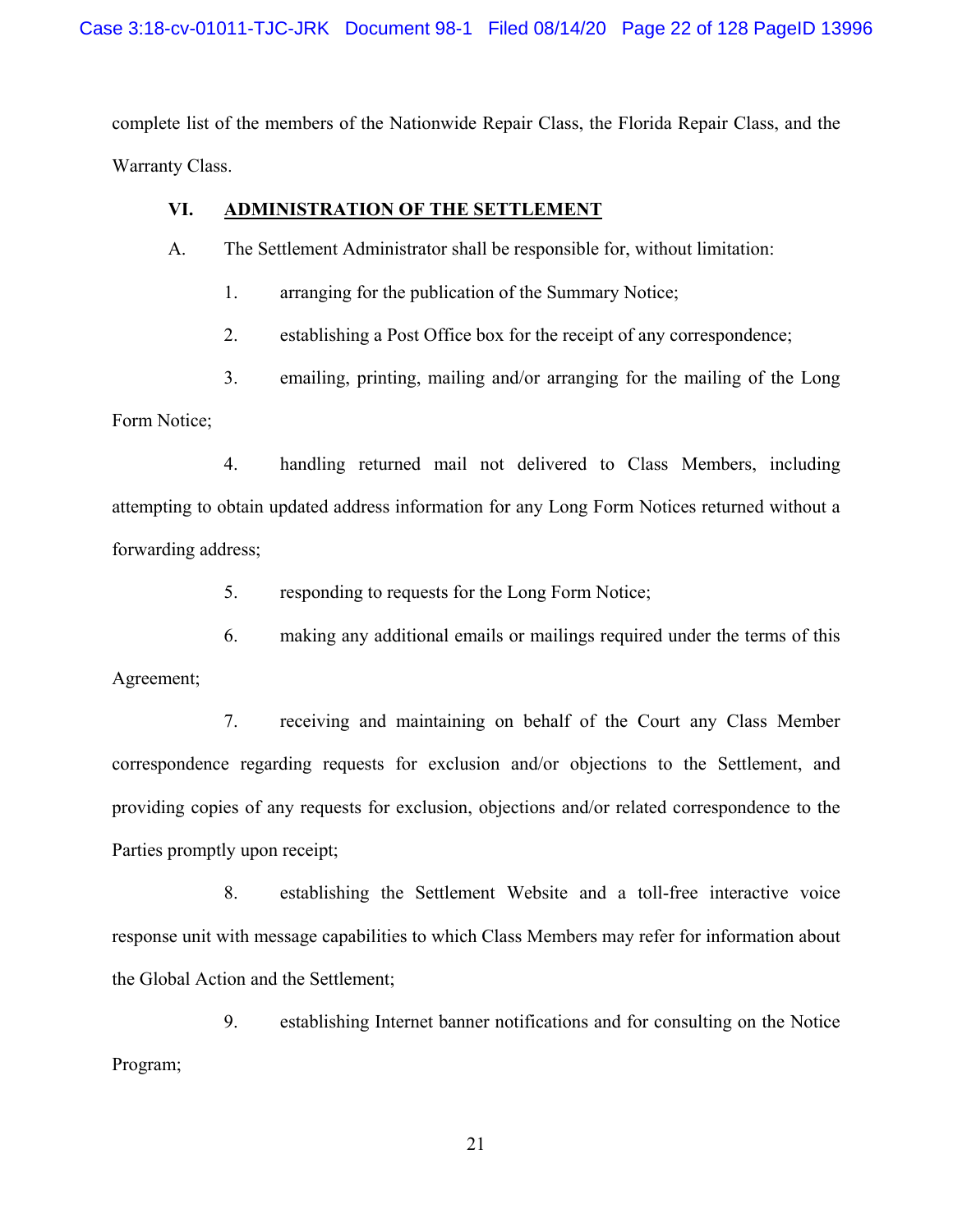$10.$ forwarding written inquiries to Plaintiffs' Class Counsel or their designee for a response, if warranted;

 $11.$ responding to requests from Plaintiffs' Class Counsel and/or Costa's Counsel; and

12. otherwise implementing and/or assisting with the dissemination of the Long Form Notice and Summary Notice of the Settlement.

**B.** The Settlement Administrator shall also be responsible for, without limitation, implementing the terms of the Claim Process and related administrative activities.

 $C_{\cdot}$ At least fourteen (14) days before the date of the Fairness Hearing, the Settlement Administrator shall prepare a declaration detailing the scope, method and results of the Notice Program and Claim Process, and containing a list of those persons who have excluded themselves from the Settlement, and the Parties shall file the declaration with the Court.

D. The Settlement Administrator may retain one or more persons to assist in the completion of his or her responsibilities.

E. The Settlement Administrator shall minimize costs in effectuating the terms of this Agreement.

 $F_{\cdot}$ If the Settlement Administrator makes a material or fraudulent misrepresentation, conceals requested material information, or fails to perform adequately on behalf of Defendant or the Class, the Parties may agree to remove and replace the Settlement Administrator. Disputes regarding the retention or dismissal of the Settlement Administrator shall be referred to the Court for resolution.

### VII. **CLAIM PROCESS**

 $A<sub>1</sub>$ Class Members in the Florida Repair Class, Nationwide Repair Class, and Warranty Class need not take any action to receive Product Voucher(s). The applicable number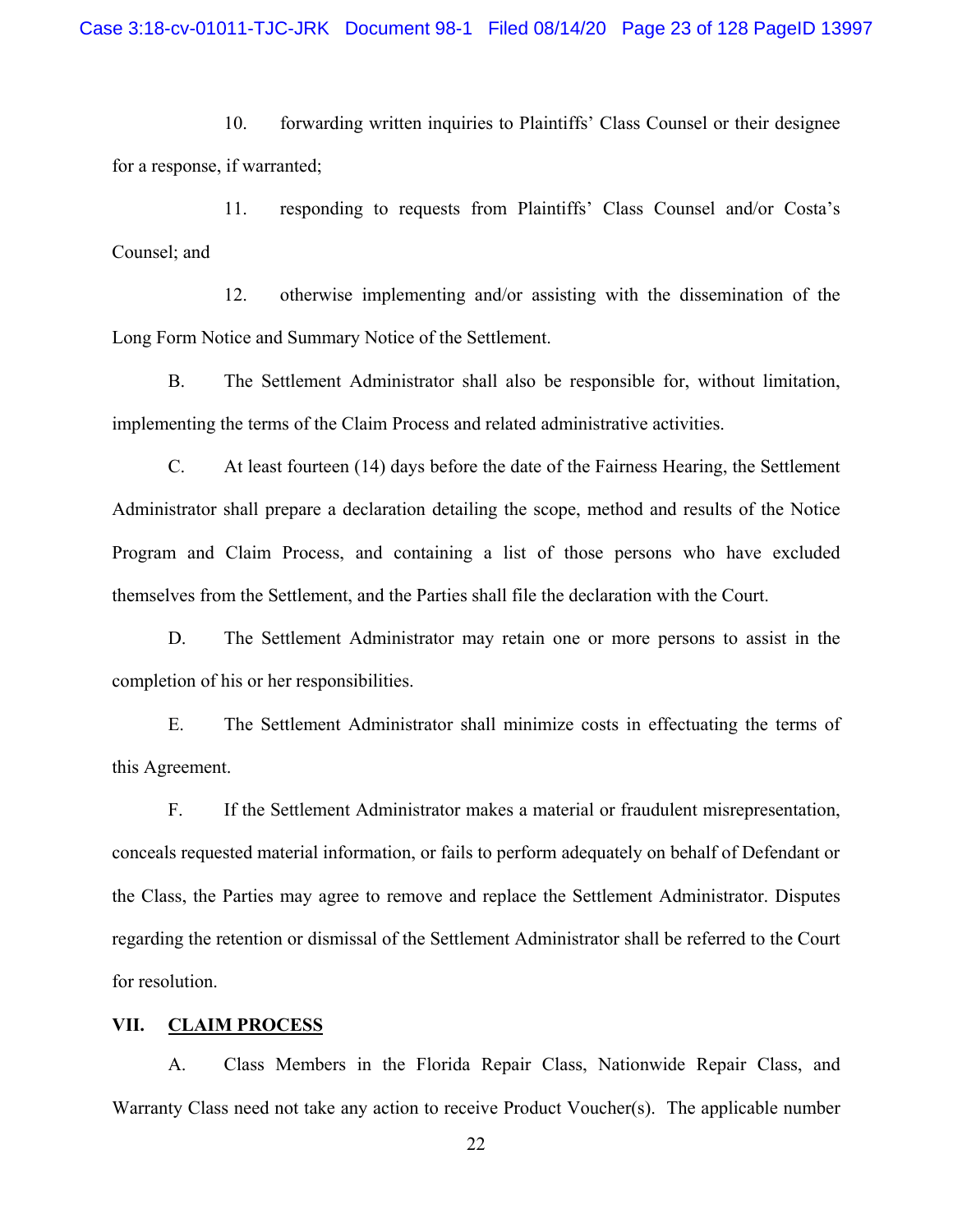of Product Vouchers to which members of the Florida Repair Class, Nationwide Repair Class, and Warranty Class are entitled to receive under this Agreement will be automatically sent to those Class Members by the Settlement Administrator via electronic mail or, if no electronic mail is available (or the electronic mail is no longer valid) for a particular Class Member, by first class mail. Persons who believe that they are Class Members of the Florida Purchase Class may complete and submit a Claim Form indicating that they wish to be eligible for the relief provided in this Settlement Agreement for the Florida Purchase Class. The Claim process described in Section VII.B., C., and D., applies only to Claims by the Florida Purchase Class.

**B.** The Claim form shall be available on the Settlement Website both as a downloadable .pdf document, which can be completed and submitted to the Settlement Administrator by mail, and as an online claim portal enabling Class Members of the Florida Purchase Class to directly submit claims electronically through the Settlement Website. Commencing on the date on which the Long Form Notice is first issued to the Class by email or first-class mail, Class Members of the Florida Purchase Class who have not excluded themselves from the Settlement may submit a Claim to the Settlement Administrator for review. The Claim form will be available during the Claim Period.

 $C_{\cdot}$ The Settlement Administrator shall receive and process Claims received from the Florida Purchase Class to determine whether submitted Claims are timely, valid, and complete. The Settlement Administrator shall use its best efforts to complete its review of each Claim within thirty (30) days of receipt.

The Settlement Administrator shall review Claims received from the Florida D. Purchase Class on a first-come, first-serve basis and shall have sole authority to determine whether submitted Claims are timely, valid, and complete. If the Settlement Administrator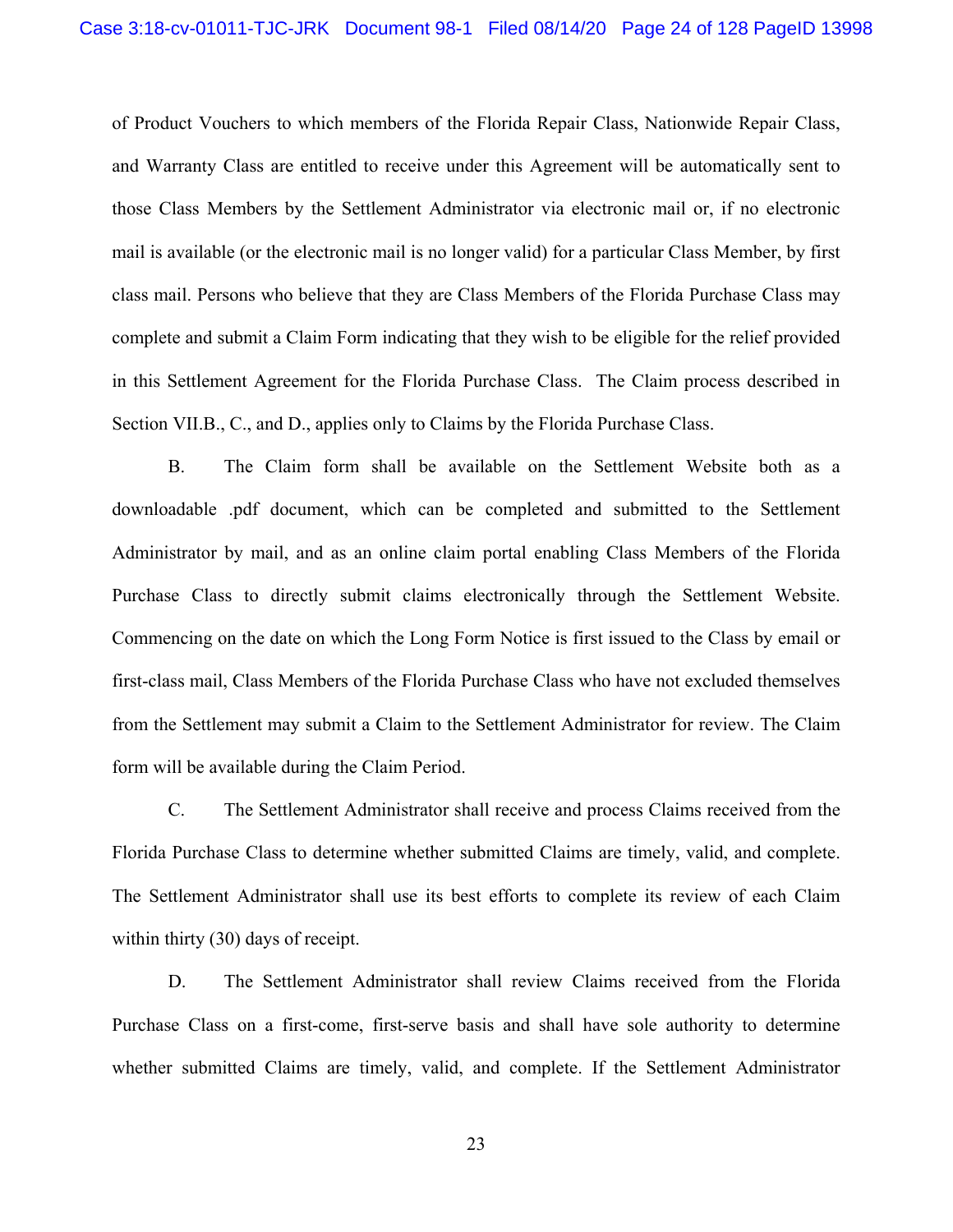determines that a Claim is incomplete or invalid, or if a Claim is received either (i) after the Settlement Fund has been or would be exhausted based on the value of Product Vouchers issued, or (ii) after the Claim Period, whichever is earlier, the Claim shall be denied without further notice to the Class Member. The online claim portal shall be configured to only accept Claims that are deemed to be timely and complete. Class Members of the Florida Purchase Class who submit a Claim by means other than through the online claim portal that is determined to be untimely, invalid, or incomplete will be notified by mail or email of the deficiency (ies) in their Claim and will have the opportunity to correct the deficiency (ies) thus identified by responding to such notice by mail or email to the Settlement Administrator within twenty-one (21) days of the date of the Settlement Administrator's notice. A timely, valid, and complete Claim will not ensure acceptance and issuance of Product Vouchers if all conditions of redemption, as described herein, have not been met.

E. Thirty (30) days after the Final Effective Date, the Settlement Administrator shall notify the Parties of the number of approved and denied Claims. A Claim for the Florida Repair Class, Nationwide Repair Class, and Warranty Class shall be considered approved if the Class Member has not excluded themselves from the Class as set forth in the Agreement. A Claim for the Florida Purchase Class shall be considered approved when the Administrator deems it timely, valid, and complete. Plaintiffs have the right to request reasonable additional data or information on denied Claims.

 $F_{\cdot}$ No person shall have any claim against Plaintiffs, Plaintiffs' Class Counsel, Costa, Costa's Counsel, or the Settlement Administrator based on any eligibility determinations made in accordance with the Agreement.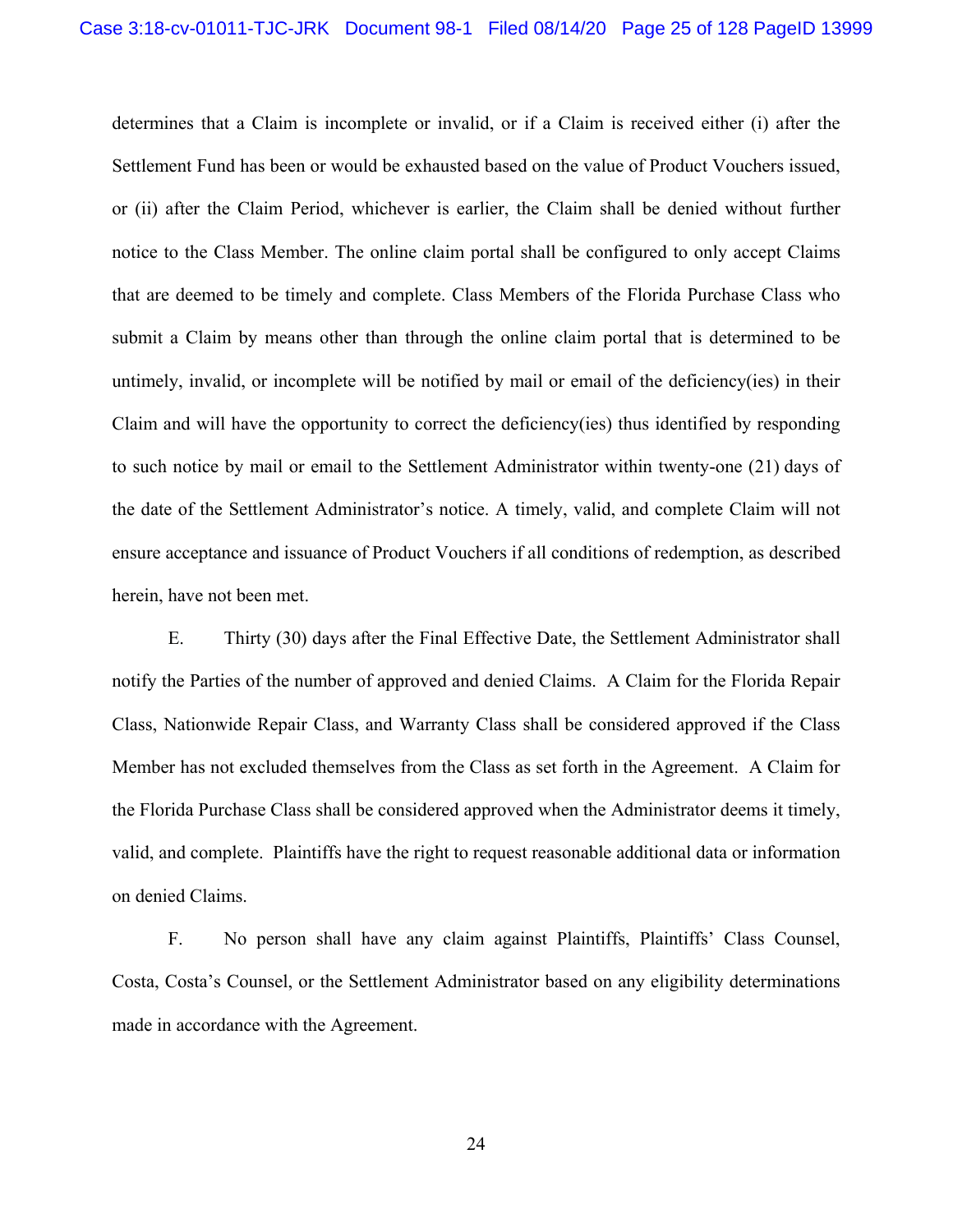# VIII. REQUESTS FOR EXCLUSION

Any potential Class Member who wishes to be excluded from the Class must mail A. a written request for exclusion to the Settlement Administrator at the address provided in the Long Form Notice, such that it is received no later than twenty-one (21) days before the date of the Fairness Hearing. Exclusion requests may not be submitted by phone, email, or fax. The written request for exclusion shall include (a) the potential Class Member's full name, telephone number, and address (the potential Class Member's actual residential address must be included); (b) a statement that the potential Class Member wishes to be excluded from the Settlement; and (c) the potential Class Member's dated, and handwritten or electronically validated signature. The Settlement Administrator shall promptly forward copies of any written requests for exclusion to Plaintiffs' Class Counsel and Costa's Counsel. If a potential Class Member files a request for exclusion, he or she may not file an objection under Section IX., nor may he or she submit a Claim. If a Class Member submits a Claim after filing a request for exclusion, the request for exclusion is considered waived and void.

Any potential Class Member who does not file a timely written request for **B.** exclusion as provided in this Section VIII. shall be bound by all subsequent proceedings, orders and judgments, including, but not limited to, the Release, Final Judgment and Final Order in the Global Action.

 $C_{\cdot}$ In the event that more than 5% of the Class Members submit elections to opt-out of the Settlement, Costa will have the right to rescind and terminate the Settlement without prejudice to its pre-settlement positions and defenses in the Litigation. Should the 5% threshold for opt-outs be exceeded, the Settlement Administrator shall notify lead counsel for all Parties via email immediately. If Costa exercises this right to rescind the Settlement, it will pay all reasonable settlement administration costs incurred by the Settlement Administrator to that date.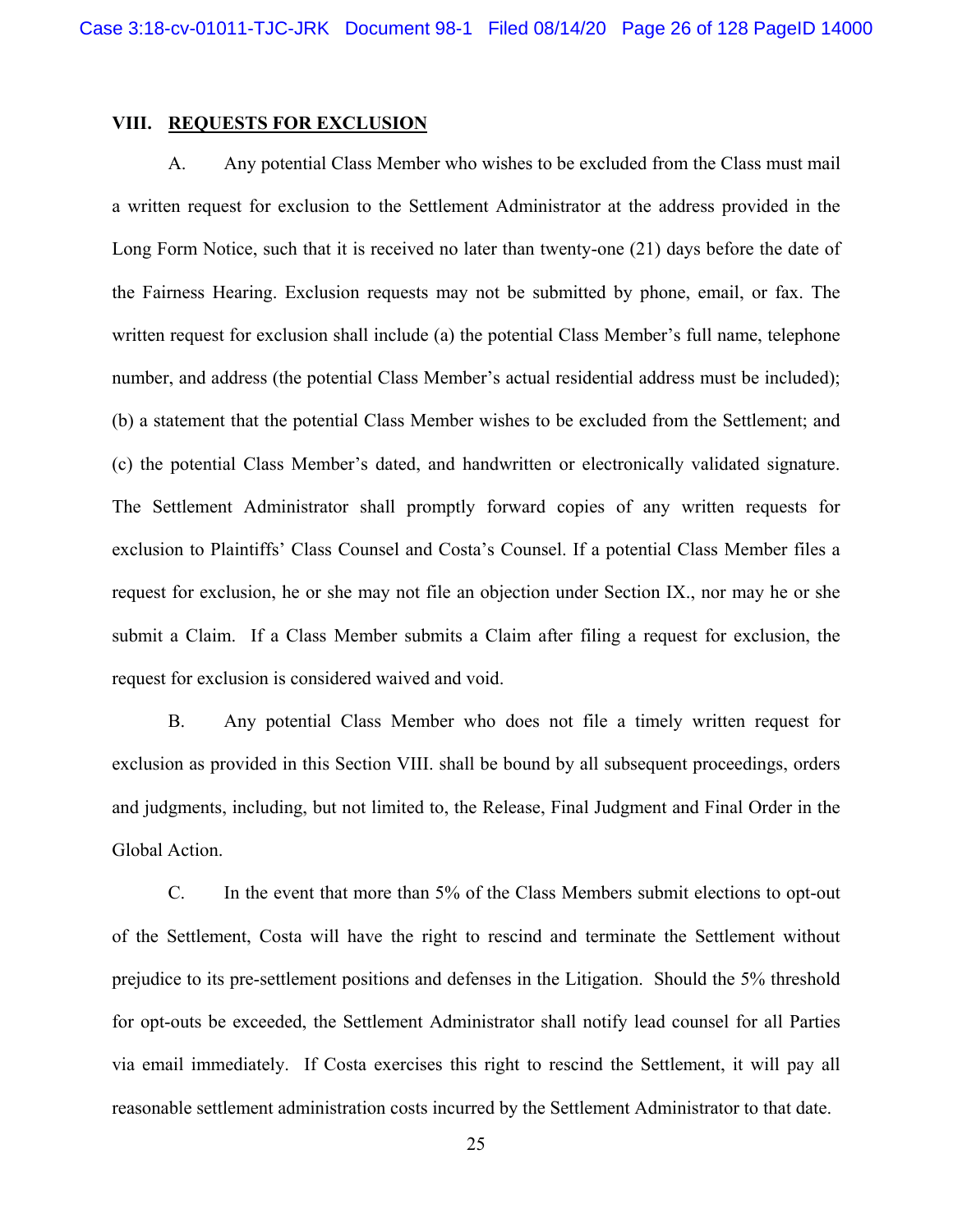### IX. **OBJECTIONS TO SETTLEMENT**

А. Any Class Member who has not filed a timely written request for exclusion and who wishes to object to the fairness, reasonableness, or adequacy of this Settlement Agreement, the requested award of Attorneys' Fees, Costs, and Expenses, or the requested Incentive Awards to Plaintiffs, must file with the Court and provide copies to Plaintiffs' Class Counsel and Costa's Counsel a written statement of his or her objections, such that it is received by all Parties no later than twenty-one (21) days before the date of the Fairness Hearing. The written objection of any Class Member must include: (a) a heading which refers to the Global Action; (b) the objector's full name, telephone number, and address (the objector's actual residential address must be included); (c) if represented by counsel, the full name, telephone number, and address of all counsel; (d) a statement that the objector is a Class Member, including when and where the Class Member's eligible sunglasses were purchased and date(s) of any repair or warranty claims on such eligible sunglasses; (e) all of the reasons for his or her objection; (f) whether the objector intends to appear at the Fairness Hearing on his or her own behalf or through counsel; and  $(g)$  the objector's dated, and handwritten or electronically validated signature. Any documents supporting the objection must also be attached to the objection. If any testimony is proposed to be given in support of the objection, the names of all persons who will testify must be set forth in the objection. Class Members may object either on their own or through an attorney retained at their own expense. The objection must include proof that the Class Member falls within the definition of the Class.

**B.** Any Class Member who files and serves a written objection, as described in the preceding Section IX.A., may appear at the Fairness Hearing, either in person or through personal counsel hired at the Class Member's expense, to object to the fairness, reasonableness, or adequacy of this Agreement or the Settlement, or to the award of Attorneys' Fees, Costs and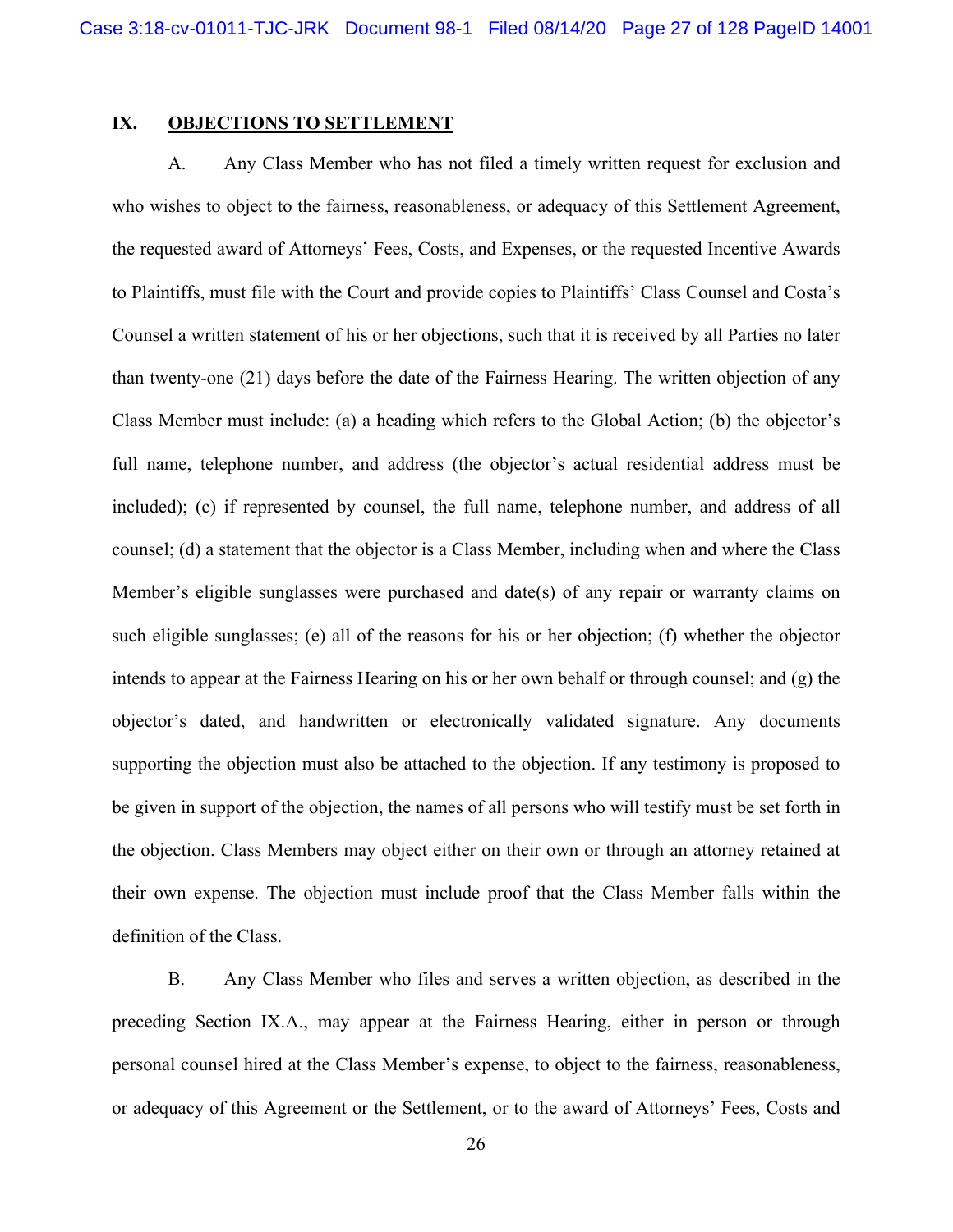Expenses or the award to Plaintiffs. Class Members or their attorneys who intend to make an appearance at the Fairness Hearing must deliver a notice of intention to appear to Plaintiffs' Class Counsel and to Costa's Counsel identified in the Long Form Notice, and file said notice with the Court, on a date ordered by the Court.

 $C_{\cdot}$ Any Class Member who objects to the Settlement shall be entitled to all of the benefits of the Settlement (with the exception noted below) if this Agreement and the terms contained herein are approved, as long as the objecting Class Member complies with all requirements of this Agreement applicable to Class Members, including the timely submission of a Claim and other requirements herein. However, the Parties hereto agree that a Class Member who objects to the Settlement shall not be entitled to recovery of all or any portion of Attorneys' Fees, Costs and Expenses, and that the equitable common-fund doctrine does not apply to this Settlement.

D. No later than fourteen (14) days before the date of the Fairness Hearing, Plaintiffs' Class Counsel shall file with the Court their responses to any timely and valid objections received.

### X. COSTS. **AND ATTORNEYS'** FEES. **EXPENSES AND PLAINTIFFS' INCENTIVE AWARDS**

A. After agreeing to the principal terms set forth in this Settlement Agreement, the Parties' counsel negotiated the amount of Attorneys' Fees, Costs, and Expenses that, separate and apart from the consideration for this Settlement, following application to the Court and subject to Court approval, would be paid by Costa as the fee award and costs award to Plaintiffs' Class Counsel. As a result of negotiations, Plaintiffs' Class Counsel agrees to make and Defendant agrees not to oppose, an application for an award of Attorneys' Fees, Costs, and Expenses in the Global Action equal to 30% (thirty percent) of the total Settlement Fund. This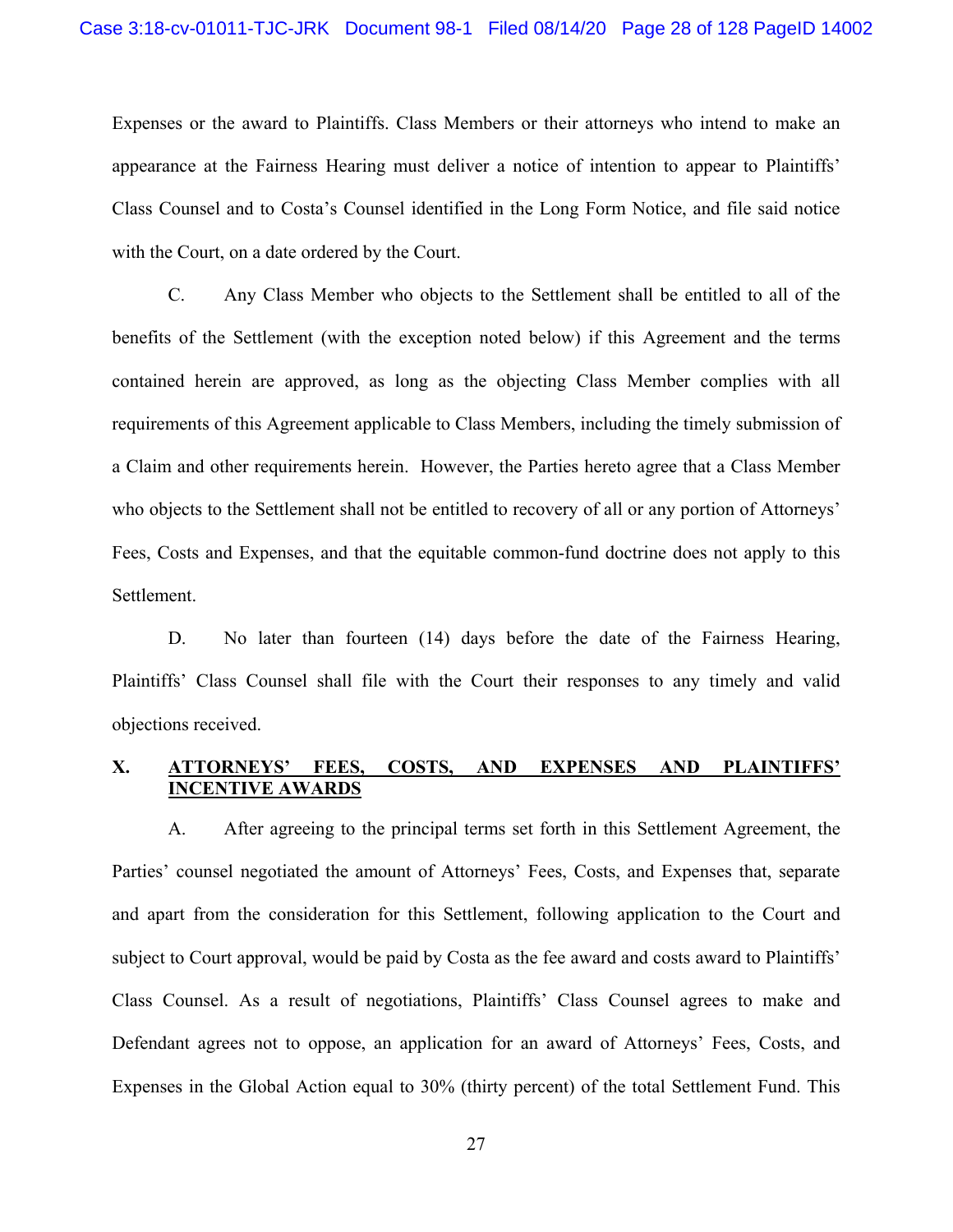Attorneys' Fees, Costs and Expenses award shall be the sole compensation paid by Costa for all Plaintiffs' Class Counsel work and/or for all other work incurred that inured to the benefit of the Class, and shall be payable to Holland & Knight LLP. These Attorneys' Fees, Costs and Expenses do not include the Incentive Award payments to Plaintiffs set forth in the paragraph below which shall separately and additionally be paid by Costa out of the Settlement Fund. Any reduction by the Court in the amount of Attorneys' Fees, Costs, and Expenses to be awarded to Plaintiffs' Class Counsel shall inure to the benefit of the Class.

In recognition of the time and effort Plaintiffs expended in pursuing the *Haney* **B.** Action, the Smith Action, and the Reed Action, in participating in discovery, including having depositions taken, in fulfilling their obligations and responsibilities as class representatives, and all of the benefits conferred on all the members of the Class, Plaintiffs' Class Counsel will ask the Court to award an Incentive Award to each Plaintiff in an amount not to exceed \$10,000.00 per Plaintiff. Defendant agrees not to oppose such application. These Incentive Awards are to be paid by Costa out of the Settlement Fund and are separate from and in addition to the Attorneys' Fees, Costs and Expenses to be paid by Costa, as set forth in the paragraph above.

 $C_{\cdot}$ Within fourteen (14) days after the Final Effective Date, Costa shall pay the Attorneys' Fees, Costs, and Expenses, plus the separate and additional Incentive Awards that are awarded by the Court, to Holland & Knight LLP. Thereafter, Plaintiffs' Class Counsel shall distribute the Incentive Awards to Plaintiffs.

### XI. FINAL JUDGMENT AND FINAL ORDER

At least fourteen (14) days before the date of the Fairness Hearing, Plaintiffs'  $A<sub>1</sub>$ Class Counsel, after consulting with Costa's Counsel, shall file with the Court their motion for final approval of the Settlement seeking to obtain a Final Judgment and Final Order. The Final Judgment and Final Order shall, among other things: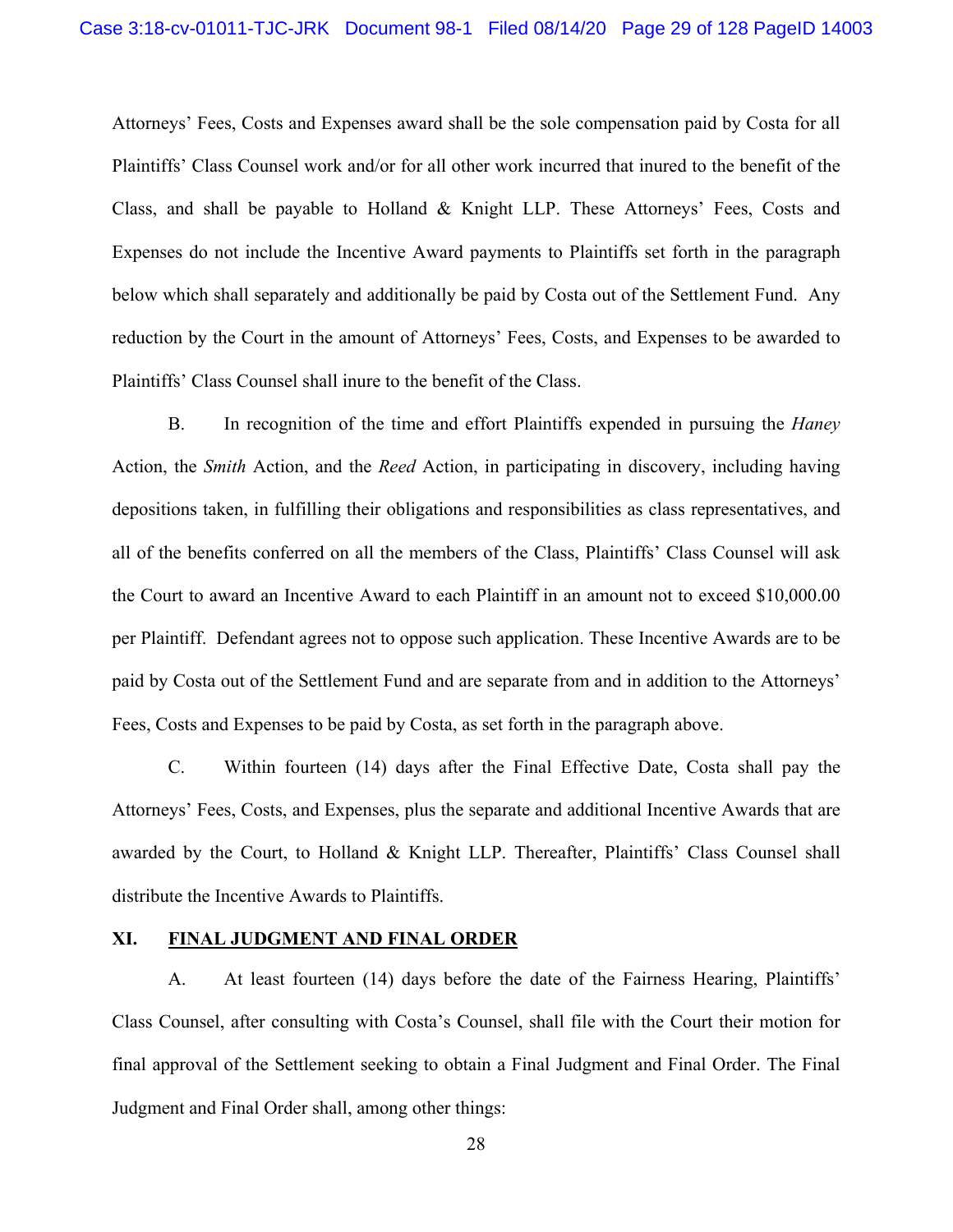1. find that the Court has personal jurisdiction over Plaintiffs, the Class Members, and Defendant, that the Court has subject matter jurisdiction over the claims asserted in the Global Action, and that venue is proper;

 $2.$ finally approve the parties' agreement as memorialized in this Settlement Agreement, pursuant to Federal Rule of Civil Procedure 23;

> $3.$ finally certify the Class for settlement purposes only;

 $\overline{4}$ . find that the notice and the notice dissemination methodology complies with all laws, including, but not limited to, the Due Process Clause of the United States Constitution;

5. dismiss the Global Action with prejudice and without costs (except as provided for herein as to costs);

6. order the Parties to take all steps necessary to ensure that the Reed and Haney Actions are dismissed with prejudice and without costs (except as provided herein as to costs), including the pending appeal in the *Haney* Action;

7. incorporate the Release set forth in the Agreement and make the Release effective as of the date of the Final Judgment and Final Order;

> 8. authorize the Parties to implement the terms of the Settlement Agreement;

9. retain jurisdiction relating to the administration, consummation, enforcement, and interpretation of the Agreement, the Final Judgment and Final Order, and for any other necessary purpose;

10. issue related Orders to effectuate the final approval of the Agreement and its implementation; and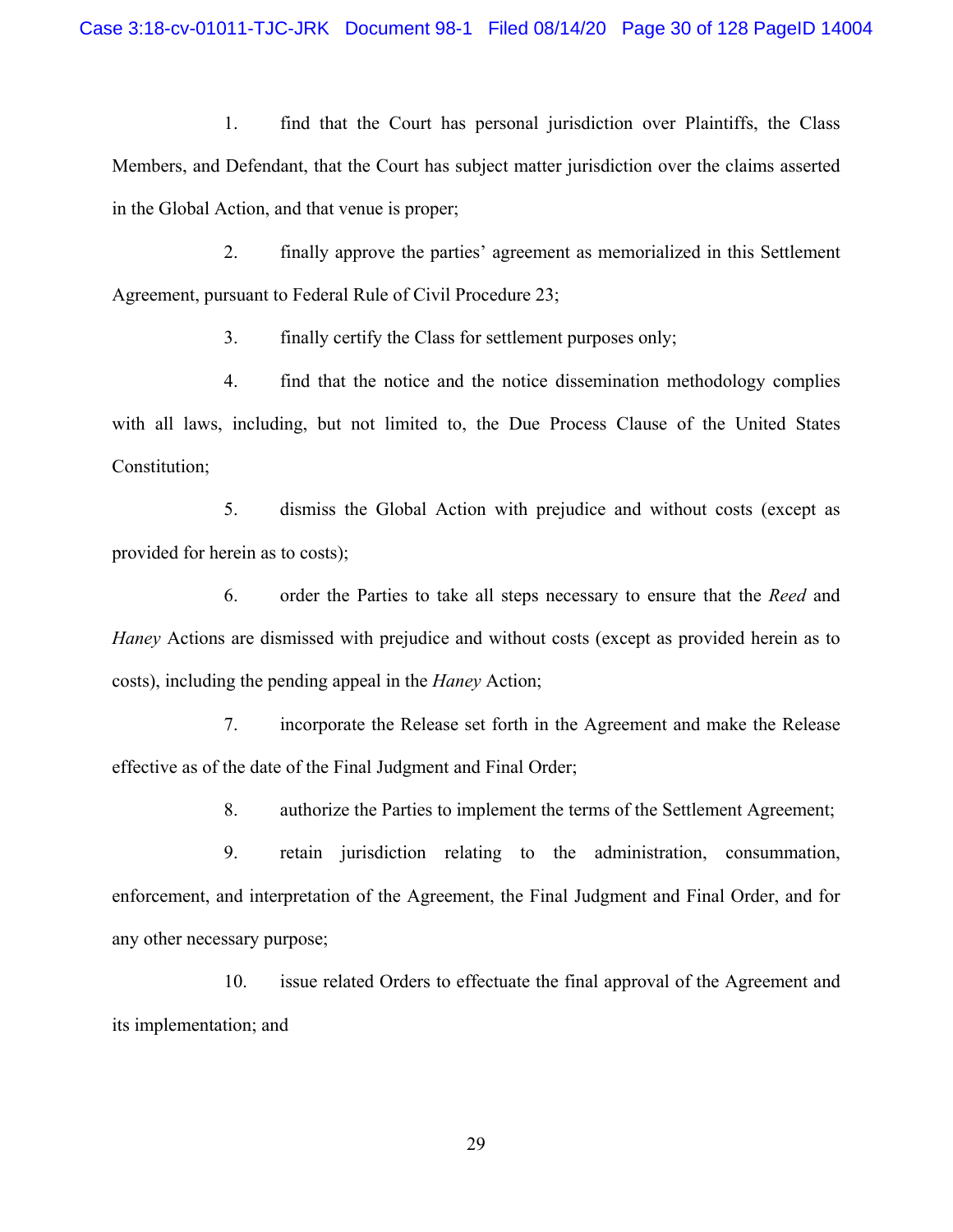$11.$ make a determination on Plaintiffs' Counsel's unopposed request for Attorneys' Fees, Costs, and Expenses and Plaintiffs' Incentive Awards.

### XII. **RELEASE AND WAIVER**

The Parties agree to the following release and waiver, which shall take effect A. upon entry of the Final Judgment and Final Order.

**B.** In consideration for the Settlement, Plaintiffs and each Class Member, on behalf of themselves and each of their present, former, and future heirs, executors, administrators, partners, co-obligors, co-guarantors, guarantors, sureties, family members, spouses, attorneys, insurers, agents, representatives, predecessors, successors, assigns, and any other legal or natural persons who may claim by, through or under them, agree to fully, finally and forever release, relinquish, acquit, discharge and hold harmless the Released Parties, as set forth below:

1. The Florida Repair Class, Florida Purchase Class, and Nationwide Repair Class agree to fully, finally and forever release, relinguish, acquit, discharge and hold harmless the Released Parties from any and all claims and damages of any kind and/or type that was or could have been brought related to Costa's statement that it replaces scratched lenses, frames and other parts damaged by accident, normal wear and tear, or misuse for a "nominal fee", including, but not limited to, compensatory, exemplary, punitive, expert and/or attorneys' fees or by multipliers, whether past, present, contingent or non-contingent, asserted or un-asserted, whether based on federal, state or local law, statute, ordinance, regulation, code, contract, common law, violations of any state's deceptive, unlawful, or unfair business or trade practices, false, misleading or fraudulent advertising, consumer fraud or consumer protection statutes, any breaches of express, implied or any other warranties, RICO, or the Magnuson-Moss Warranty Act ("Nominal Fee Released Claims"). The Nominal Fee Released Claims do not include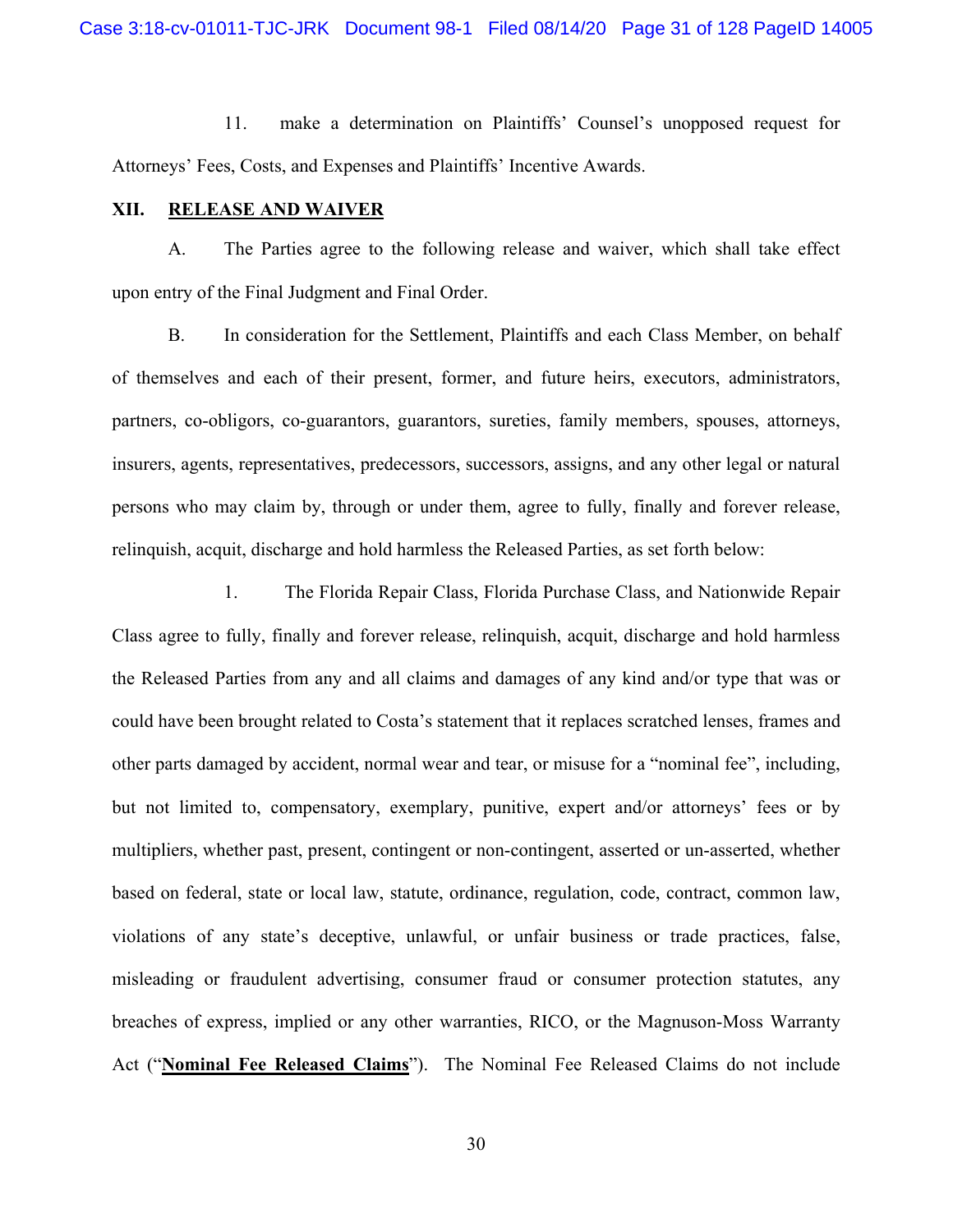claims and damages related to payment of a warranty fee under Costa's Lifetime Warranty on sunglasses damaged by a manufacturing defect.

 $2.$ The Warranty Class agrees to fully, finally and forever release, relinguish, acquit, discharge and hold harmless the Released Parties from any and all claims and damages of any kind and/or type that was or could have been brought related to payment of a warranty fee in connection with Costa's Lifetime Warranty on sunglasses damaged by a manufacturing defect, including, but not limited to, compensatory, exemplary, punitive, expert and/or attorneys' fees or by multipliers, whether past, present, contingent or non-contingent, asserted or un-asserted, whether based on federal, state or local law, statute, ordinance, regulation, code, contract, common law, violations of any state's deceptive, unlawful, or unfair business or trade practices, false, misleading or fraudulent advertising, consumer fraud or consumer protection statutes, any breaches of express, implied or any other warranties, RICO, or the Magnuson-Moss Warranty Act ("Warranty Released Claims"). The Warranty Released Claims do not include claims and damages related to Costa's statement that it replaces scratched lenses, frames and other parts damaged by accident, normal wear and tear, or misuse for a "nominal fee."

3. The Nominal Fee Released Claims and Warranty Released Claims are referred to collectively in the Agreement as "Released Claims."

 $C_{\cdot}$ Notwithstanding the foregoing, the Released Parties shall be held harmless by any Plaintiffs or Class Members for any Released Claim asserted against the Released Parties, by those Plaintiffs or Class Members, either directly or by any legal or natural persons who claim by, through, or under those Plaintiffs or Class Members.

D. The Final Judgment and Final Order will reflect these terms.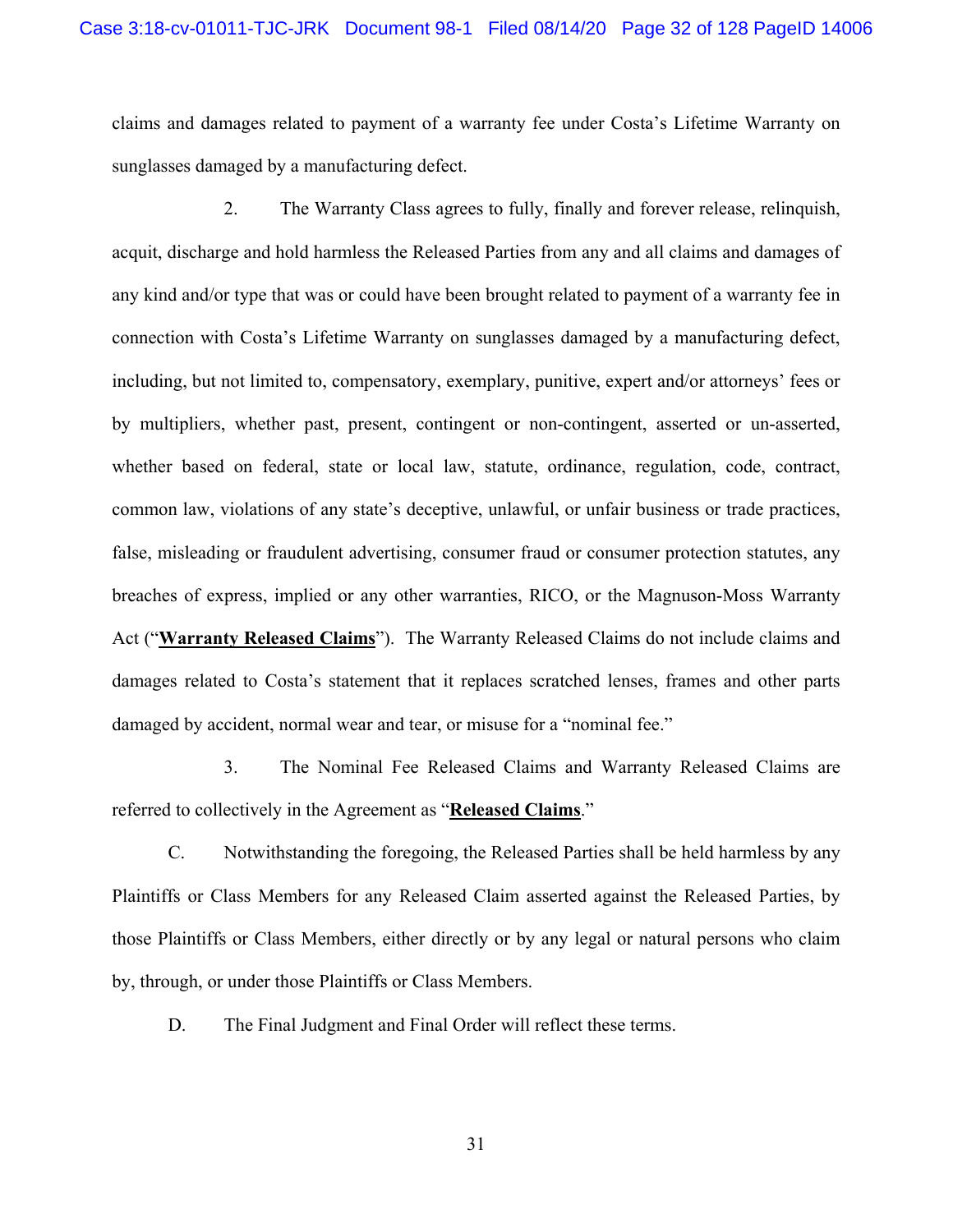E. Plaintiffs and each Class Member expressly agree that this Release, the Final Order, and/or the Final Judgment is, will be, and may be raised as a complete defense to matters released through this Settlement or related to the Released Claims, and will preclude any action or proceeding encompassed by, this Release.

F. Plaintiffs and each Class Member shall not now or hereafter institute, maintain, prosecute, assert, and/or cooperate in the institution, commencement, filing, or prosecution of any suit, action, and/or proceeding, against the Released Parties, either directly or indirectly, on their own behalf, on behalf of a class or on behalf of any other person or entity with respect to the claims, causes of action and/or any other matters released through this Settlement or related to the Released Claims

In connection with this Agreement, Plaintiffs and each Class Member G. acknowledge that they may hereafter discover claims presently unknown or unsuspected, or facts in addition to or different from those that they now know or believe to be true concerning the Released Claims or the subject matter of the Global Action and/or the Release herein. Nevertheless, it is the intention of Plaintiffs' Class Counsel, Plaintiffs, and each Class Member to fully, finally and forever to settle, release, discharge, and hold harmless all such matters, and all claims relating thereto which exist, hereafter may exist, or might have existed (whether or not previously or currently asserted in any action or proceeding) with respect to the Global Action and Released Claims.

H. Warranties and Representations of Plaintiffs and Claimants.

1. Plaintiffs represent and warrant that they are the sole and exclusive owner of all claims that they personally are releasing under the Agreement. Plaintiffs further acknowledge that they have not assigned, pledged, or in any manner whatsoever, sold, transferred, assigned or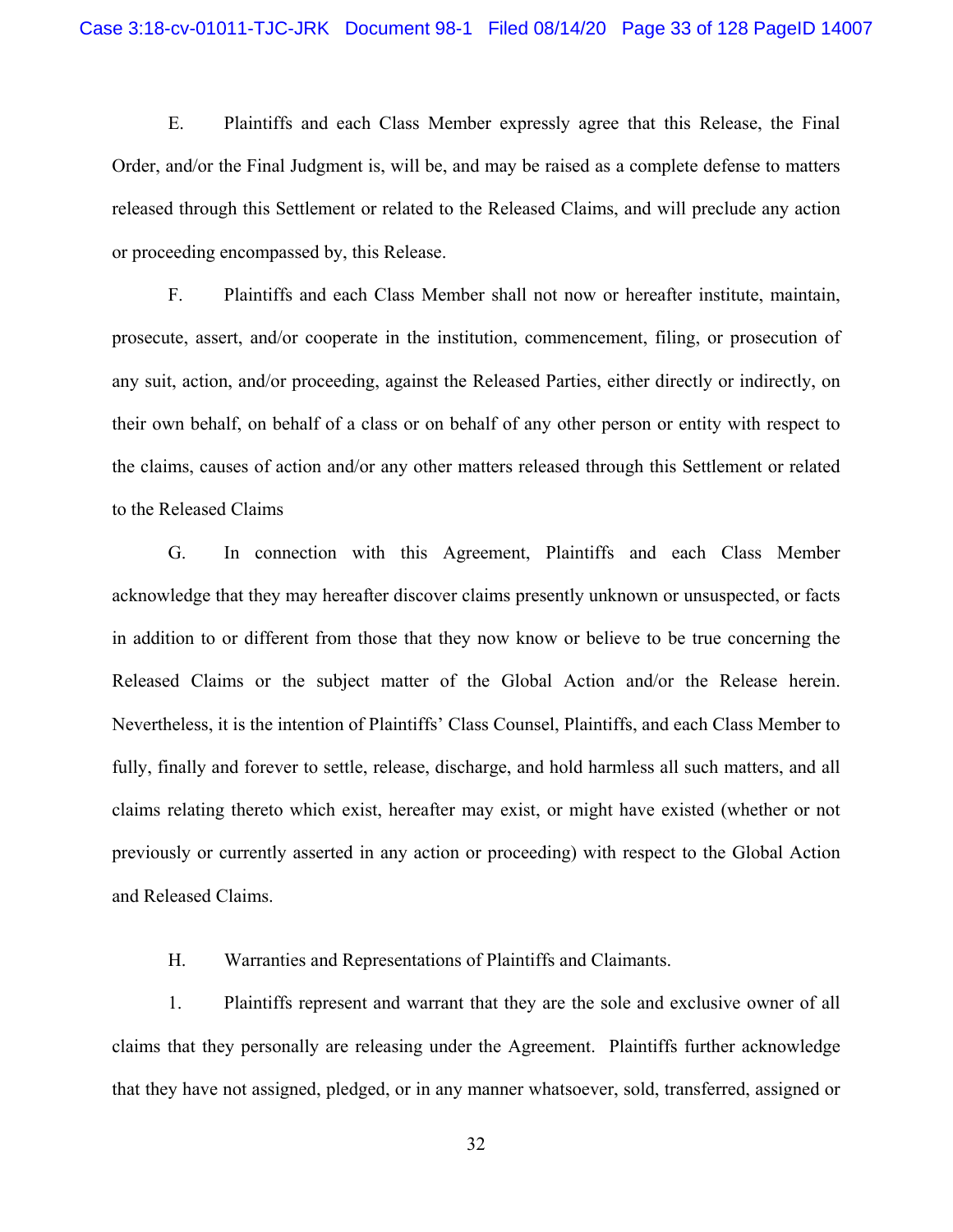encumbered any right, title, interest or claim arising out of or in any way whatsoever pertaining to the Global Action or Released Claims, including without limitation, any claim for benefits, proceeds or value under the Global Action and Released Claims, and that Plaintiffs are not aware of anyone other than themselves claiming any interest, in whole or in part, in the Global Action and Released Claims

2. Class Members of the Florida Purchase Class submitting Claim forms represent and warrant therein that they are the sole and exclusive owner of all claims that they personally are releasing under the Settlement and that they have not assigned, pledged, or in any manner whatsoever, sold, transferred, assigned or encumbered any right, title, interest or claim arising out of or in any way whatsoever pertaining to the Nominal Fee Released Claims, including without limitation, any claim for benefits, proceeds or value under the Global Action and Nominal Fee Released Claims, and that such Class Member(s) are not aware of anyone other than themselves claiming any interest, in whole or in part, in the Global Action and Nominal Fee Released Claims or in any benefits, proceeds, or values under the Global Action and Repair Released Claims.

3. Upon issuance of the Product Voucher(s) to Claimants of the Florida Repair Class, Nationwide Repair Class, and Warranty Class, those Claimants shall be deemed to have represented and warranted that they are the sole and exclusive owner of all claims that they personally are releasing under the Settlement and that they have not assigned, pledged, or in any manner whatsoever, sold, transferred, assigned or encumbered any right, title, interest or claim arising out of or in any way whatsoever pertaining to the Global Action or Released Claims (as applicable to the Claimant's specific Class), including without limitation, any claim for benefits, proceeds or value under the Global Action and Released Claims, and that such Class Member(s)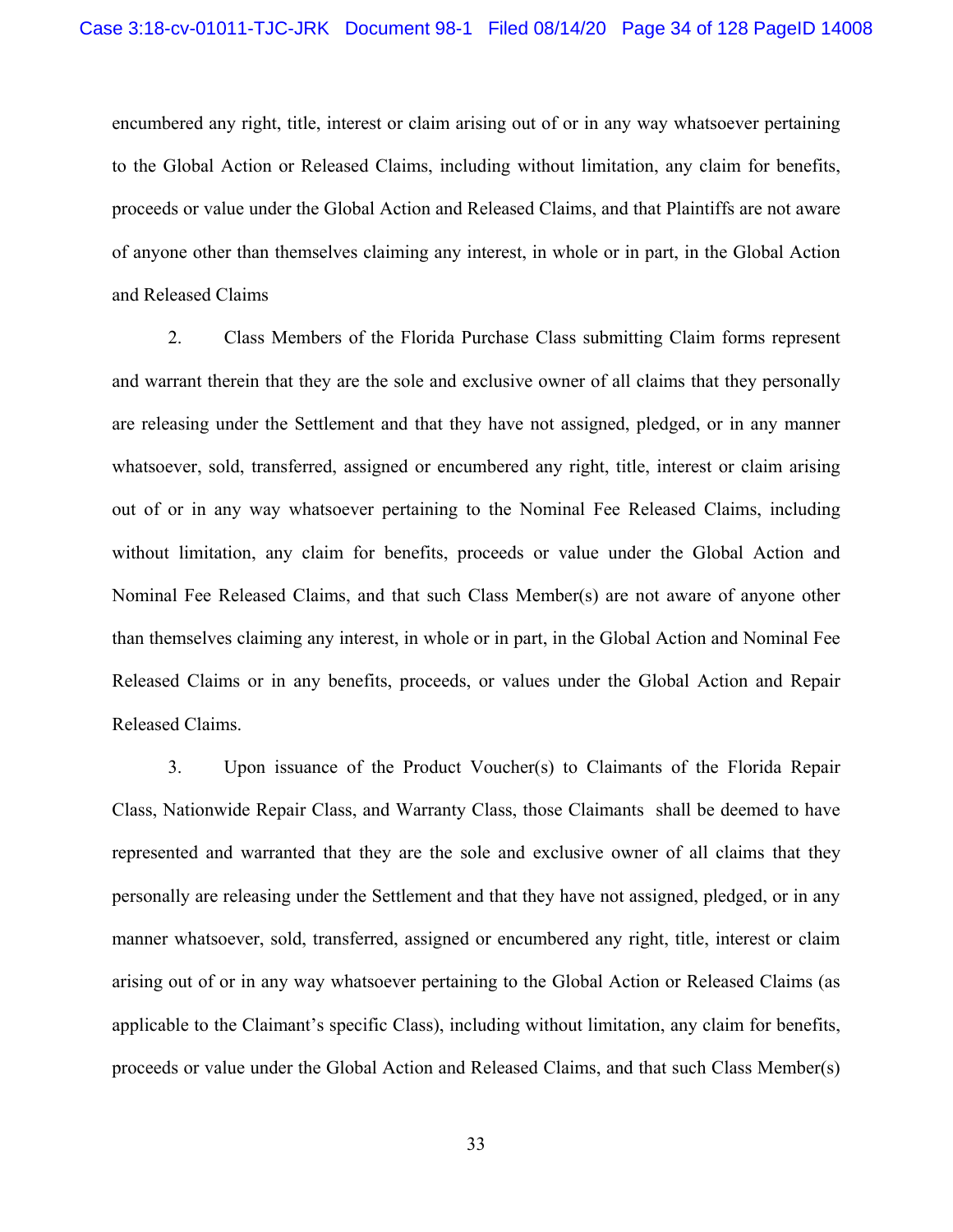are not aware of anyone other than themselves claiming any interest, in whole or in part, in the Global Action and Released Claims or in any benefits, proceeds, or values under the Global Action and Released Claims.

 $\mathbf{I}$ . Without in any way limiting its scope, and, except to the extent otherwise specified in the Agreement, this Release covers by example and without limitation, any and all claims for attorneys' fees, costs, expert fees, or consultant fees, interest, or litigation fees, costs or any other fees, costs, and/or disbursements incurred by any attorneys, Plaintiffs' Class Counsel, Plaintiffs, or Class Members who claim to have assisted in conferring the benefits under this Settlement upon the Class.

 $J<sub>z</sub>$ In consideration for the Settlement, the Released Parties shall be deemed to have, and by operation of the Final Approval Order shall have, released Plaintiffs' Class Counsel and each current and former Plaintiffs from any and all causes of action that were or could have been asserted pertaining solely to the conduct in filing and prosecuting the litigation or in settling the Global Action.

K. Plaintiffs' Class Counsel who receive attorneys' fees and costs from this Settlement acknowledge that they have conducted sufficient independent investigation to enter into this Settlement Agreement and, by executing this Settlement Agreement, state that they have not relied upon any statements or representations made by the Released Parties or any person or entity representing the Released Parties, other than as set forth in this Settlement Agreement.

L. In accordance with and further to the existing stay orders in the Litigation, the Parties specifically understand that there may be further pleadings, discovery requests and responses, testimony, or other matters or materials owed by the Parties pursuant to existing pleading requirements, discovery requests, or pretrial rules, procedures, or orders, and that, by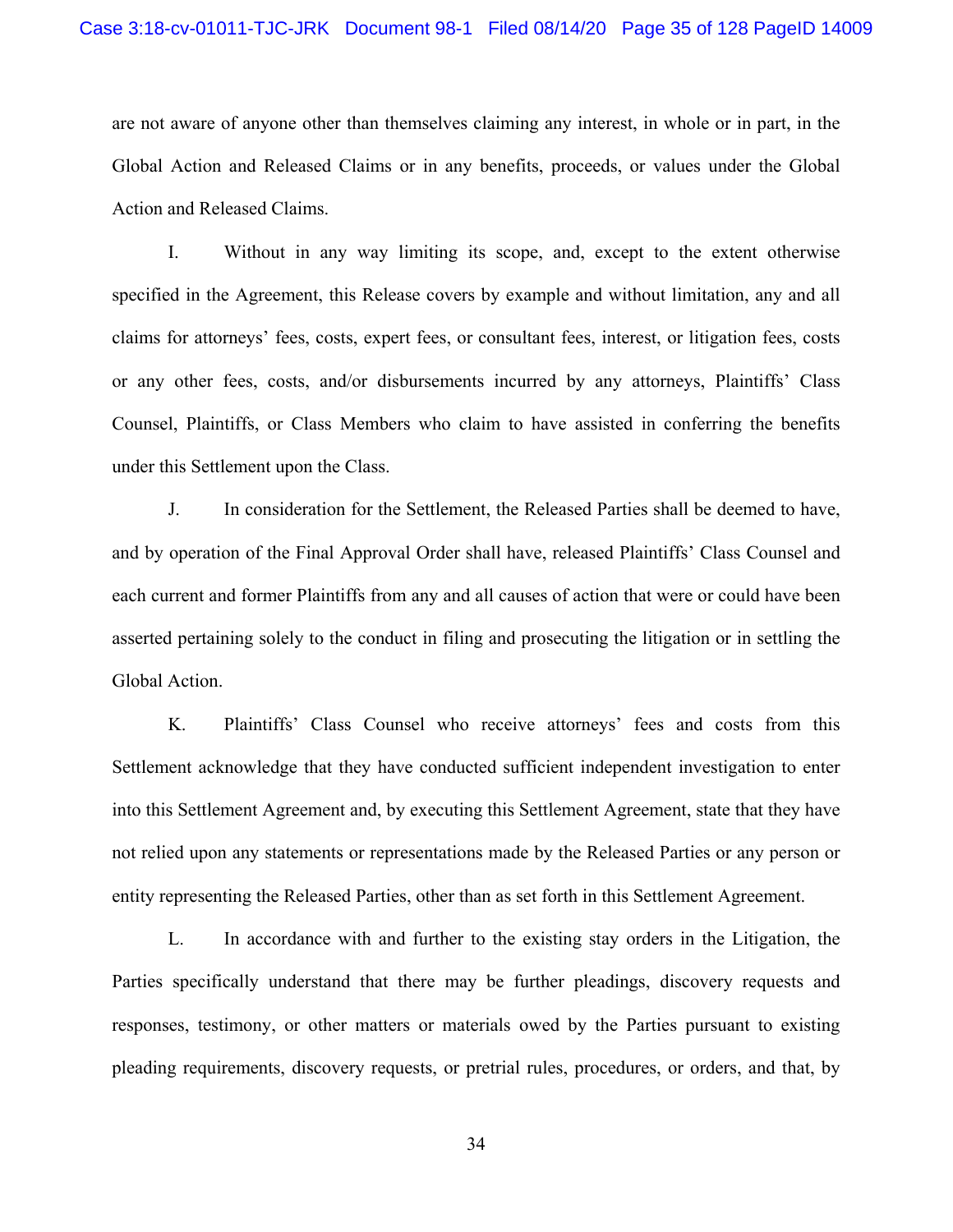entering into this Agreement, the Parties expressly waive any right to receive, hear, or inspect such pleadings, testimony, discovery, or other matters or materials.

M. Nothing in this Section shall preclude any action to enforce the terms of the Agreement, including participation in any of the processes detailed herein.

N. Plaintiffs and Plaintiffs' Class Counsel hereby agree and acknowledge that the provisions of this Section, including the Release herein, together constitute an essential and material term of the Agreement and shall be included in any Final Judgment and Final Order entered by the Court.

# XIII. MODIFICATION OR TERMINATION OF THIS AGREEMENT

A. The terms and provisions of this Agreement may be amended, modified, or expanded by written agreement of the Parties and approval of the Court; provided, however, that after entry of the Final Judgment and Final Order, the Parties may by written agreement effect such amendments, modifications, or expansions of this Agreement and its implementing documents (including all exhibits hereto) without further notice to the Class or approval by the Court if such changes are consistent with the Court's Final Judgment and Final Order and do not limit the rights of Class Members under this Agreement.

**B.** If an option to withdraw from and terminate this Agreement arises under this Section XIII. above, neither Costa nor Plaintiffs are required for any reason or under any circumstance to exercise that option and any exercise of that option shall be in good faith.

 $C_{\cdot}$ If, but only if, this Agreement is not approved pursuant to Sections III. and XI. above, then:

1. This Agreement shall be null and void and shall have no force or effect, and no Party to this Agreement shall be bound by any of its terms;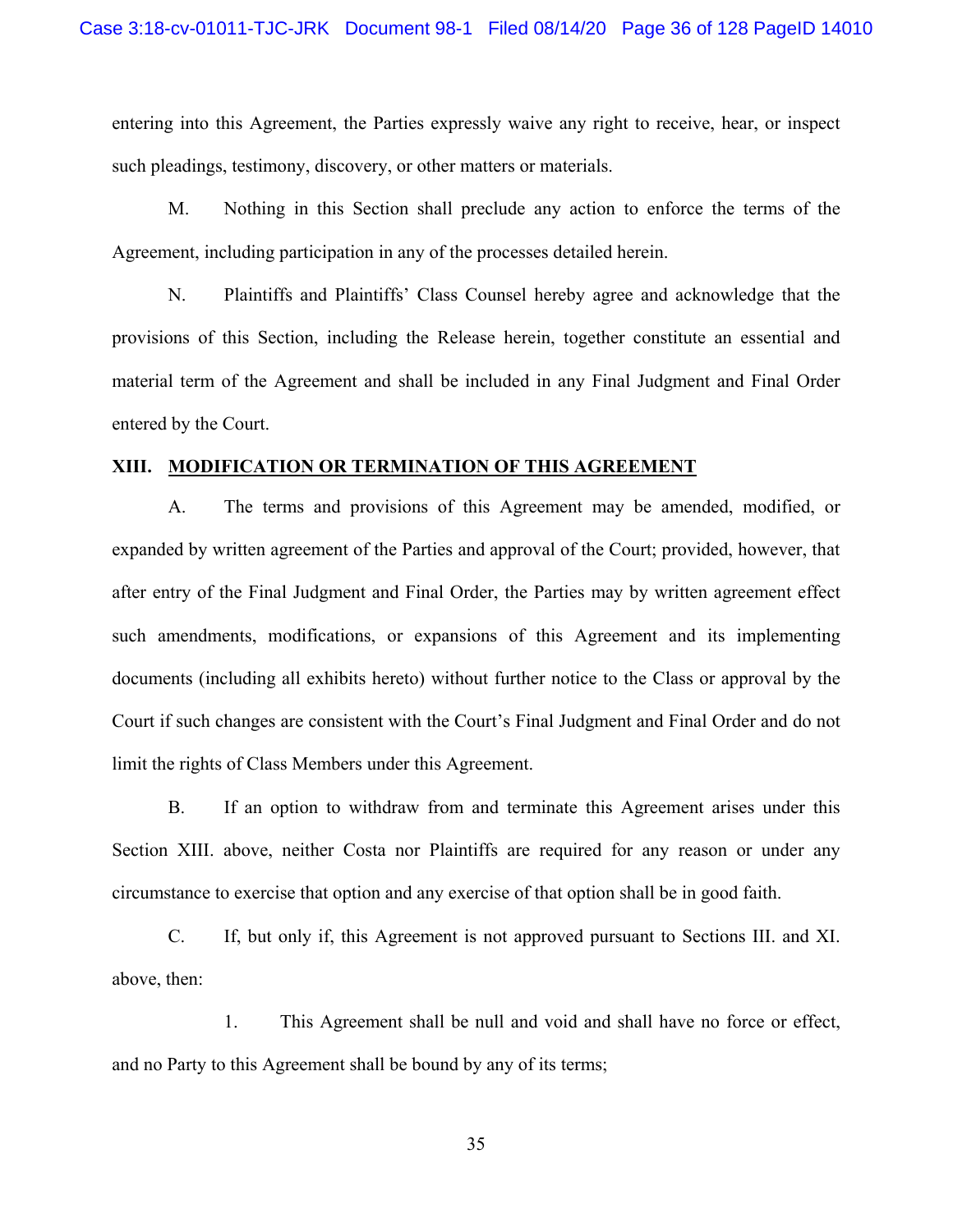$2.$ The Parties will petition the courts in the *Haney* and *Reed* Actions to have any stay orders entered in the *Haney* and *Reed* Actions pursuant to this Agreement lifted;

Plaintiff Smith will file a Second Amended Complaint returning the  $\overline{3}$ . claims, class definitions and allegations to the form originally filed in the Smith Action, and Plaintiffs Haney and Reed will pursue their respective claims in the *Haney* Action and the *Reed* Action;

 $4.$ All of its provisions, and all negotiations, statements, and proceedings relating to it shall be without prejudice to the rights of Costa, Plaintiffs, or any Class Member, all of whom shall be restored to their respective positions existing immediately before the execution of this Agreement, except that the Parties shall cooperate in requesting that the Court set a new scheduling order such that no Party's substantive or procedural rights are prejudiced by the settlement negotiations and proceedings;

5. The Released Parties expressly and affirmatively reserve all defenses, arguments, and motions as to all claims that have been or might later be asserted in the Litigation, including, without limitation, the argument that the Global Action and/or Litigation may not be litigated as a class action;

6. Plaintiffs and all other Class Members, on behalf of themselves and each of their present, former, and future heirs, executors, administrators, partners, co-obligors, coguarantors, guarantors, sureties, family members, spouses, attorneys, insurers, agents, representatives, predecessors, successors, assigns, and all those who claim through them or could claim through them, expressly and affirmatively reserve and do not waive all motions as to, and arguments in support of, all claims, causes of actions or remedies that have been or might later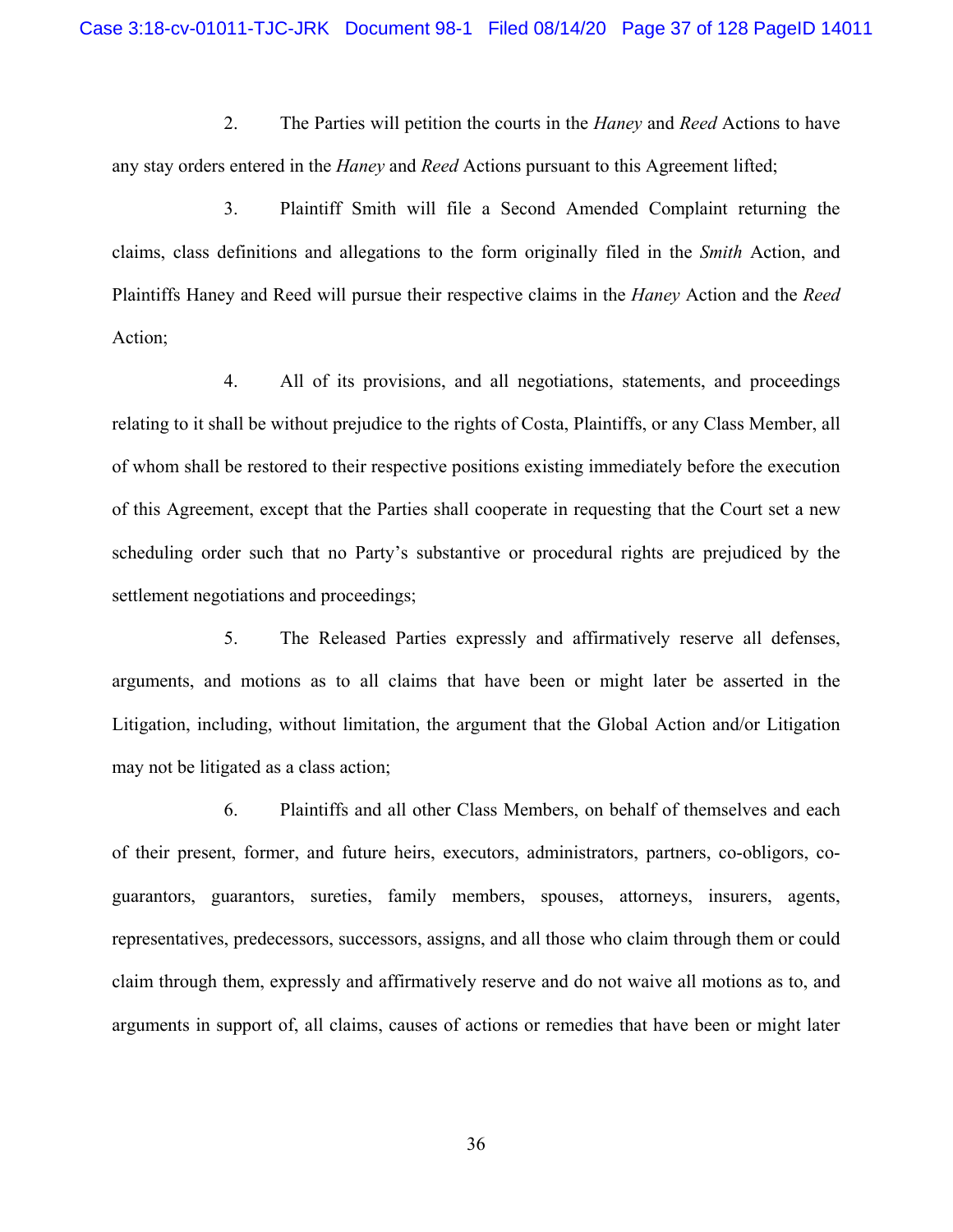be asserted in the Litigation or Global Action including, without limitation, any argument concerning class certification, and other damages;

7. Costa, and the other Released Parties, expressly and affirmatively reserve and do not waive all motions and positions as to, and arguments in support of, all defenses to the causes of action or remedies that have been sought or might be later asserted in the Litigation, including without limitation, any argument or position opposing class certification, liability, or damages;

 $\mathsf{R}$ . Neither this Agreement, the fact of its having been made, nor the negotiations leading to it, nor any discovery or action taken by a Party or Class Member pursuant to this Agreement, shall be admissible or entered into evidence for any purpose whatsoever.

# XIV. GENERAL MATTERS AND RESERVATIONS

The obligation of the Parties to conclude the Settlement is and shall be contingent  $A<sub>1</sub>$ upon each of the following:

 $1<sub>1</sub>$ Entry by the Court of the Final Judgment and Final Order approving the Settlement, from which the time to appeal has expired or which has remained unmodified after any appeal $(s)$ ; and

> $2.$ Any other conditions stated in this Agreement.

 $B<sub>r</sub>$ Costa's execution of this Agreement shall not be construed to release – and Costa expressly does not intend to release – any claim Costa may have or make against any insurer for any cost or expense incurred in connection with this Settlement, including, without limitation, for attorneys' fees and costs.

 $C_{\cdot}$ Plaintiffs' Class Counsel represent that: (1) they are authorized by Plaintiffs to enter into this Agreement with respect to the claims in this Global Action and Litigation; and (2) they are seeking to protect the interests of the Class.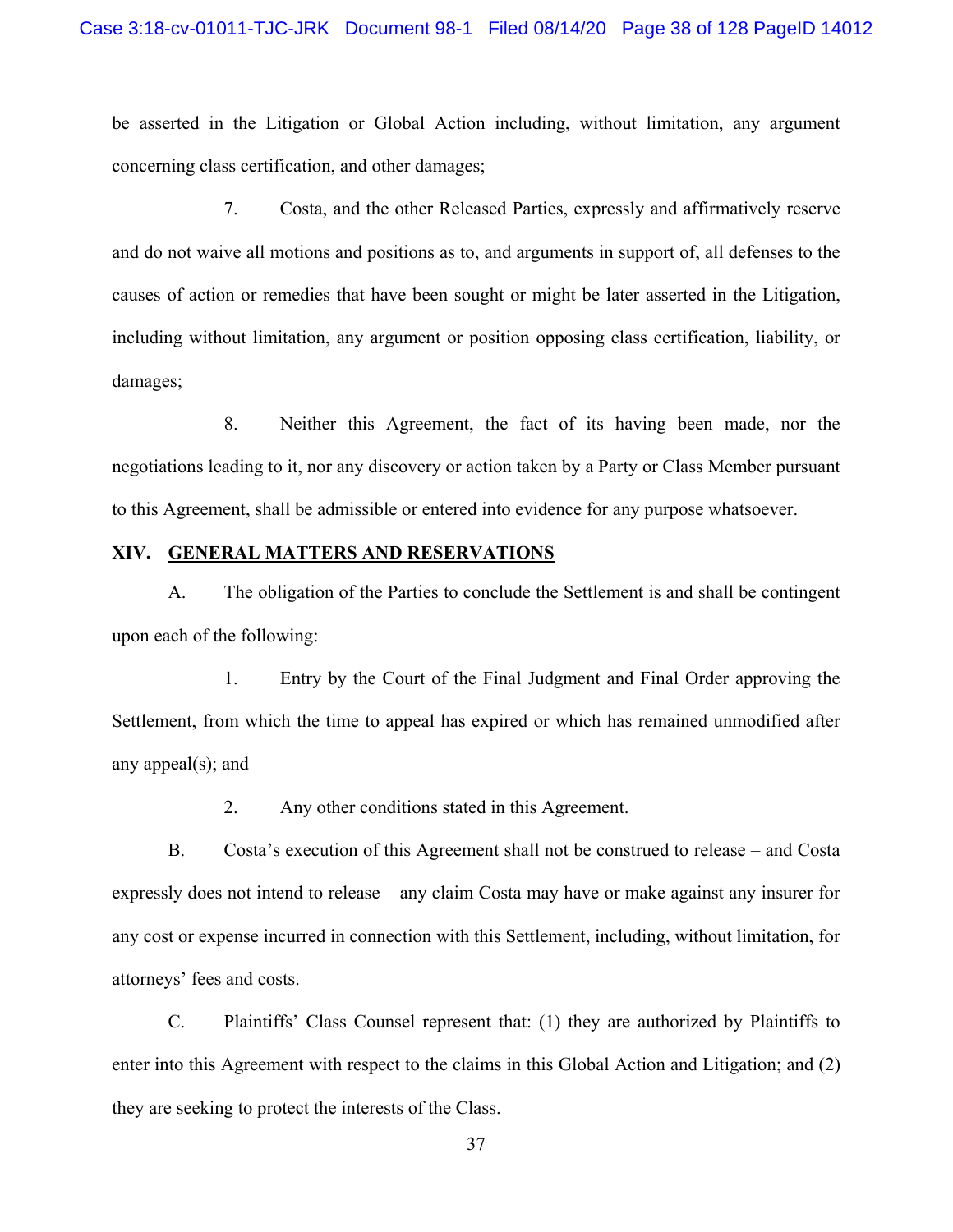D. The Parties acknowledge and agree that no opinion concerning the tax consequences of the Settlement to Class Members is given or will be given by the Parties, nor are any representations or warranties in this regard made by virtue of this Agreement. Each Class Member's tax obligations, and the determination thereof, are the sole responsibility of the Class Member, each Class Member will be solely responsible for correctly characterizing this payment for tax purposes and for paying any taxes owed on this payment, and it is understood that the tax consequences may vary depending on the particular circumstances of each individual Class Member.

E. Costa represents and warrants that the individual(s) executing this Agreement is authorized to enter into this Agreement on behalf of Costa.

This Agreement, complete with its exhibits, sets forth the sole and entire  $F_{\cdot}$ agreement among the Parties with respect to its subject matter, and it may not be altered, amended, or modified except by written instrument executed by counsel for each of the Parties. The Parties expressly acknowledge that no other agreements, arrangements, or understandings not expressed in this Agreement exist among or between them, and that in deciding to enter into this Agreement, they rely solely upon their judgment and knowledge. This Agreement supersedes any prior agreements, understandings, or undertakings (written or oral) by and between the Parties regarding the subject matter of this Agreement.

G. This Agreement and any amendments thereto shall be governed by and interpreted according to the laws of Florida, notwithstanding its conflict of laws provisions.

Н. Any disagreement and/or action to enforce this Agreement shall be commenced and maintained only in the United States District Court for the Middle District of Florida, Jacksonville Division.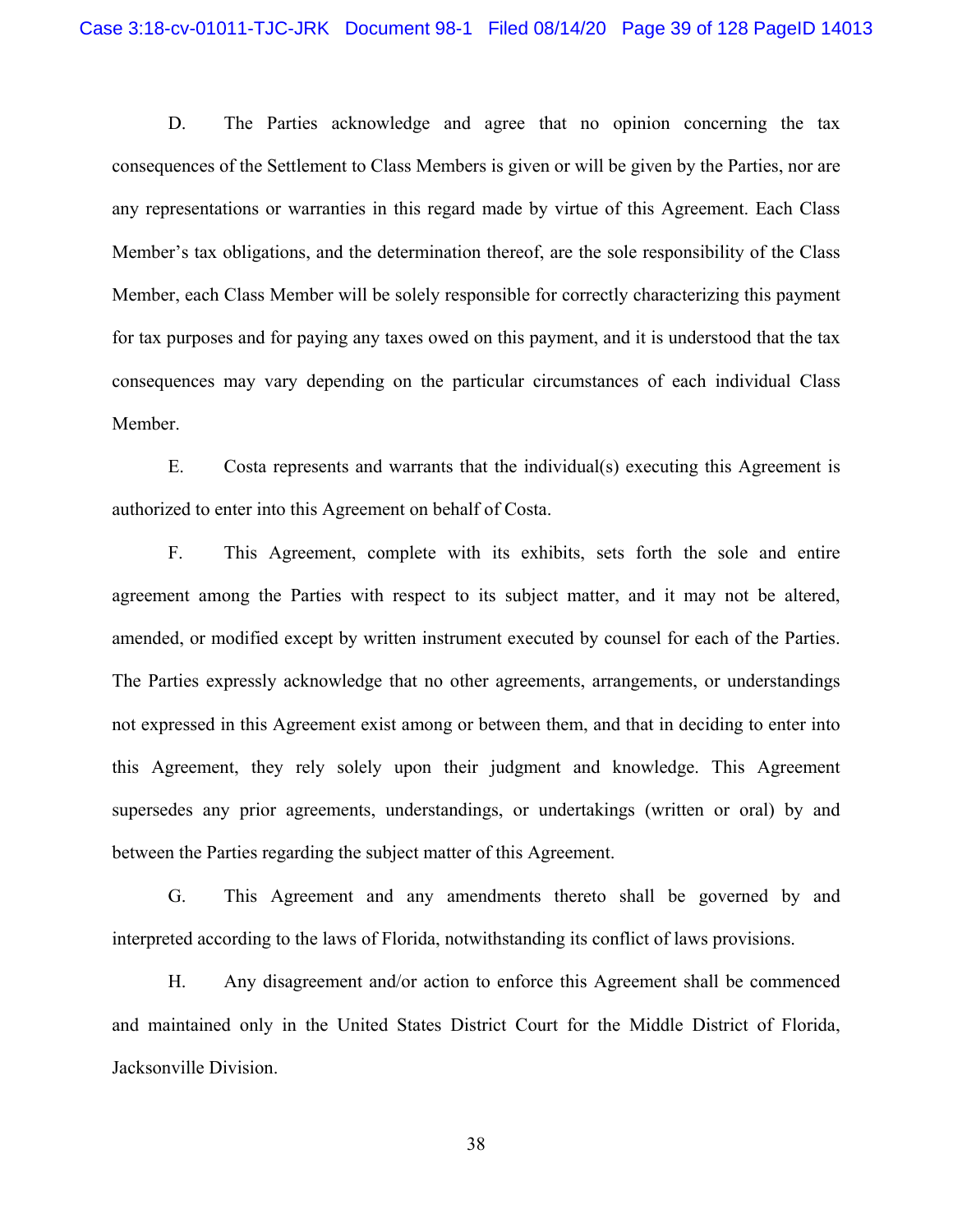$\overline{L}$ Whenever this Agreement requires or contemplates that one of the Parties shall or may give notice to the other, notice shall be deemed effective upon receipt and provided by email and/or next-day (excluding Saturdays, Sundays and Federal Holidays) express delivery service as follows:

> $1_{\cdot}$ If to Plaintiffs, then to:

> > Peter P. Hargitai Holland & Knight LLP 50 North Laura Street, Suite 3900 Jacksonville, Florida 32202 Tel.: 904-353-2000 Fax: 904-358-1872 E-mail: Peter.Hargitai@hklaw.com

2. If to Costa, then to:

> Sara F. Holladay-Tobias McGuireWoods LLP 50 North Laura Street, Suite 3300 Jacksonville, Florida 32202 Tel.: 904-798-3200 Fax: 904-798-3207 E-mail: stobias@mcguirewoods.com

 $J<sub>r</sub>$ All time periods set forth herein shall be computed in calendar days unless otherwise expressly provided. In computing any period of time prescribed or allowed by this Agreement or by order of the Court, the day of the act, event, or default from which the designated period of time begins to run shall not be included. The last day of the period so computed shall be included, unless it is a Saturday, a Sunday or a Federal Holiday, or, when the act to be done is the filing of a paper in court, a day on which weather or other conditions have made the office of the clerk of the court inaccessible, in which event the period shall run until the end of the next day that is not one of the aforementioned days. As used in this Section XIV., "Federal Holiday" includes New Year's Day, Birthday of Martin Luther King, Jr., Presidents' Day, Memorial Day, Independence Day, Labor Day, Columbus Day, Veterans Day, Patriot's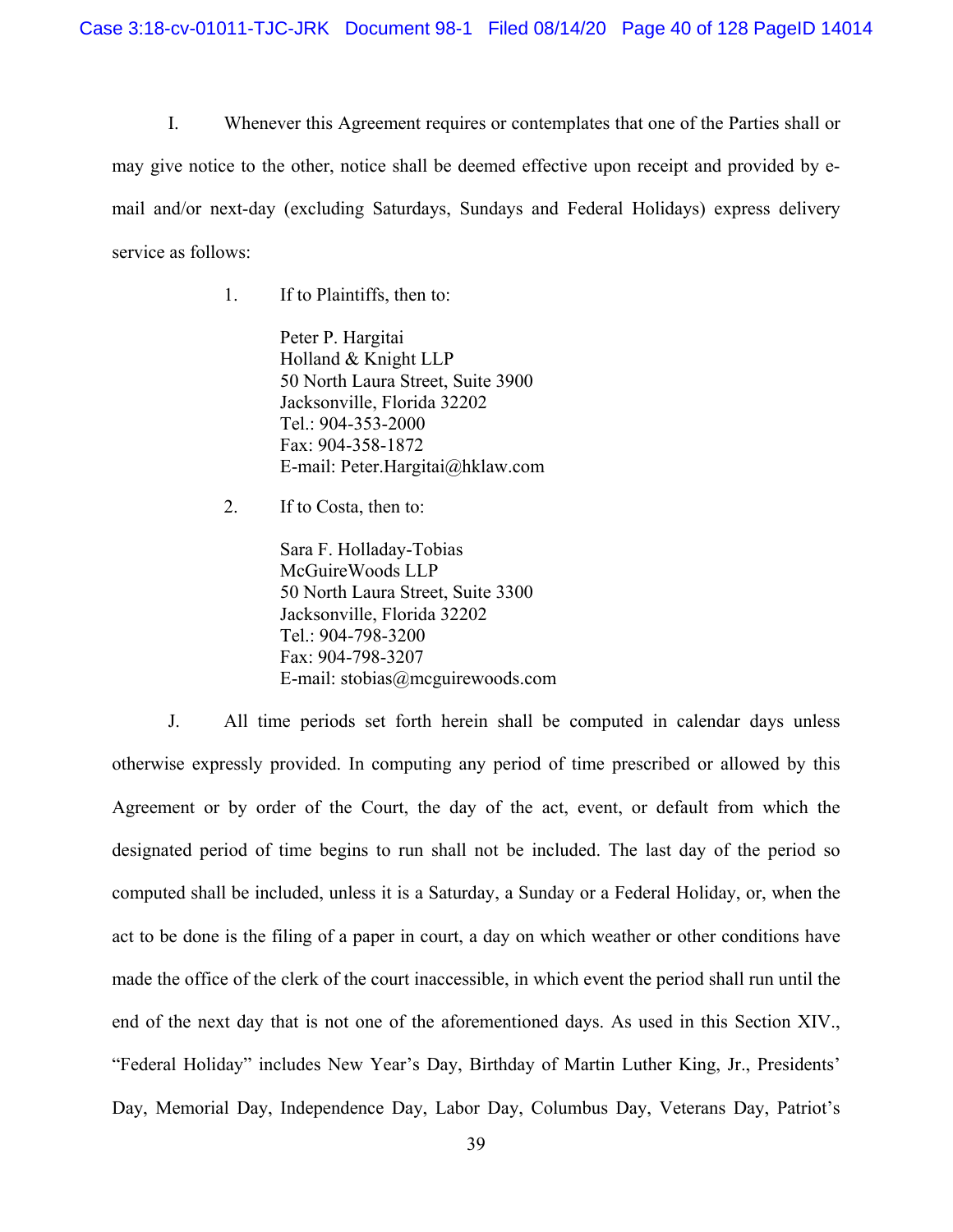Day, Thanksgiving Day, Christmas Day, and any other day appointed as a holiday by the President, the Congress of the United States or the Clerk of the United States District Court for the Middle District of Florida.

 $K_{\cdot}$ The Parties reserve the right, subject to the Court's approval, to agree to any reasonable extensions of time that might be necessary to carry out any of the provisions of this Agreement.

L. The Class, the Parties, and their respective counsel shall not be deemed to be the sole drafter of this Agreement or of any particular provision, nor shall they argue that any particular provision should be construed against its drafter. All Parties agree that this Agreement was drafted by counsel for the Parties during extensive arm's length negotiations. No parol or other evidence may be offered to explain, construe, contradict, or clarify its terms, the intent of the Parties or their counsel, or the circumstances under which this Agreement was made or executed.

M. The Parties expressly acknowledge and agree that this Agreement and its exhibits, along with all related drafts, motions, pleadings, conversations, negotiations, and correspondence, constitute an offer of compromise and a compromise within the meaning of Federal Rule of Evidence 408 and any equivalent rule of evidence in any state. In no event shall this Agreement, any of its provisions or any negotiations, statements or court proceedings relating to its provisions in any way be construed as, offered as, received as, used as, or deemed to be evidence of any kind in the Global Action, any other action, or in any judicial, administrative, regulatory or other proceeding, except in a proceeding to enforce this Agreement or the rights of the Parties or their counsel. Without limiting the foregoing, neither this Agreement nor any related negotiations, statements, or court proceedings shall be construed as,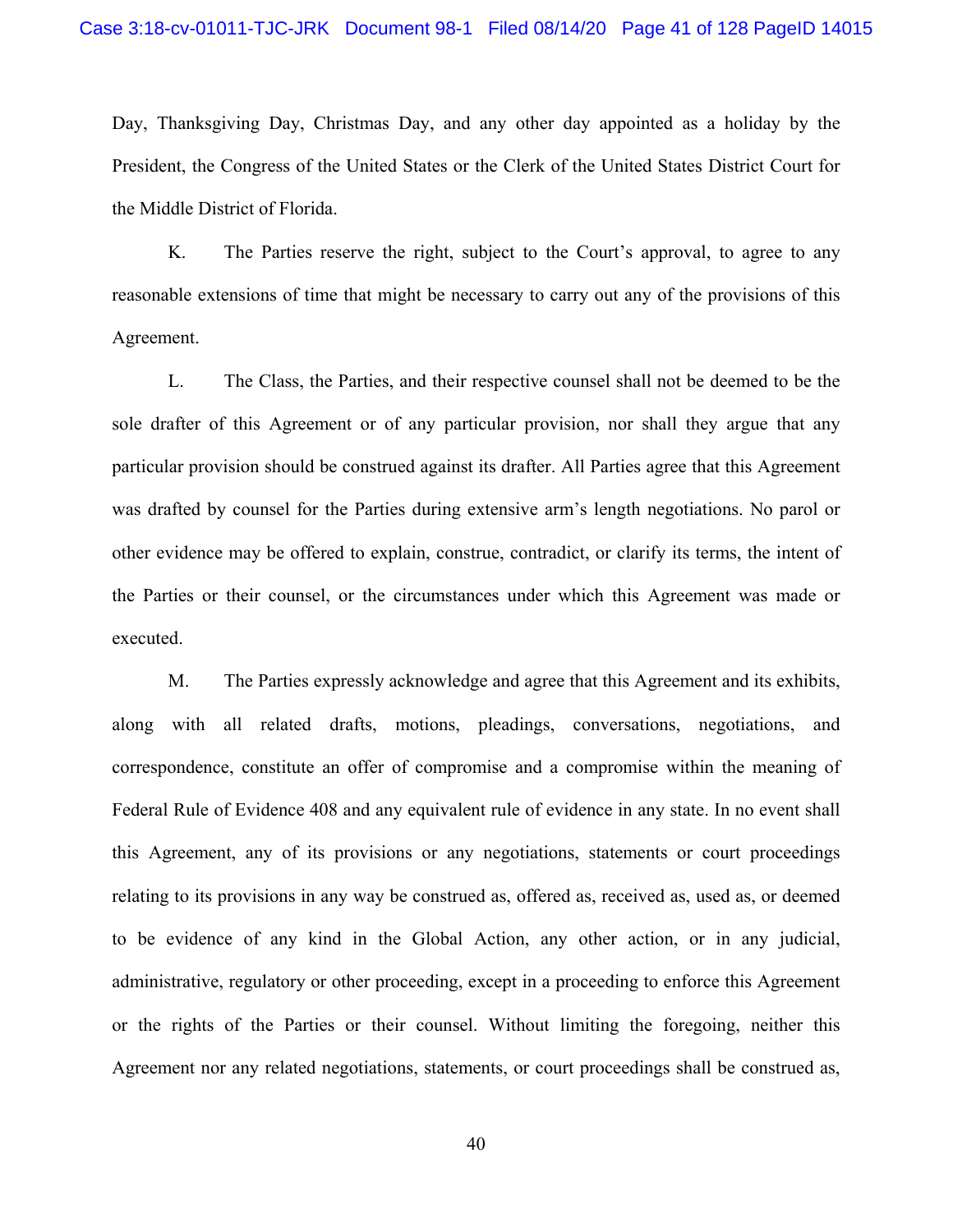offered as, received as, used as or deemed to be evidence or an admission or concession of any liability or wrongdoing whatsoever on the part of any person or entity, including, but not limited to, the Released Parties, Plaintiffs, or the Class; or as a waiver by the Released Parties, Plaintiffs, or the Class of any applicable privileges, claims, or defenses.

N. Plaintiffs expressly affirm that the allegations contained in the operative complaints were made in good faith, but consider it desirable for the Global Action and Litigation to be settled and dismissed because of the substantial benefits that the Settlement will provide to Class Members.

O. The Parties, their successors and assigns, and their counsel undertake to implement the terms of this Agreement in good faith, and to use good faith in resolving any disputes that may arise in the implementation of the terms of this Agreement.

P. The waiver by one Party of any breach of this Agreement by another Party shall not be deemed a waiver of any prior or subsequent breach of this Agreement.

Q. If one Party to this Agreement considers another Party to be in breach of its obligations under this Agreement, that Party must provide the breaching Party with written notice of the alleged breach and provide a reasonable opportunity to cure the breach before taking any action to enforce any rights under this Agreement.

 $R_{\cdot}$ The Parties, their successors and assigns, and their counsel agree to cooperate with one another in seeking Court approval of this Agreement, and to use their best efforts to effect the prompt consummation of this Agreement and the Settlement.

This Agreement may be signed with a facsimile signature and in counterparts, S. each of which shall constitute a duplicate original.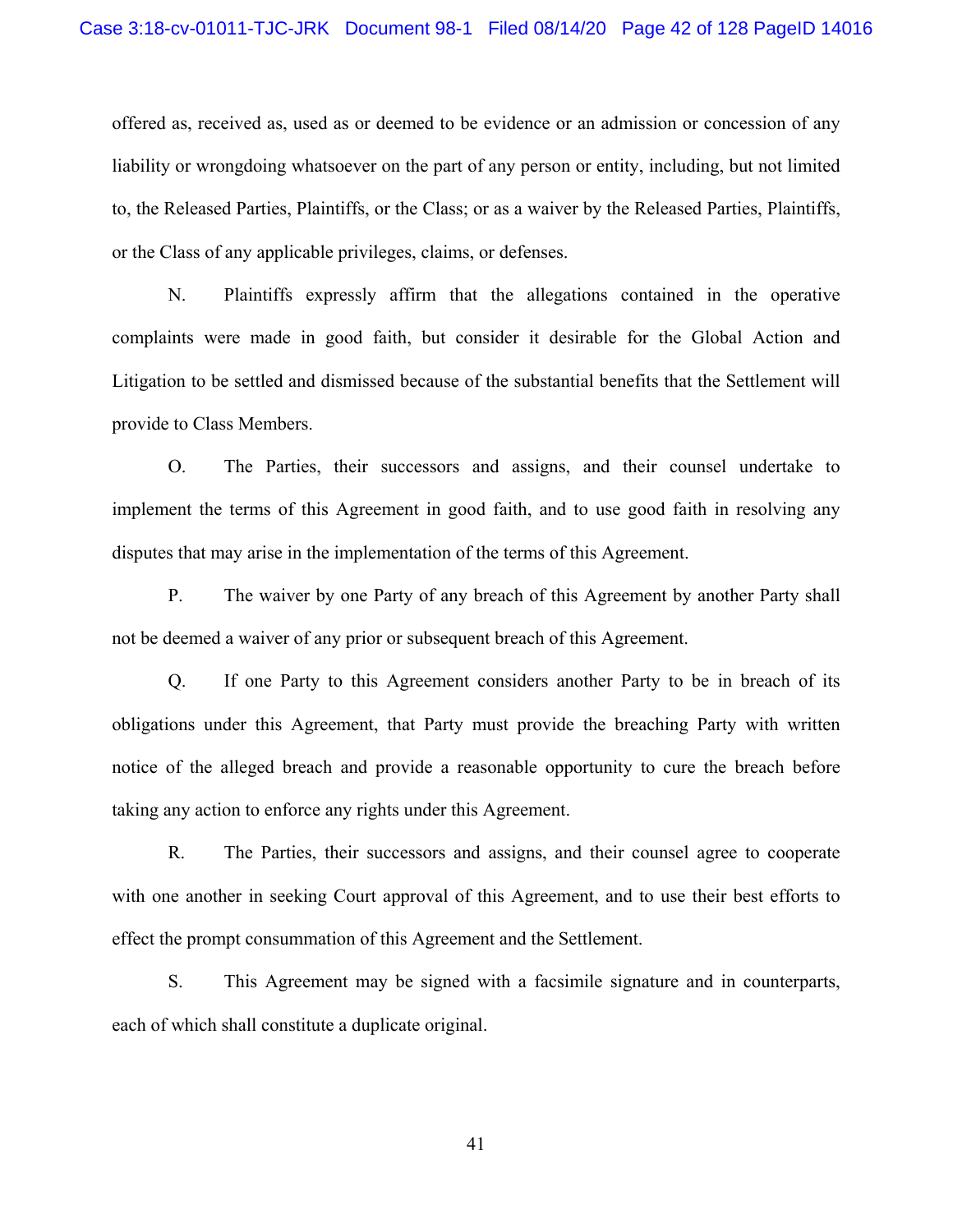T. In the event any one or more of the provisions contained in this Agreement shall for any reason be held to be invalid, illegal, or unenforceable in any respect, such invalidity, illegality, or unenforceability shall not affect any other provision if Costa, on behalf of Defendant, and Plaintiffs' Class Counsel, on behalf of Plaintiffs and Class Members, mutually agree in writing to proceed as if such invalid, illegal, or unenforceable provision had never been included in this Agreement. Any such agreement shall be reviewed and approved by the Court before it becomes effective.

# THE REMAINDER OF THIS PAGE INTENTIONALLY LEFT BLANK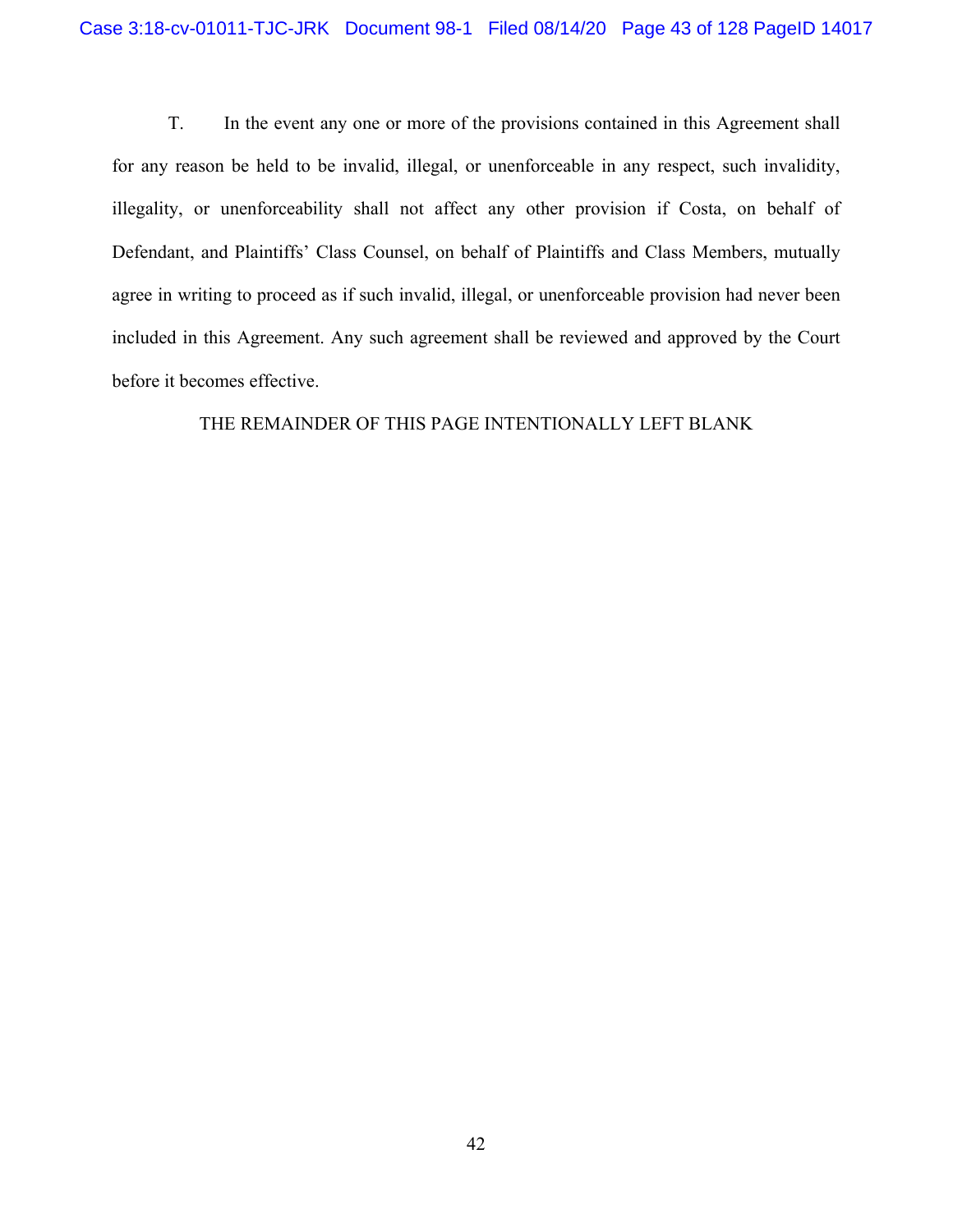Agreed to on the date indicated below.

APPROVED AND AGREED TO BY PLAINTIFFS' CLASS COUNSEL AS AUTHORIZED BY PLAINTIFFS

 $BY / 12$  /  $(4)$ 

PETER P. HARGITAI HOLLAND & KNIGHT LLP

BY DATE: August , 2020 BRENDAN C. HANEY

BY DATE: August , 2020 GERALD E. REED, IV

BY DATE: August , 2020

TROY SMITH

APPROVED AND AGREED TO BY COSTA DEL MAR, INC.

BY DATE: August , 2020 SARA HOLLADAY-TOBIAS MCGUIREWOODS LLP

BY DATE: August , 2020 COSTA DEL MAR, INC.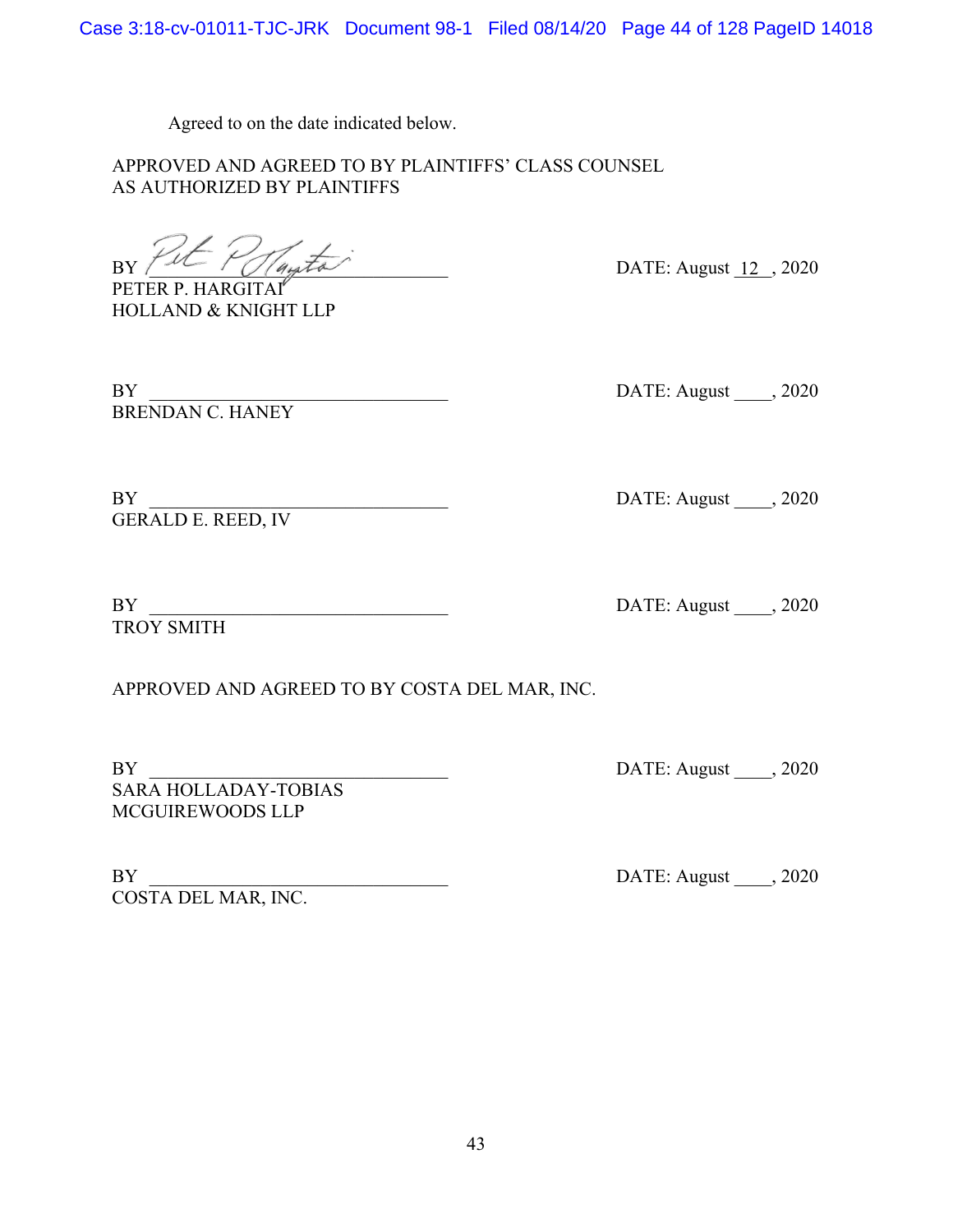Agreed to on the date indicated below.

APPROVED AND AGREED TO BY PLAINTIFFS' CLASS COUNSEL AS AUTHORIZED BY PLAINTIFFS

BY PETER P. HARGITAI HOLLAND & KNIGHT LLP DATE: August , 2020

BY **BRE** 

DATE: August \_\_\_\_\_, 2020

BY GERALD E. REED, IV DATE: August , 2020

BY TROY SMITH DATE: August, 2020

APPROVED AND AGREED TO BY COSTA DEL MAR, INC.

BY NO.

SARA HOLLADAY-TOBIAS MCGUIREWOODS LLP

DATE: August \_\_\_\_\_, 2020

BY COSTA DEL MAR, INC. DATE: August , 2020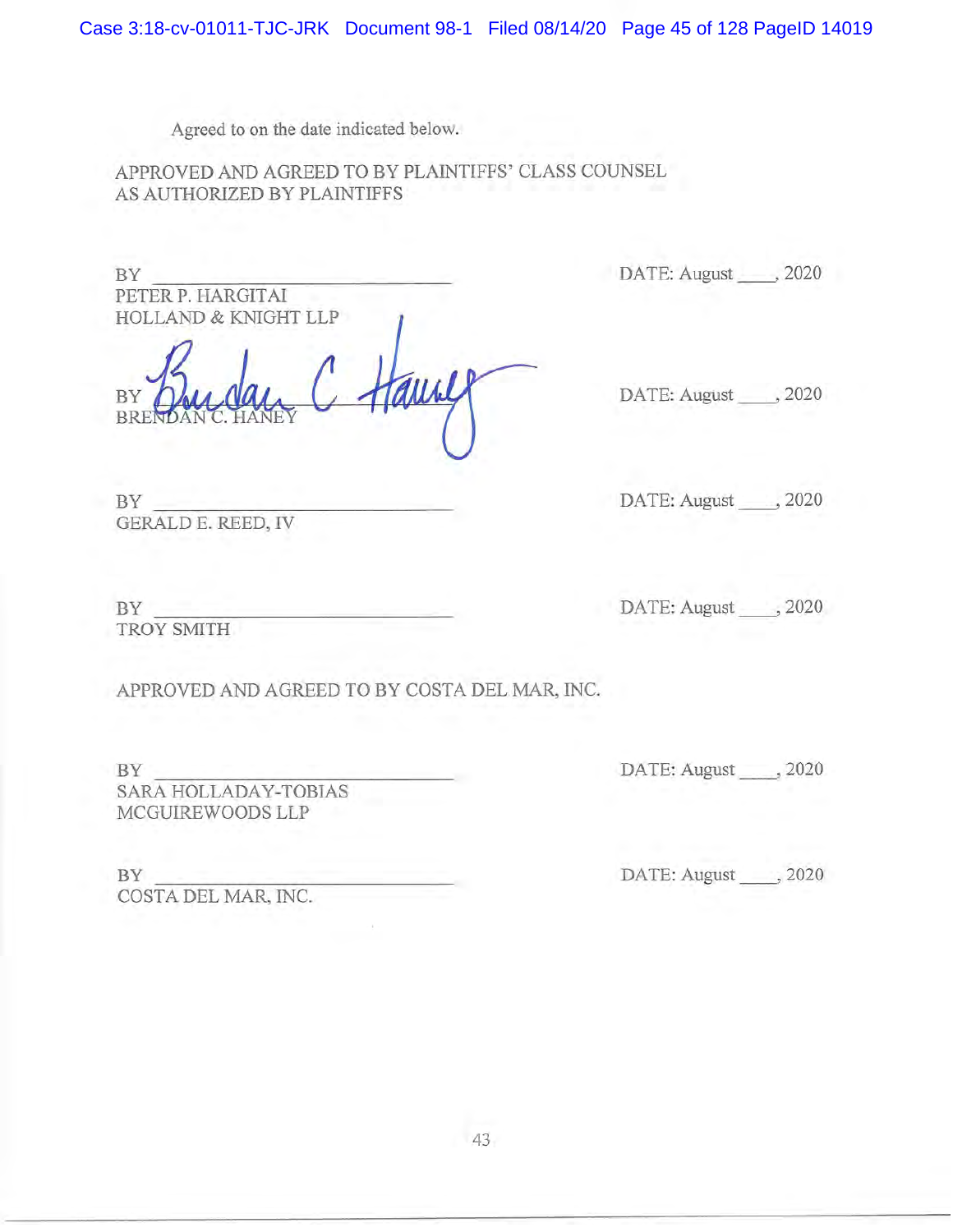Case 3:18-cv-01011-TJC-JRK Document 98-1 Filed 08/14/20 Page 46 of 128 PageID 14020

Agreed to on the date indicated below.

APPROVED AND AGREED TO BY PLAINTIFFS' CLASS COUNSEL AS AUTHORIZED BY PLAINTIFFS

BY PETER P. HARGITAI **HOLLAND & KNIGHT LLP**  DATE: August \_\_\_\_\_, 2020

BY **BRENDAN C. HANEY** 

BY **GERALD E. REÉD, IV** 

**BY TROY SMITH** 

APPROVED AND AGREED TO BY COSTA DEL MAR, INC.

BY **SARA HOLLADAY-TOBIAS** MCGUIREWOODS LLP

BY COSTA DEL MAR, INC. DATE: August \_\_\_\_, 2020

DATE: August 2, 2020

DATE: August \_\_\_\_\_, 2020

DATE: August 2020

DATE: August , 2020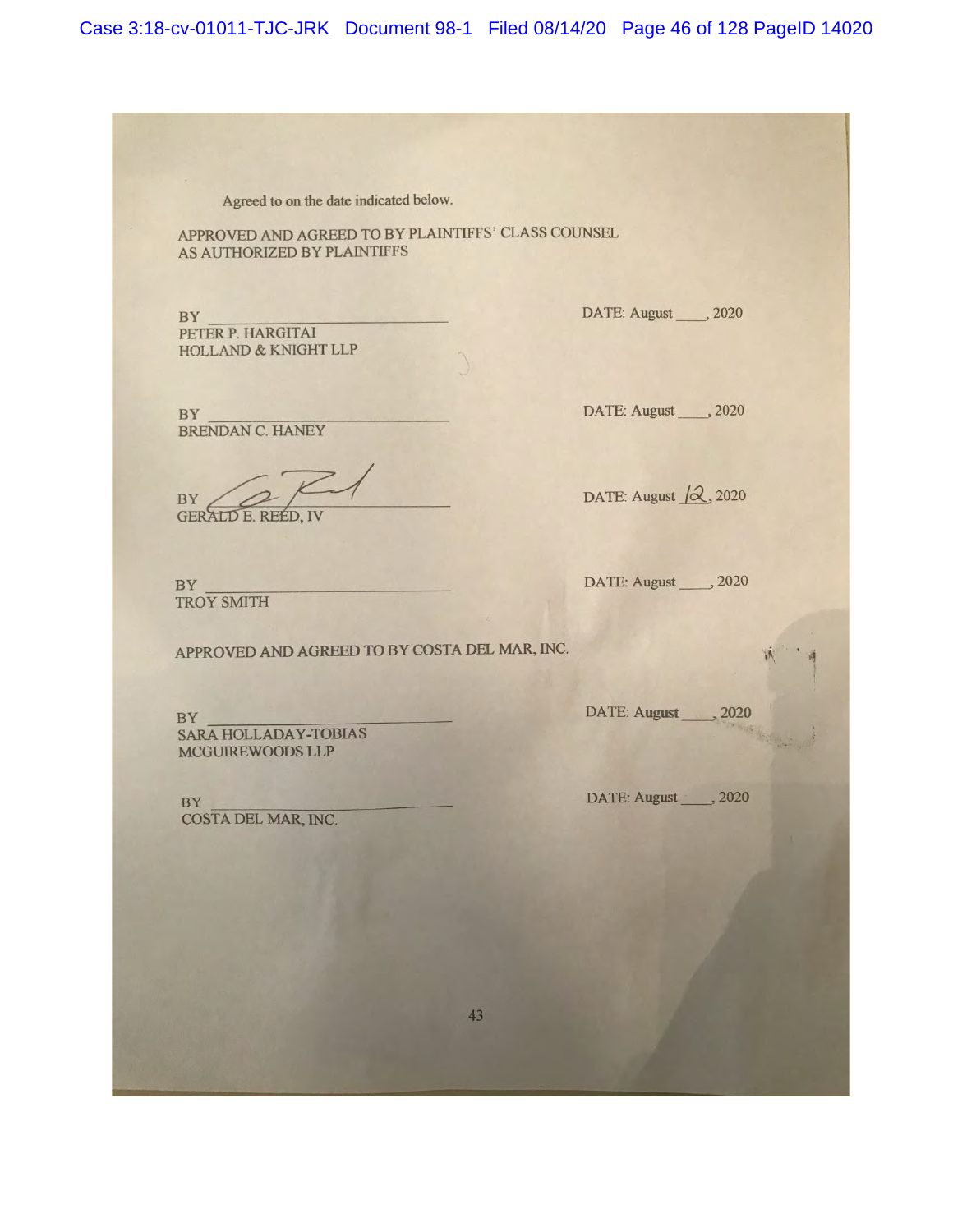Case 3:18-cv-01011-TJC-JRK Document 98-1 Filed 08/14/20 Page 47 of 128 PageID 14021

Agreed to on the date indicated below.

APPROVED AND AGREED TO BY PLAINTIFFS' CLASS COUNSEL AS AUTHORIZED BY PLAINTIFFS

BY N PETER P. HARGITAI **HOLLAND & KNIGHT LLP** 

BY **BRENDAN C. HANEY**  DATE: August , 2020

DATE: August , 2020

DATE: August , 2020

DATE: August 2, 2020

**BY GERALD E. REED, IV** 

BY **TROY SMITH** 

APPROVED AND AGREED TO BY COSTA DEL MAR, INC.

DATE: August , 2020

BY SARA HOLLADAY-TOBIAS MCGUIREWOODS LLP

BY COSTA DEL MAR, INC.

DATE: August , 2020